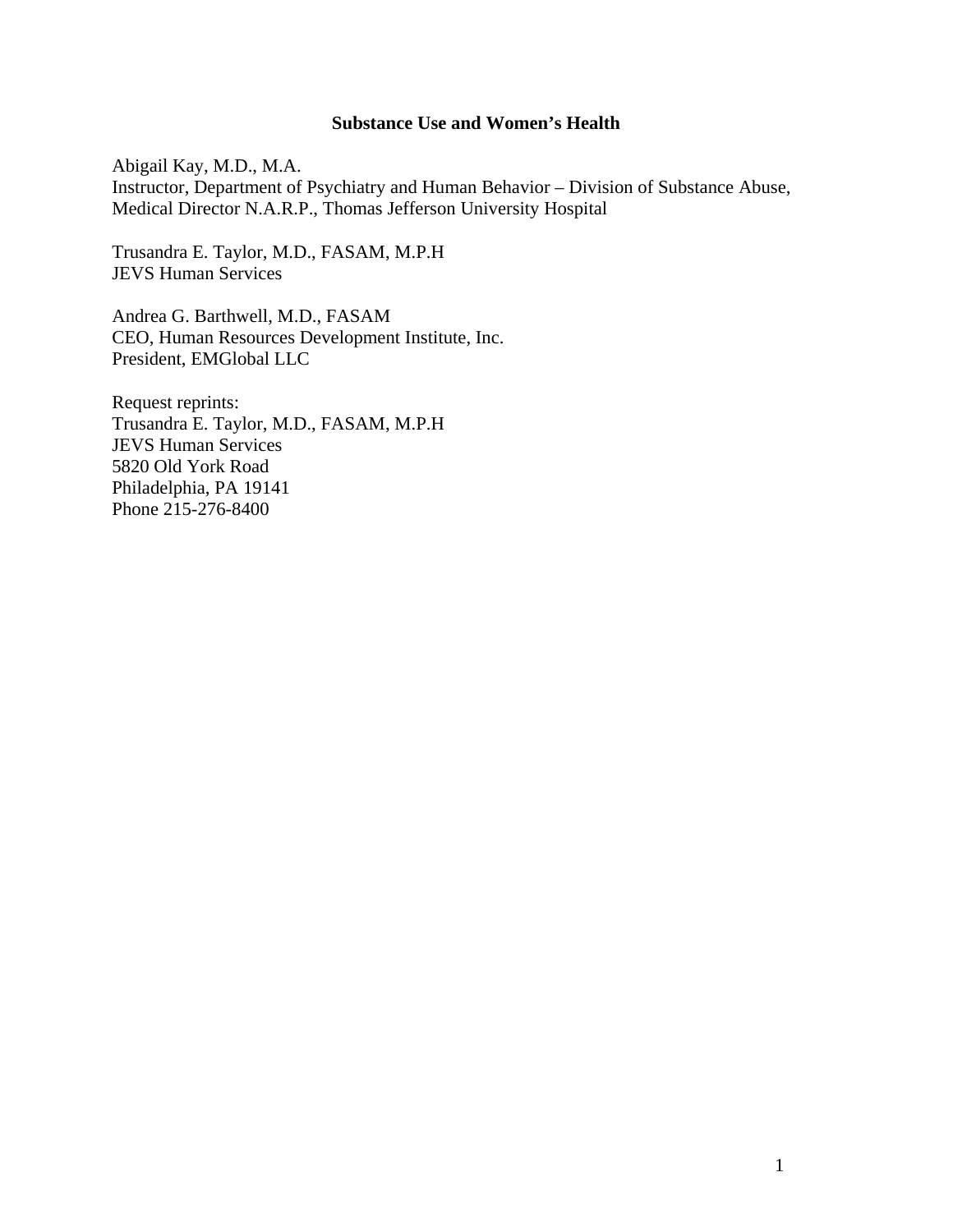# **Table of Contents**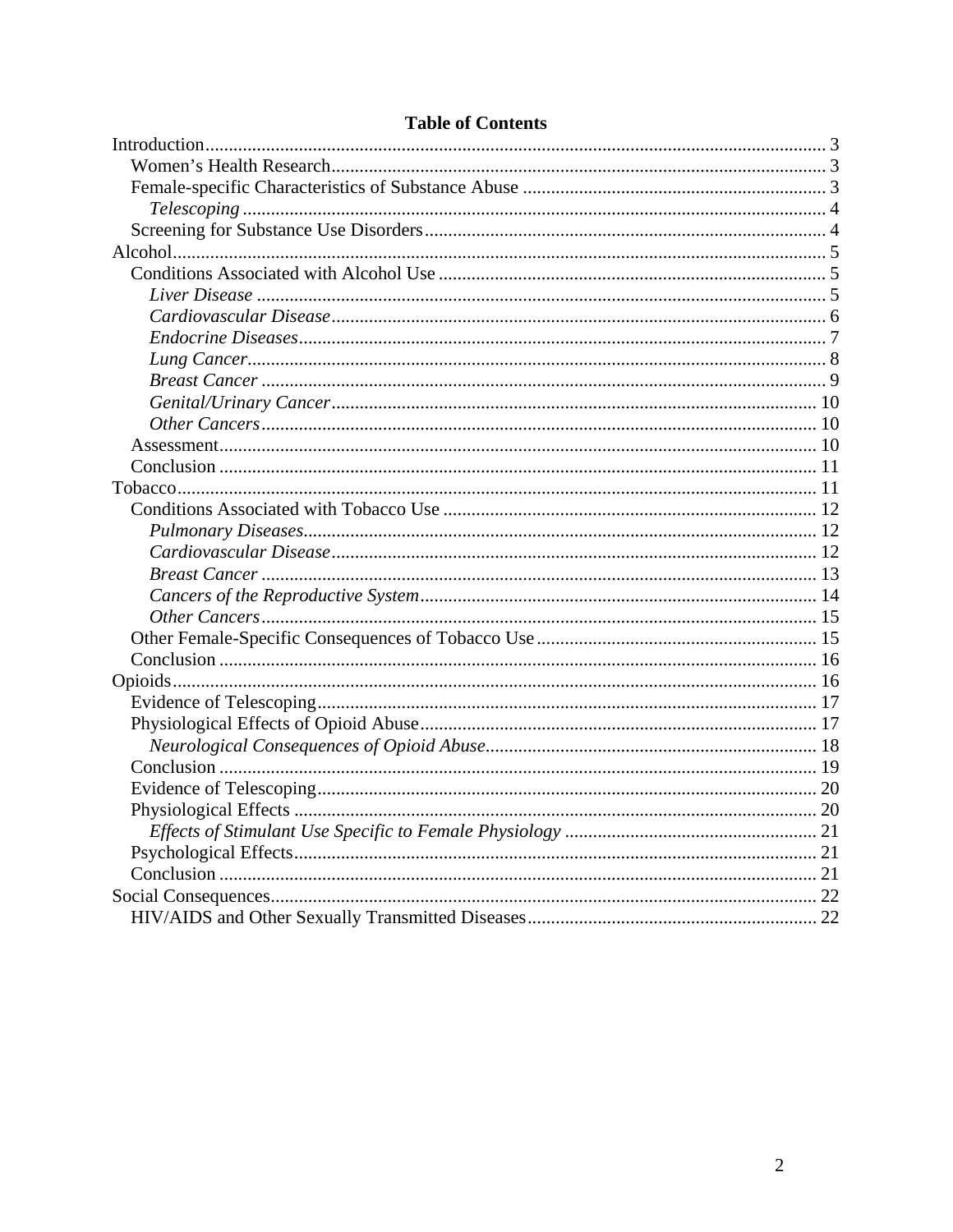### <span id="page-2-1"></span><span id="page-2-0"></span>**Introduction**

Substance use among women is a widespread and costly problem that can lead to a variety of medical complications. In 2006, 571,748 women in the United States were admitted into substance abuse treatment programs that receive public funding  $1 - a$  number significantly higher than the number of new breast cancer cases (182,460) for that same year. Additionally, on an annual basis, \$180.9 billion is spent in the U.S. on the associated costs of substance abuse overall.<sup>2</sup> Given the fact that substance abuse contributes to many of the leading threats to women's health, it is essential to understand the relationships between abuse of different substances and the incidence of medical problems in the female population.

# <span id="page-2-2"></span>**Women's Health Research**

Comprehensive research data on the physiological effects of addiction in women has been difficult to obtain prior to the last decade. The recent attention given to and improved understanding of women's health was precipitated by the larger women's social movement beginning in the 1960s, which focused on addressing the social exclusion of women – for example, from traditionally male-dominated careers.<sup>3</sup> This push for inclusion was exemplified in the biomedical field in grass-roots publications such as *Our Bodies, Ourselves*. This work, released in 1973, encouraged women to seek information about their health directly, instead of relying on what the publication called "paternalistic" male medical doctors.<sup>4</sup>

The National Institutes of Health (NIH) is the primary federal agency responsible for funding medical research, with a budget of almost \$30 billion annually.<sup>5</sup> It was not until 1994, however, that the NIH officially established guidelines requiring that women be included in federallyfunded health studies. At that time, the federal government officially created the NIH Office of Research on Women's Health and specifically requested the inclusion of women into federal research because of concerns that women were underrepresented in medical studies.<sup>6</sup>

Research into the effects of alcohol and smoking on women's health is more available than research into the effects of opioids and stimulants on women's health. Researchers have only recently undertaken studies on the effects of these latter substances on women's health. This delay is due to the aforementioned underrepresentation of women in biomedical research, along with concerns over fetal health and the subsequent legal implications<sup>3</sup> of exposing women who may become pregnant to highly addictive stimulants shown to cause premature birth, $\frac{7}{1}$  lower birth weight,<sup>8</sup> and slow language development.<sup>9,10</sup>

#### <span id="page-2-3"></span>**Female-specific Characteristics of Substance Abuse**

Research shows that substance use disorders take a different course in women than in men. Women generally begin using substances later than do men.<sup>11,12</sup> Studies on female substance abuse treatment clients have found that they have lower education levels than male clients, lower rates of employment, and lower average age at admission into treatment.<sup>13,14</sup> In a study of Los Angeles substance abuse treatment clients, Hser et al. found that 39 percent of female clients had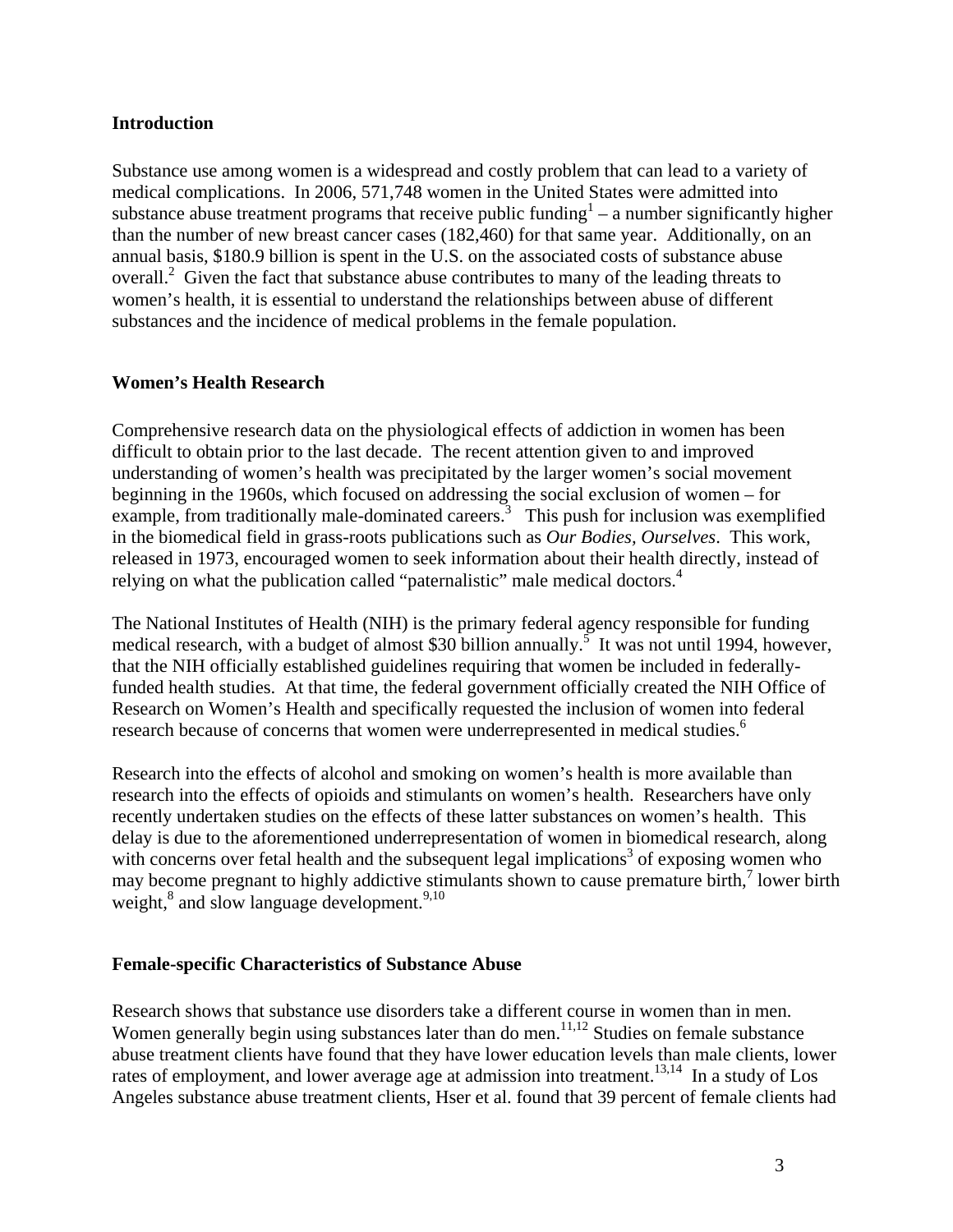<span id="page-3-0"></span>less than a high school education, compared with 19 percent among males.<sup>14</sup> Additionally, substance-dependent females are more likely than substance-dependent males to have spouses or partners who are also substance-dependent.

Additionally, females who are addicted to substances are more likely than their male counterparts to have psychiatric disorders. A study of individuals with opioid abuse disorders found that female users were twice as likely as male users to have a mood or anxiety disorder. Female users are also more likely to have psychiatric disorders that predate their substance use disorders.15,16

# <span id="page-3-1"></span>*Telescoping*

The telescoping of alcohol addiction has been well established in women – that is, the medical literature confirms that women progress more quickly than men into addiction to alcohol and development of the physiological consequences of alcohol abuse.<sup>17,18</sup> For example, there is considerable evidence that women move quickly from first use to addiction.<sup>19-21</sup> In an analysis of retrospective reports of over 2,000 substance abuse treatment facility clients, Johnson et al. found a faster progression in women from initiation of regular alcohol use to problem use than in men. 21

A number of studies have also found that medical problems associated with alcohol use progress more swiftly in women.<sup>22-24</sup> Female alcoholics have 50 to 100 percent higher rates of premature death than do male alcoholics. Also, more female alcoholics die from circulatory disorders and cirrhosis of the liver than male alcoholics.<sup>25</sup> Additionally, research has demonstrated that even with shorter durations of heavy drinking than their male counterparts, women have comparable incidence rates of diseases associated with alcoholism (ulcer disease, gastrointestinal hemorrhage, fatty liver, hypertension, obesity, anemia, malnutrition).  $24$ 

Emerging research suggests that this telescoping phenomenon may also occur in women using other substances, such as tobacco, opioids, and stimulants.

# <span id="page-3-2"></span>**Screening for Substance Use Disorders**

Though substance use leads to many social and medical consequences, few seek treatment for substance use disorders. In 2002, the Substance Abuse Mental Health Services Administration (SAMHSA)'s National Survey on Drug Use and Health found that while 26.3 million people had diagnosable chemical abuse disorders, only about six percent of these individuals believed that they should seek treatment.<sup>26</sup> People with substance use disorders may visit a physician to seek treatment for other medical issues, and physicians must use these opportunities to screen patients; users often present with medical ailments that are related to, and may even be caused by, the substance use disorder itself.

While screening tools can be adapted to be gender-specific, it is key that physicians themselves understand the differences in the course of addiction for women, as identifying and treating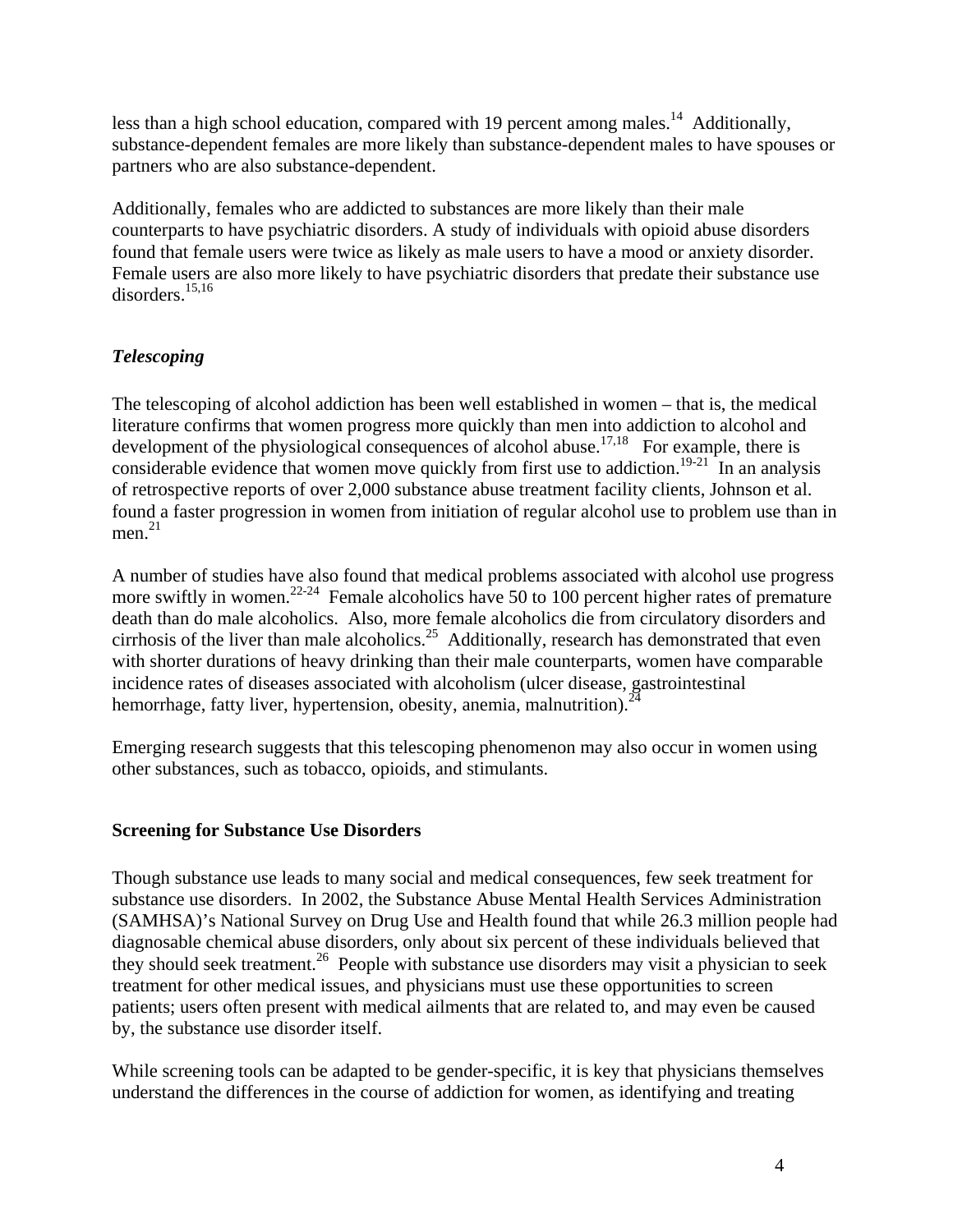<span id="page-4-0"></span>substance use can mitigate or prevent many health problems in women, as described below. Medical professionals can thereby help to significantly reduce suffering and health care costs – for both the patient and society as a whole – by addressing an underlying source of medical distress. Through a review of current and past literature, this article will lay out the possible physiological consequences of substance use in women, focusing specifically on the use of alcohol, tobacco, opioids, and stimulants.

#### **Alcohol**

<span id="page-4-1"></span>In women who use alcohol, telescoping – the rapid onset of addiction and of the physiological consequences of alcohol abuse – is a result of the way that women's bodies process alcohol. Though this process is not completely understood, it is theorized that the lower average amount of body water in women leads to higher blood alcohol concentrations, even when they consume the same amount of alcohol as men.<sup>27,28</sup> Another possible contributing factor to women's increased susceptibility to alcohol is the fact that women's digestive systems may contain less alcohol dehydrogenase – an enzyme that helps to metabolize alcohol – resulting in reduced metabolizing of alcohol and more alcohol absorption.<sup>29</sup>

Though previous research shows that women tend to begin using substances at later ages than do men,  $\overline{11,12}^r$  more recent research suggests that women are beginning to use alcohol at younger ages.<sup>30,31</sup> Binge drinking among 19- to 22-year-old females has increased from 28 percent to 34 percent between 1995 and 2007.<sup>31</sup> In addition, though men and boys generally have higher rates of alcohol use than women and girls, the gender gap in binge drinking among teenagers has narrowed over the years. One indication of this change is the percentage-point difference between rates of binge drinking among male and female twelfth graders. The difference between the prevalence of  $12^{th}$ -grade boys consuming five or more drinks in a row, and the prevalence of 12<sup>th</sup>-grade girls engaging in the same activity, has dropped from 23 points in 1975 to seven points in  $2006$ <sup>31</sup>

The increased alcohol intake among young adult women is of particular concern in light of the medical complications that alcohol causes, and the more rapid onset of these complications that women face. It is essential, therefore, that physicians screen for alcohol use among these populations.

#### <span id="page-4-2"></span>**Conditions Associated with Alcohol Use**

#### <span id="page-4-3"></span>*Liver Disease*

Excessive alcohol consumption may lead to a spectrum of liver diseases, including fatty liver, alcoholic hepatitis, and cirrhosis.32 In the U.S. between 1999 and 2005, deaths resulting from alcoholic liver syndromes among women increased by 15 percent.<sup>33</sup> Various studies have found that the female liver is more susceptible to alcohol than the male liver.<sup>34,35</sup> While cirrhosis mortality rates are twice as high among men compared with women,  $36$  women develop cirrhosis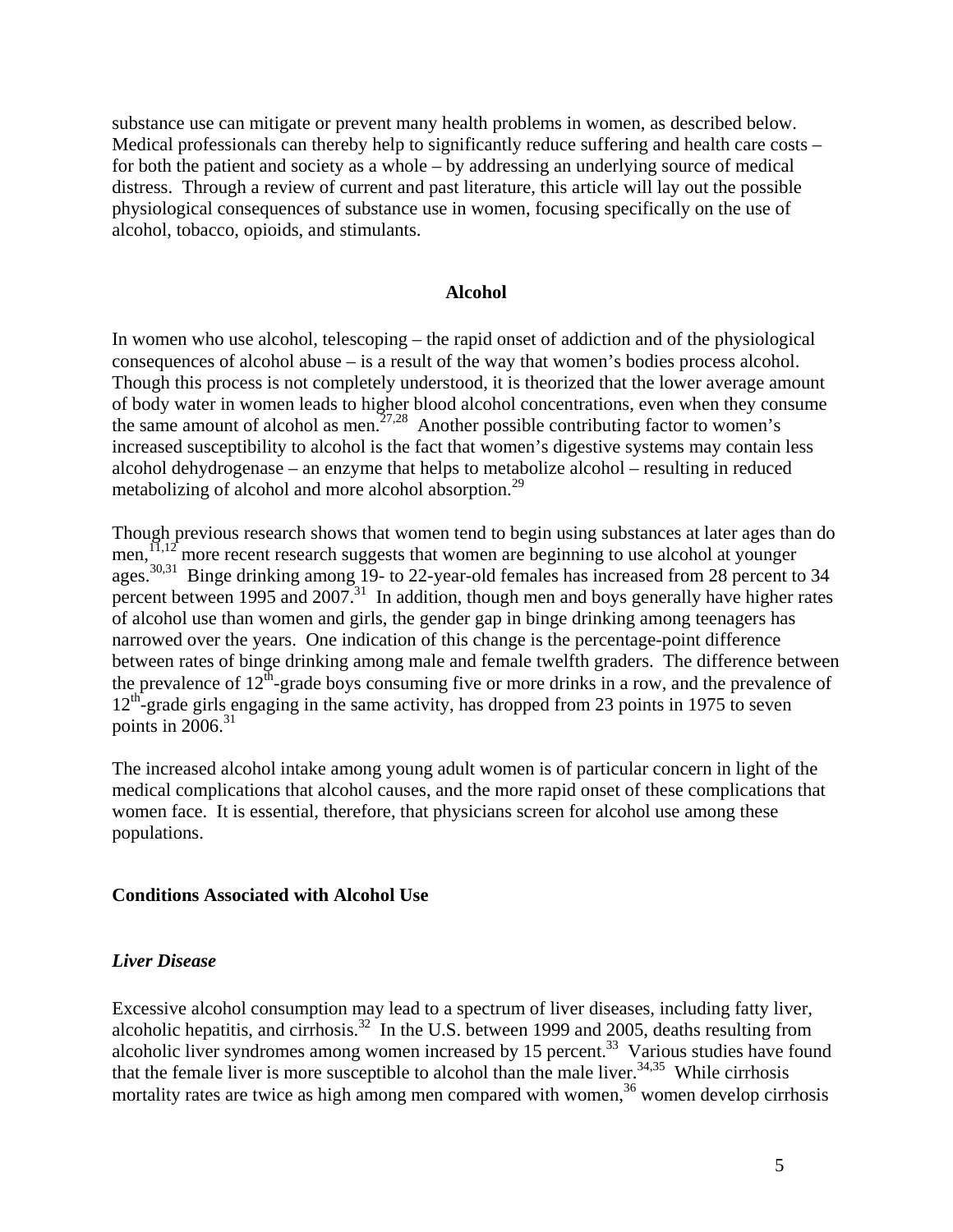<span id="page-5-0"></span>faster than do men.<sup>37</sup> Becker et al. studied alcohol consumption and alcohol-related liver disease in a group of more than 13,200 men and women over a 12-year period. The researchers found that the level of alcohol consumption above which women increased their relative risk of developing liver disease (seven to 13 drinks per week) was about half of that for men (14 to 27 drinks per week). In addition, at any level of alcohol intake, women had a significantly higher risk of developing liver disease than did men.<sup>38</sup>

### <span id="page-5-1"></span>*Cardiovascular Disease*

In 2006, cardiovascular disease affected 35 percent of women in the U.S.<sup>39</sup> Evidence suggests that, in general, light drinking may be associated with lower risk of cardiovascular complications, whereas heavy drinking is associated with higher risk.<sup>40,41</sup> In a review of key animal and human studies, Saremi and Arora found that while there is evidence that moderate alcohol consumption – especially consumption of red wine – may have a protective effect on cardiovascular health, consumption of three or more drinks a day was associated with hypertriglyceridemia, cardiomyopathy, hypertension, and stroke.<sup>41</sup>

Researchers have also found that both abstaining from alcohol and heavy alcohol consumption increase risk of cardiovascular disease among women. Ikehara et al. surveyed nearly 35,000 men and 49,000 women about lifestyle, medical history, and alcohol. Upon follow up 14 years later, they found that over 1,600 participants had died of stroke, and over 700 had died of heart disease. The researchers also found distinct trends for women versus men.<sup>42</sup> Men who drank greater than or equal to 69 grams of alcohol per day experienced increased risk of coronary heart disease. Meanwhile, women experienced increased risk of mortality from coronary heart disease if they consumed between 23 and 45.9 grams of alcohol per day. This risk was more than tripled in women who drank 46 grams or more of alcohol per day.<sup>42</sup>

This study confirmed that women's risk of cardiovascular disease is increased with use of lower amounts of alcohol than for men. The threshold for increased risk of coronary heart disease among men was found to be 69 grams of alcohol per day, an amount that is three times higher than the 23-gram threshold for increased coronary heart disease risk among the women in this study.<sup>42</sup> Additionally, though light drinking was associated with a reduced risk of mortality from coronary heart disease for both men and women, the amount of alcohol consumption that provided a protective effect for women was significantly less than the amount that had the same effect for men. For men, intake of up to 68.9 grams of alcohol per day was associated with lower risk of coronary heart disease. In contrast, for women, drinking only up to 22.9 grams of alcohol per day had this protective effect. $42$ 

Despite findings that light drinking reduces risk of cardiovascular disease in men and women, the American Heart Association (AHA) does not recommend drinking alcohol to protect against heart disease, as alcohol may have overall negative consequences on health. Instead, the AHA recommends consulting a doctor about lowering cholesterol and blood pressure, along with making healthy lifestyle choices – such as eating a balanced diet, exercising regularly, and controlling weight – to protect against heart disease. $43$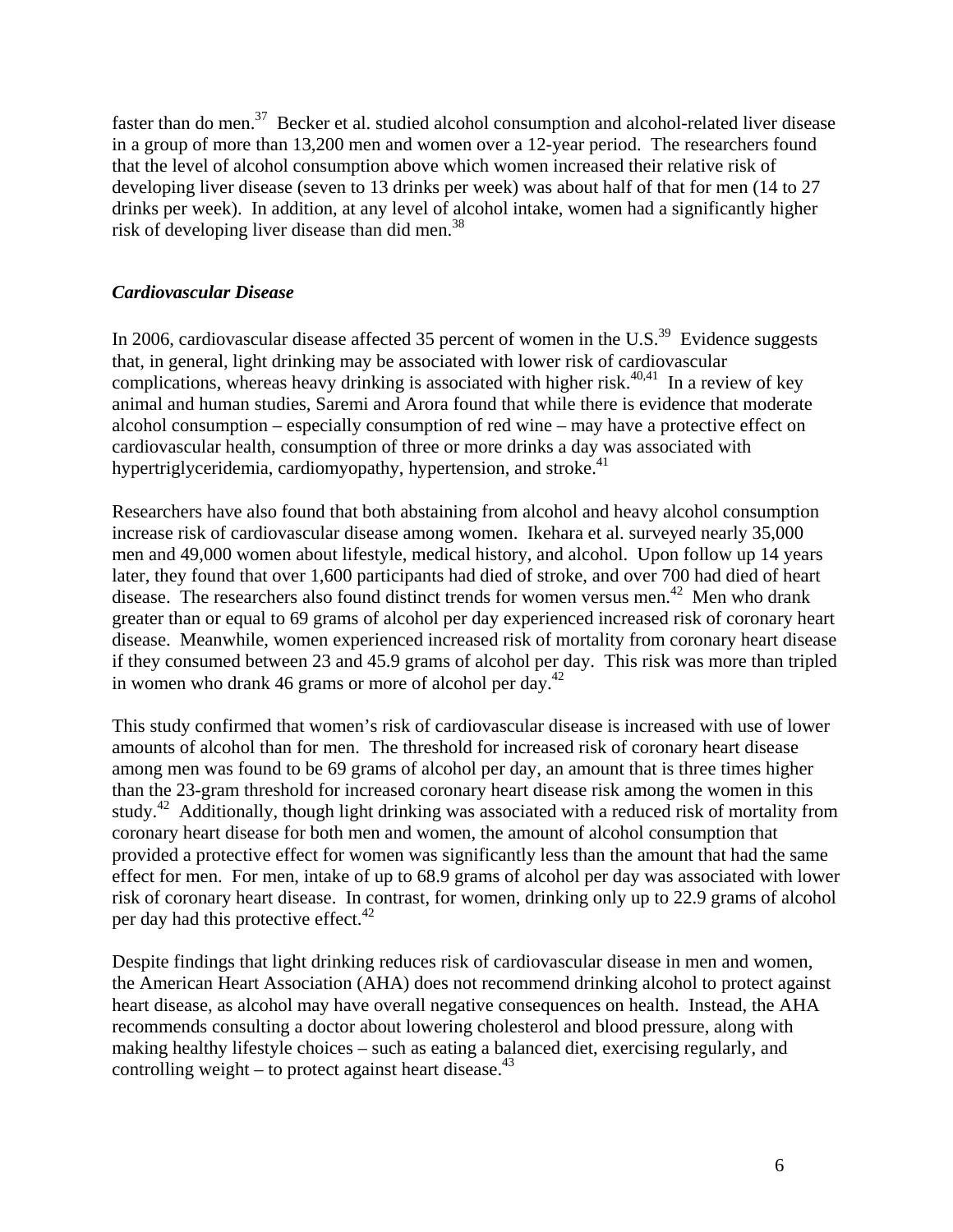## <span id="page-6-1"></span><span id="page-6-0"></span>*Endocrine Diseases*

Medical research shows that alcohol consumption causes disturbances in endocrine system functioning. Health care providers should be aware of the fact that alcohol consumption can lead to elevated levels of cortisol, as excess levels of cortisol are related to hypertension, impaired immune function, and metabolism disturbances.<sup>44-46</sup> Evidence suggests that alcohol consumption affects the hypothalamic-pituitary-adrenal (HPA) axis, increasing cortisol levels.<sup>47</sup> In one study, Badrick et al. found that, in both men and women, alcohol affected HPA function. In women, heavy drinkers experienced greater cortisol awakening response (a marker of cortisol secretion) than did moderate drinkers. $47$ 

# *Obesity*

Excess weight gain and obesity are increasing at an alarming rate among Americans of all ages and both genders. In 2005, 60.5 percent of women were overweight or obese; $^{48}$  rates were highest among non-Hispanic black women (79.9 percent) and Hispanic women (68.4 percent).<sup>49</sup> These observations present a significant public health challenge, as being overweight or obese increases the chances of developing heart disease, hypertension, type 2 diabetes, respiratory problems, and certain types of cancers, in both men and women.

Heavy alcohol consumption is linked to disturbances in body weight and nutrition. An eight-year prospective study using multivariate analysis found a non-linear relationship between alcohol consumption and weight gain exceeding five kilograms.<sup>50</sup> Heavy drinking, defined as consumption of alcohol exceeding 30 grams per day, was associated with a slight increase in weight gain among all women. Among women under 35 years of age, heavy drinking was more strongly associated with weight gain. In fact, risk of weight gain among this group was around 68 percent higher than non-drinkers. Additionally, among African-American women, even light drinking was associated with an increased risk of weight gain compared with non-drinkers.<sup>50</sup>

Alcohol consumption may also be associated with abdominal obesity. Schröder et al. found that among men and women, consumption of three or more drinks per day was associated with increased abdominal obesity.<sup>51</sup> Abdominal obesity should be of particular concern to health care providers, as it is a risk factor for type 2 diabetes.<sup>52</sup>

#### *Diabetes*

In the U.S., 9.5 million women have been diagnosed with diabetes, $48$  a leading cause of death and disability. An additional 2.5 million women are believed to have undiagnosed diabetes, while another 23 million have been diagnosed with prediabetes.<sup>48</sup> Diabetes is more common in women than in men, and is especially prevalent among non-Hispanic black women. In 2005, diabetes occurred in 106.8 per 1000 in this population compared with 69.1 per 1000 in non-Hispanic white women. $49$ 

Current research suggests that both abstaining from alcohol and consuming large amounts of alcohol increase risk, whereas light-to-moderate consumption may decrease risk.<sup>53</sup> In a systematic review of literature published between 1963 and August 2003, Howard et al.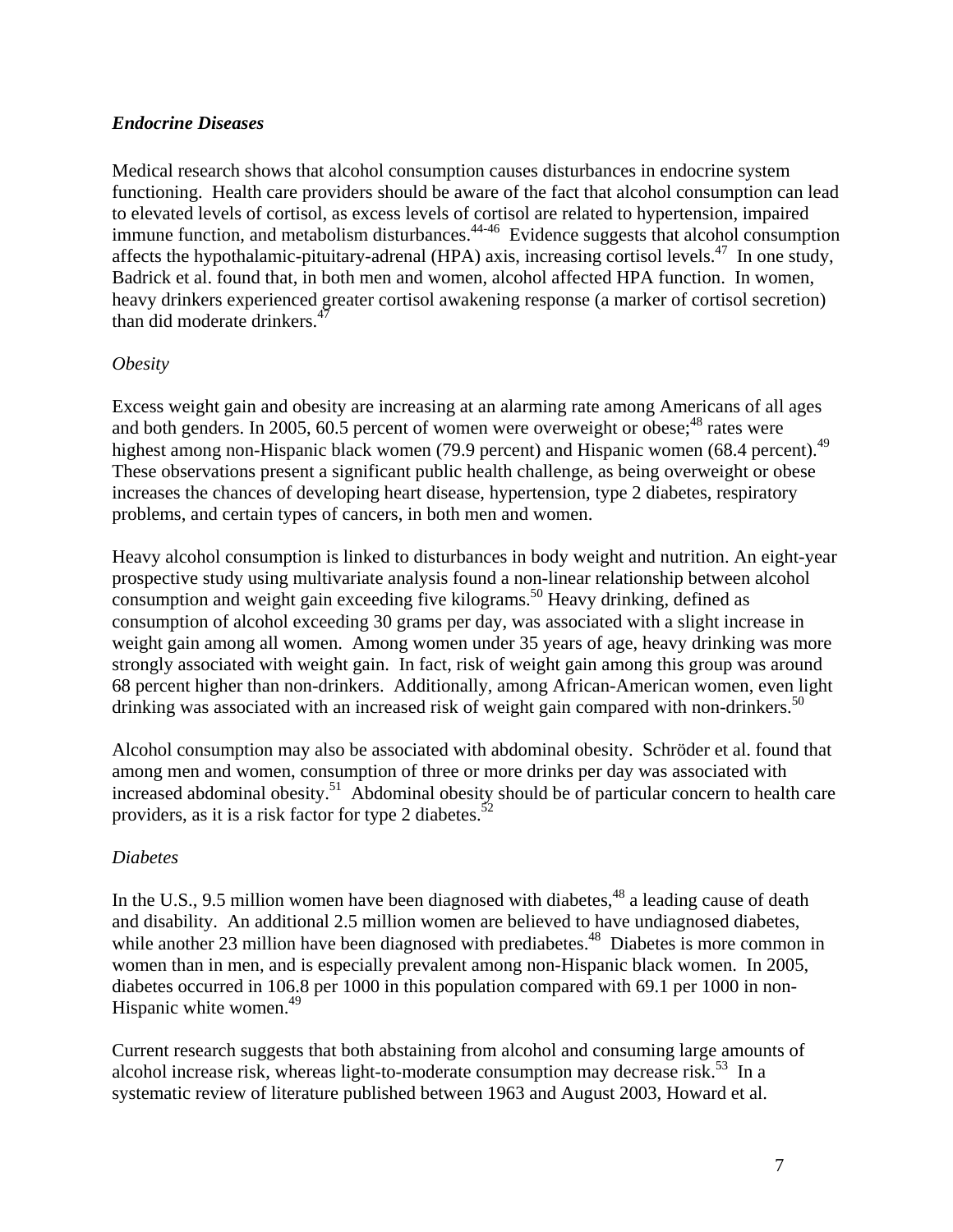<span id="page-7-0"></span>concluded that, compared with abstaining from alcohol, moderate consumption (defined as one to three drinks per day) was associated with a 33 to 56 percent lower incidence of diabetes. Meanwhile, heavy consumption of alcohol (more than three drinks per day) was associated with up to a 43 percent increase in diabetes incidence. $5<sup>3</sup>$ 

Few studies look at this phenomenon specifically in women. In a twenty-year twin cohort study that also investigated alcohol use and diabetes in women, Carlsson et al. found that lean-tonormal weight women who consumed large amounts of alcohol, characterized by prolonged consumption and binge drinking, had an increased incidence of type 2 diabetes.<sup>54</sup> Hu et al. confirmed the finding that low-to-moderate alcohol consumption among women reduces diabetes risk. $55$ 

Though some studies suggest that alcohol may have a protective effect against type 2 diabetes or its complications, 56,55 the American Diabetes Association (ADA) does not recommend use of alcohol to protect against diabetes. In fact, for people with diabetes, drinking alcohol can cause hypoglycemia. The ADA recommends that people with diabetes practice exercise more caution if consuming alcohol. $57$ 

# *Osteoporosis*

Eight million women in the U.S. are affected by osteoporosis, making up 80 percent of all osteoporosis cases.<sup>58</sup> It is well accepted that use of alcohol is a risk factor for osteoporosis.<sup>60,59</sup> Felson et al. followed participants for 35 years, collecting data on health and alcohol consumption. They found that heavy consumption, defined as seven ounces or more of alcohol per week, caused an increase in risk of hip fracture, especially for women. Women's risk increased by 54 percent, while the risk for men increased by 26 percent.<sup>59</sup> In a more recent analysis of data from three studies, comprising a total of nearly 6,000 men and 11,000 women, Kanis et al. found that found that participants who drank moderate or large amounts of alcohol had increased risk of fracture, osteoporotic fracture, and hip fracture.<sup>60</sup>

Recent research has suggested that light drinking may have a protective effect for women. In a study of twins, Williams et al. found that moderate alcohol consumption did not lead to lower bone density and in fact may be beneficial.<sup>61</sup> In a study of women aged 65 and older, Diaz et al. found that risk of vertebral deformity was reduced significantly in participants who consumed alcohol more than five days per week, especially compared with those who consumed alcohol less than once per week. $62$ 

Despite these findings, the National Osteoporosis Foundation (NOF) does not recommend consuming alcohol as a preventive measure in its prevention materials for patients. The NOF does, however, acknowledge that heavy drinking increases risk for osteoporosis and recommends no more than two drinks per day.<sup>63</sup>

# <span id="page-7-1"></span>*Lung Cancer*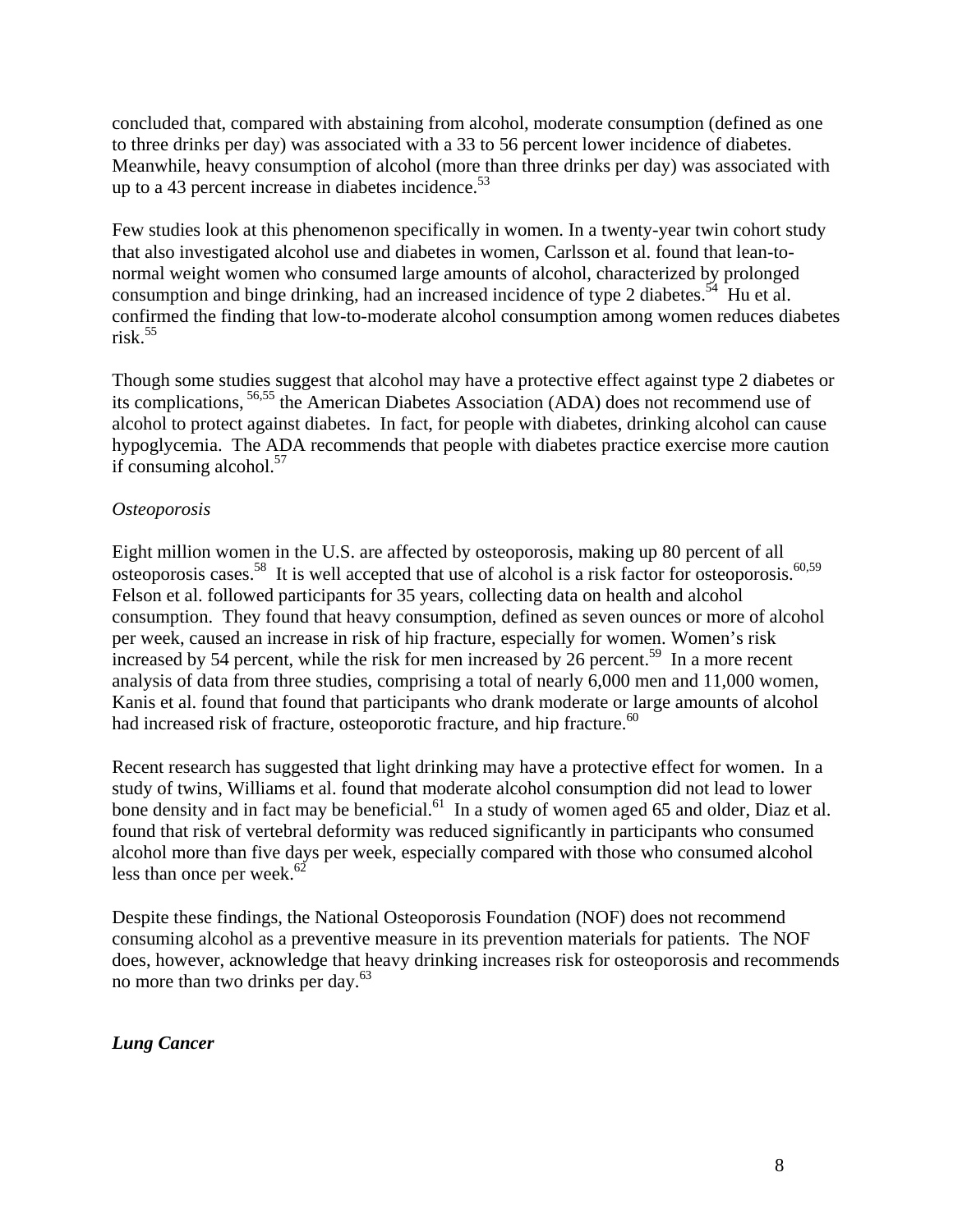<span id="page-8-0"></span>Lung cancer affects 219,000 women in the U.S.<sup>64</sup> In a review of literature published between 1966 and 2000, Bandera et al. found that while research is not conclusive, there is some evidence that alcohol, particularly beer, may be associated with lung cancer. $65$  In one study, Pollack et al. found that participants who consumed more than 40 ounces of alcohol per month had almost twice the incidence of lung cancer of those who did not drink alcohol.<sup>66</sup> In another study, Djouseé et al. found that consumption of two drinks per day approximately doubled the incidence of lung cancer, controlling for age, smoking history and gender.<sup>67</sup>

# <span id="page-8-1"></span>*Breast Cancer*

In 2005, nearly 2.5 million women had breast cancer,  $64$  while over 40,000 women died as a result of breast cancer that year.68 Studies have consistently shown that alcohol consumption can increase risk for breast cancer.<sup>69-74</sup> One study found that regardless of the specific alcoholic beverage consumed (wine, beer, or liquor), breast cancer rates increase with alcohol consumption. The increased risk of developing breast cancer from consuming three or more drinks per day is roughly comparable to that associated with smoking one pack of cigarettes per day.<sup>75, 76</sup> Various studies have confirmed elevated risk, up to 60 percent higher for heavy drinkers than for non-drinkers (1.19 to 1.6 relative risk). Definitions of heavy drinking varied among these studies, some of which considered 15 grams or more per day to be heavy, while others considered 30 grams or more per day to be heavy.  $69-72$ 

Other studies, however, have found that even light drinking may increase women's risk for breast cancer. In a study of 490,000 males and females with a nine-year follow up, Thun et al. found that mortality from breast cancer was 30 percent higher among women who consumed at least one drink daily compared with non-drinkers (relative risk, 1.3).<sup>73</sup> More recently, Allen et al. followed 1.28 million middle-aged women for an average of seven years, and found that for each 10-gram increase of alcohol per day, risk of breast cancer increased by 12 percent.<sup>77</sup>

Evidence suggests that drinking at later ages also contributes to breast cancer risk in women. Longnecker et al. looked at the influence of age on the relationship between breast cancer and alcohol consumption. Study participants were women with an average age of 58.7 years, who either had breast cancer (6600) or did not (9100). These researchers confirmed a linear relationship between alcohol consumption and breast cancer risk. Women who reported moderate consumption (12 to 18 grams or about one drink per day) had a relative risk of 1.39, compared with a non-drinker, while women who reported heavy consumption (33 to 45 grams or about three drinks per day) had a relative risk of 2.3. They also found, however, that breast cancer risk was not affected by alcohol consumption before the age of  $30$ .<sup>78</sup> In a similar study, Swanson et al. confirmed this finding and also found that heavy drinking during the five-year period leading up to breast cancer diagnosis increased relative risk by 70 percent.79

As alcohol consumption, perhaps even light consumption, increases women's risk of breast cancer, reduction of this risk factor is essential. Physicians should emphasize this to female patients, and be sure to assess alcohol use in women, including those who have been diagnosed with breast cancer.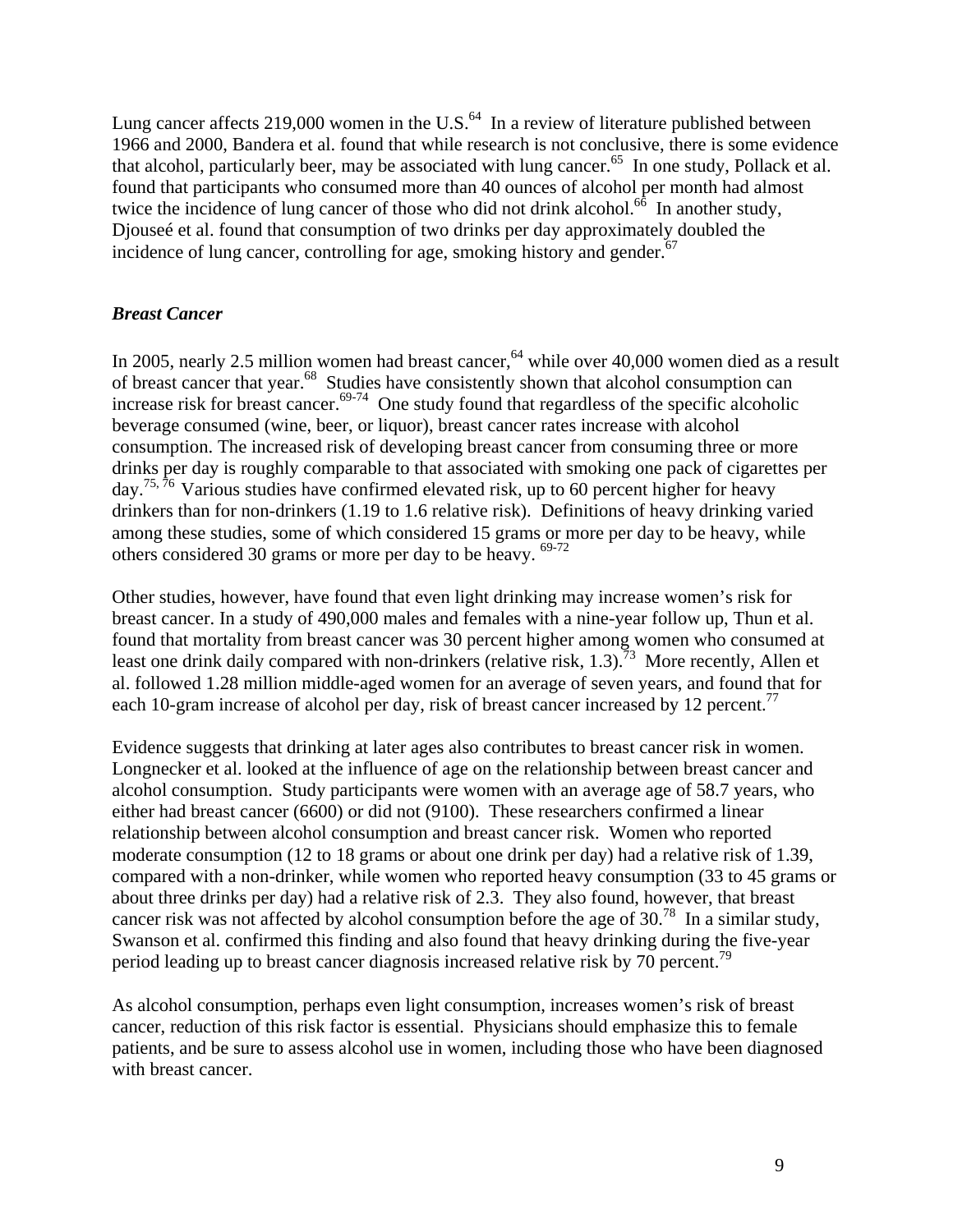# <span id="page-9-1"></span><span id="page-9-0"></span>*Genital/Urinary Cancer*

Endometrial cancer is the most common cancer of the female reproductive tract.<sup>80</sup> An estimated 554,000 women had endometrial cancer as of  $2005<sup>64</sup>$ . Though research is still inconclusive, some studies have found an association between alcohol consumption and endometrial cancer. In a hospital-based study of over 700 endometrial cancer patients and 2100 controls, Parazzini et al. found that as alcohol consumption increased, so did risk of endometrial cancer.<sup>81</sup> Although these findings do not establish a cause-effect relationship, they are consistent with the finding that alcohol use may spur an increase in blood estrogen levels in postmenopausal women. $82$ 

# <span id="page-9-2"></span>*Other Cancers*

Studies have linked alcohol consumption to other cancers as well. In 2009, Allen et al. completed the Million Women Study, in which approximately 1.28 million middle-aged women were surveyed and followed over an average of seven years. During the follow-up period, over 69,700 cancers occurred. Risk for other cancers increased with each 10-gram increase of alcohol per day. Cancer of the rectum increased 10 percent, cancer of the liver increased 24 percent, and cancer of the breast increased 12 percent. There was no significant difference in risk based on type of alcohol consumed. $^{77}$ 

Allen et al. also found that a 10-gram increase of alcohol per day resulted in increases in risk of cancer of the upper aerodigestive tract (head and neck): Cancer of the oral cavity and pharynx increased 29 percent; cancer of the esophagus increased 22 percent; and cancer of the larynx increased 44 percent. Alcohol-associated risk, however, was restricted to current smokers and did not apply to never- or past-smokers.<sup>77</sup> Other studies<sup>83,84</sup> on the joint effects of smoking and alcohol consumption have found increased risk of cancer for both men and women. Castellsague et al. found an association between simultaneous alcohol drinking and tobacco smoking and esophageal cancer, though smoking alone or alcohol consumption alone did not correlate with esophageal cancer.<sup>83</sup>

#### <span id="page-9-3"></span>**Assessment**

Given the evidence of alcohol's harmful effects on women's health, health care providers should address alcohol use among female patients. There are many scales for addressing alcohol use. It is useful to use questions that assess multiple domains, as questions limited to quantity and frequency of alcohol use may not detect alcohol misuse or abuse.

Useful questionnaires include the CAGE (Cut down, Annoyed, Guilty, Eye-opener) questionnaire,<sup>85</sup> the Michigan Alcoholism Screening Test,<sup>86</sup> and the Self-Administered Screening Test.87 Although these tests are useful, they have limited application to women in terms of quantity, frequency, and consequences. Although they have not had reliability ratings in exclusively female populations, they are, however, better than no instrument. The TWEAK (Tolerance, Worry, Eye-Opener, Amnesia, Cut down), T-ACE (Tolerance, Annoyed, Cut-down,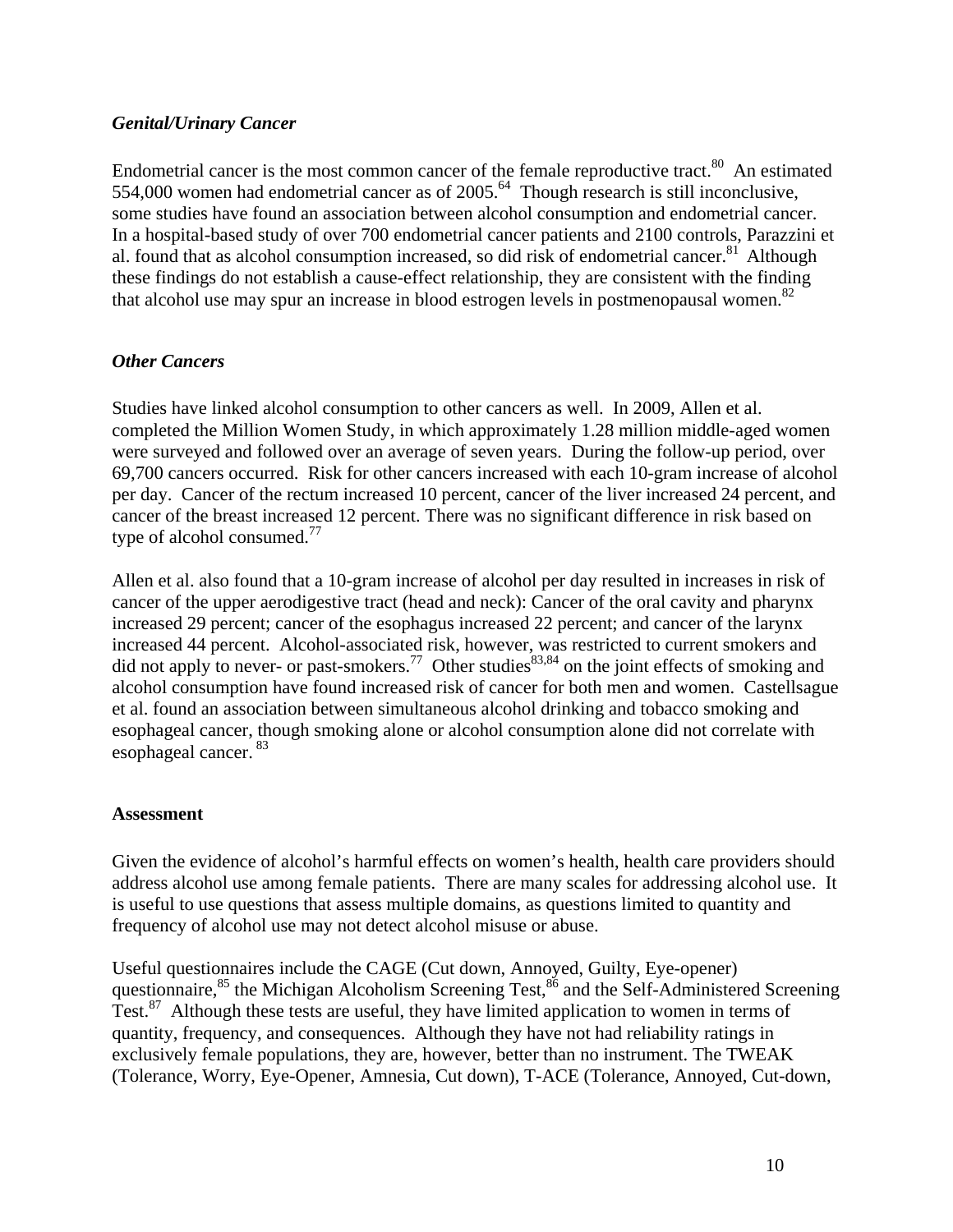<span id="page-10-0"></span>Eye-opener), and Alcohol Use Disorders Identification Test are more sensitive tools for evaluating women in general.<sup>88</sup>

Studies show that the CAGE questions, taught at most medical schools, are not as sensitive in picking up alcohol disorders in women. The MAST and SAST are lengthy, and responders may require clinical supervision.

In light of the telescoping problem, a physician should use these instruments with a woman who has vague complaints (anxiety, difficulty sleeping, weight loss, depression, fatigue), who is undergoing stressful life events,<sup>89</sup> who lives with an alcohol- or drug-dependent partner, or who uses alcohol as a medication.

## <span id="page-10-1"></span>**Conclusion**

The medical literature provides sufficient evidence as to the health consequences of alcohol use. As a result of the way the female body metabolizes alcohol, women experience these consequences more quickly than men. Evidence shows that alcohol consumption increases risk of a number of chronic or potentially fatal conditions, including liver disease, coronary heart disease, breast cancer, diabetes, and osteoporosis. In addition, evidence suggests associations between alcohol use and other cancers, such as lung, liver, or rectal cancer. Given the myriad of negative health effects of alcohol consumption, physicians must prioritize addressing alcohol abuse with female patients.

#### **Tobacco**

<span id="page-10-2"></span>Tobacco use is known to be a major health hazard, contributing to a broad range of health conditions and disorders. Aside from the established direct causal link between cigarette smoking and lung cancer, tobacco use is also associated with an increased risk of other pulmonary diseases, cardiovascular disease, and many types of cancers, including cancers of the breast, head and neck, esophagus, pancreas, intestinal tract, bladder, and reproductive system. While a direct dose-dependent correlation has not been fully established in some cases for these other illnesses,<sup>90</sup> the literature strongly suggests that these associated risks are not only present but highly significant. Additionally, the telescoping effect described earlier may also occur with smoking in women, hastening many of the adverse health impacts of tobacco use.

Cigarette smoking kills an estimated 178,000 women in the U.S. annually.<sup>91</sup> The three leading smoking-related causes of death in women are lung cancer (claiming 45,000 women's lives per year), heart disease (40,000), and chronic lung disease (42,000).<sup>91</sup> Statistics show that women who smoke more than double their risk of developing coronary heart disease<sup>92</sup> and increase more than tenfold their likelihood of dying from chronic obstructive pulmonary disease.<sup>93, 94</sup> The incidence of these smoking-related deaths and illnesses can only be expected to rise in the future, as global rates of cigarette smoking in women are increasing, making tobacco use an issue of particular concern for women.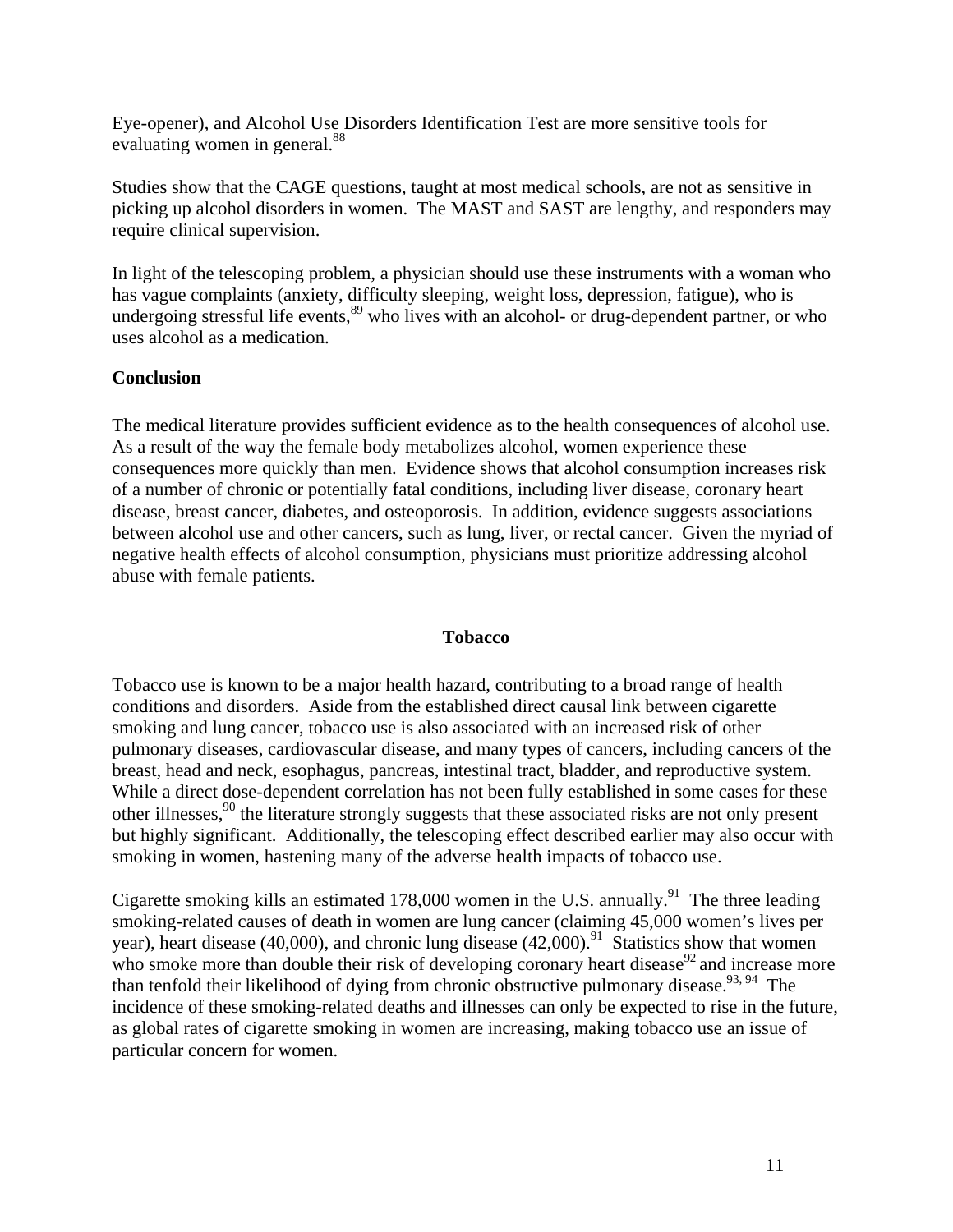# <span id="page-11-1"></span><span id="page-11-0"></span>**Conditions Associated with Tobacco Use**

### <span id="page-11-2"></span>*Pulmonary Diseases*

### *Lung Cancer*

The causal link between cigarette smoking and lung cancer has been well established, making tobacco use a major cause of death in both men and women. In the year 2000, an estimated 47 percent of lung cancer cases in women in the U.S. were deemed a consequence of tobacco smoking.<sup>95</sup> Moreover, almost 80 percent of all lung cancer deaths in female smokers are attributable to smoking.<sup>96</sup> Since 1950, lung cancer deaths among women have increased by more than 600 percent.<sup>93</sup> By 1987, lung cancer had surpassed breast cancer as the leading cause of cancer-related deaths in U.S. women.<sup>93,97</sup> Studies also show that the incidence of lung cancer in women is steadily increasing worldwide, while lung cancer in men shows signs of stabilization.

Evidence suggests that tobacco use in women also has a telescoping effect with lung cancer. A study of lung cancer patients in Poland revealed that women developed lung cancer at younger ages than did men, despite consuming fewer cigarettes per day and smoking for a shorter duration.<sup>98</sup> The data suggests that women, therefore, have a greater susceptibility to the cancercausing compounds in cigarette smoke due to a genetic predisposition. This theory is supported by the finding that the gene for the gastrin-releasing peptide receptor is located on the X chromosome. This receptor, when activated, has a demonstrated association with the proliferation of bronchial cells.<sup>99</sup>

#### *Chronic Obstructive Pulmonary Disease*

Chronic obstructive pulmonary disease (COPD) continues to be the fourth leading cause of death both worldwide<sup>100</sup> and in the U.S.<sup>101</sup> Smoking, particularly heavy smoking, long-term use of tobacco, and smoking of high-tar cigarettes, is a risk factor that is strongly associated with the development of COPD. Figures suggest that 10 to 15 percent of all smokers, and up to 26 percent of heavy smokers, develop COPD.<sup>102,103</sup>

Since the 1970s, as the incidence of tobacco use in the U.S. has increased among women and slightly decreased in men, the percentage of total COPD deaths comprised by women has increased from 19 percent in 1970 to nearly 40 percent in 1993.<sup>104</sup> Female smokers may be at greater risk of COPD-related death than men, as their pulmonary system may be more swiftly compromised by long-term smoking. In a study of the effect of smoking cessation on lung function over five years, women who continued smoking had a proportionately greater decline in lung functioning than men with similar rates of tobacco use.<sup>105</sup> Conversely, women in this study who quit smoking and remained tobacco-free showed greater early improvement in lung functioning than men who also quit.

# <span id="page-11-3"></span>*Cardiovascular Disease*

Tobacco smoking is generally considered the most important preventable cause of coronary heart disease for both genders.<sup>106,107</sup> Epidemiologic studies have strongly supported a greater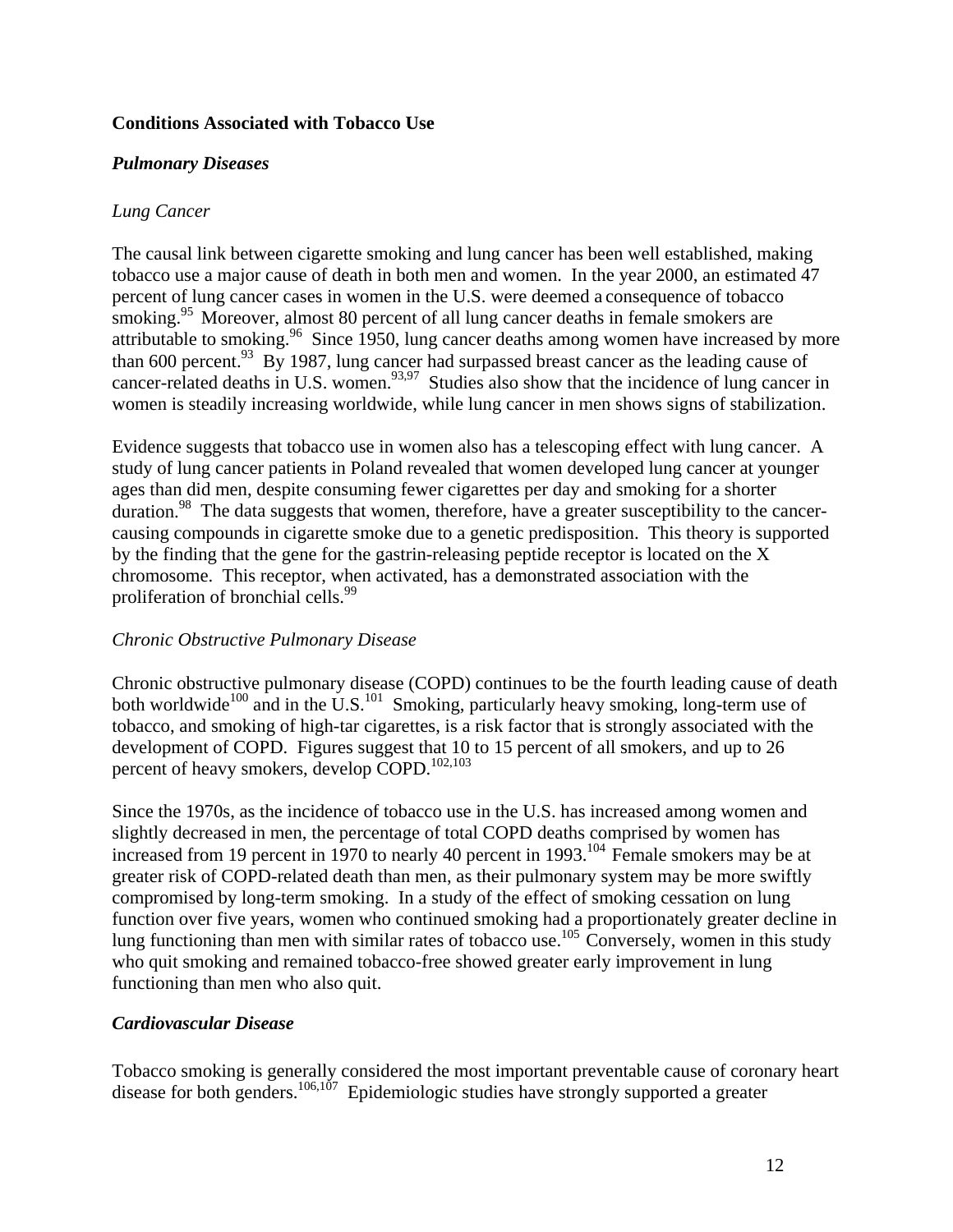<span id="page-12-0"></span>incidence of cardiovascular disease, including fatal coronary artery disease and myocardial infarction, in both men and women who smoke.<sup>108-110</sup> This association appears to be true even when the tobacco is used in different forms; when compared with non-smokers, those using lowtar cigarettes and smokeless tobacco still exhibited an increased risk of cardiovascular events.  $111,112$  More research is needed on the components of cigarette smoke and the exact mechanisms causing this association. $90$ 

There have been few studies of factors that predict the occurrence and severity of coronary artery disease (CAD) specifically for women. Research has shown, though, that when women stop smoking, the risk of future coronary events begins to decline within one to two years of the cessation.113 An Australian study, however, found that the total amount of lifetime cigarette smoking, whether the habit was past or current, was the most relevant quantitative variable to independently predict and prevent premature CAD. Moreover, this study found that the total smoking dose was more predictive for CAD in women than in men.<sup>114</sup>

Research has also shown tobacco use to be a risk factor for sudden death with severe coronary disease in women. The mechanisms leading to sudden coronary death are not fully understood, but components of cigarette smoke are believed to erode coronary plaque, which is a collection of cholesterol, fats, and calcium inside blood vessels.115 Plaque erosion can cause blockages in blood vessels, leading to a propensity for fatal clotting, especially in women.<sup>116</sup> Indeed, young female smokers without other relevant risk factors (such as high cholesterol or elevated body mass index) account for the majority of fatal acute coronary thrombosis cases caused by plaque erosion in women.117 Tobacco smoking cessation would, therefore, appear to be the most significant lifestyle change needed in preventing these deaths of young women.<sup>117</sup>

# <span id="page-12-1"></span>*Breast Cancer*

Breast cancer, as the worldwide leading cause of death from cancer in women (despite being surpassed by lung cancer in the U.S.),  $^{118}$  is clearly a key health concern for the female population. A direct relationship between cigarette smoking and breast cancer has not been clearly established, as many epidemiologic studies have failed to find that tobacco use is a significant risk factor for the disease.<sup>119</sup> Other evidence, however, suggests that an association may, in fact, exist; in four out of eight case-control studies reviewed in Japan, moderate or strong associations between smoking and breast cancer risk (OR  $>$  2.0) were observed.<sup>120</sup> This and other research supports the plausibility that tobacco smoking has a positive association with the incidence of breast cancer.<sup>121</sup>

Furthermore, experimental studies suggest that genotoxic agents in cigarette smoke are involved in causing breast cancer. In rodents, the genotoxic substances in tobacco smoke were found to be mammary carcinogens.<sup>122</sup> Certain women who smoke may be more susceptible to these carcinogens, depending on their phase of life and genetic characteristics. For example, sensitivity of the female breast to tobacco carcinogens is increased during adolescence and early adulthood, but decreases after first childbirth, when most breast tissue has terminally differentiated.<sup>123</sup>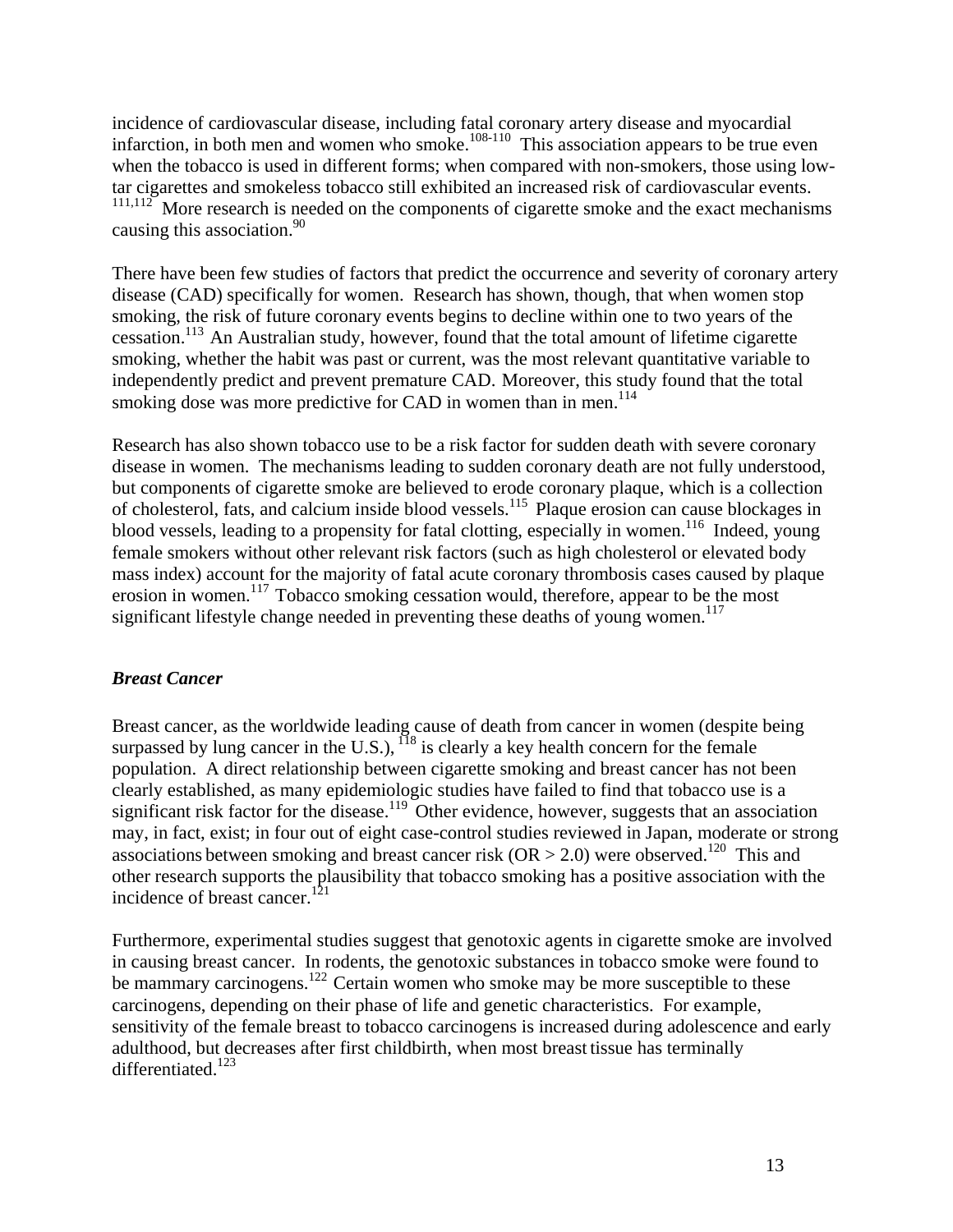<span id="page-13-0"></span>An example of a specific genetic difference that may put some female smokers at greater breast cancer risk is the speed with which they metabolize a certain gene, NAT2, which encodes an enzyme to activate or deactivate drugs and carcinogens in the body. People fall into three categories: rapid, intermediate, and slow NAT2 acetylators.<sup>124</sup> A 1996 study showed that women who are genetically slow NAT2 acetylators (about 50 percent of the female population) have a significantly elevated risk of breast cancer from smoking. These results held up through 12 similar studies conducted over the next decade.<sup>125,126</sup> While the relative risk is small (~1.5) for NAT2 slow acetylators, the sheer number of breast cancer cases worldwide means attention to these findings and further research into the association with smoking is merited.

## <span id="page-13-1"></span>*Cancers of the Reproductive System*

Cervical cancer and other cancers of the reproductive system are also important health concerns for women. Studies have suggested that tobacco use is associated with a higher incidence of both ovarian and cervical cancers. Cigarette smoking, however, also appears to interact with women's systems in unique ways, possibly reducing the risk of endometrial cancer and causing other estrogen-associated effects (please see "Other Female-Specific Consequences of Tobacco Use").

## *Cervical Cancer*

In studies that controlled for the effect of human papillomavirus (HPV) infection (a recognized cause of the majority of cervical cancers) tobacco use increased the risk of cervical cancer among women who were already HPV-positive.<sup>127</sup> In cross-sectional studies, Human Papilloma Virus (HPV) cervical infection has not been found to be associated consistently with smoking.<sup>128</sup> Research that also investigated other environmental risk factors such as diet, oral contraceptive use, and sexual history, while controlling for HPV infection, found that smoking appears to be the most significant of these factors associated with cancer of the cervix.<sup>129</sup>

These cross-sectional studies conclude that: a) HPV infection cannot explain the association between cervical cancer and smoking; b) the effect of smoking is unlikely to represent only a surrogate marker of a woman's sexual behavior; and c) the association of tobacco smoke with invasive cervical cancer, therefore, indicates a causal relationship.<sup>128</sup> An alarming prediction can be made based on these findings that the increasing rates of smoking in young women may lead to a much greater incidence of cervical cancer in coming years.

#### *Ovarian Cancer*

Compared with other cancers, comparatively little research has been done into the impact of tobacco use on the incidence of ovarian cancer. Some existing studies, however, do point to cigarette smoking as a risk factor for the disease, as the incidence of ovarian cancer was found to be increased even for those women who smoked in the past, but later quit.<sup>130</sup> The findings of Green et al. were especially significant for the incidence of mucinous types of ovarian cancer.<sup>130</sup> Other research suggests that cigarette smoking may only play a role in these mucinous cancers,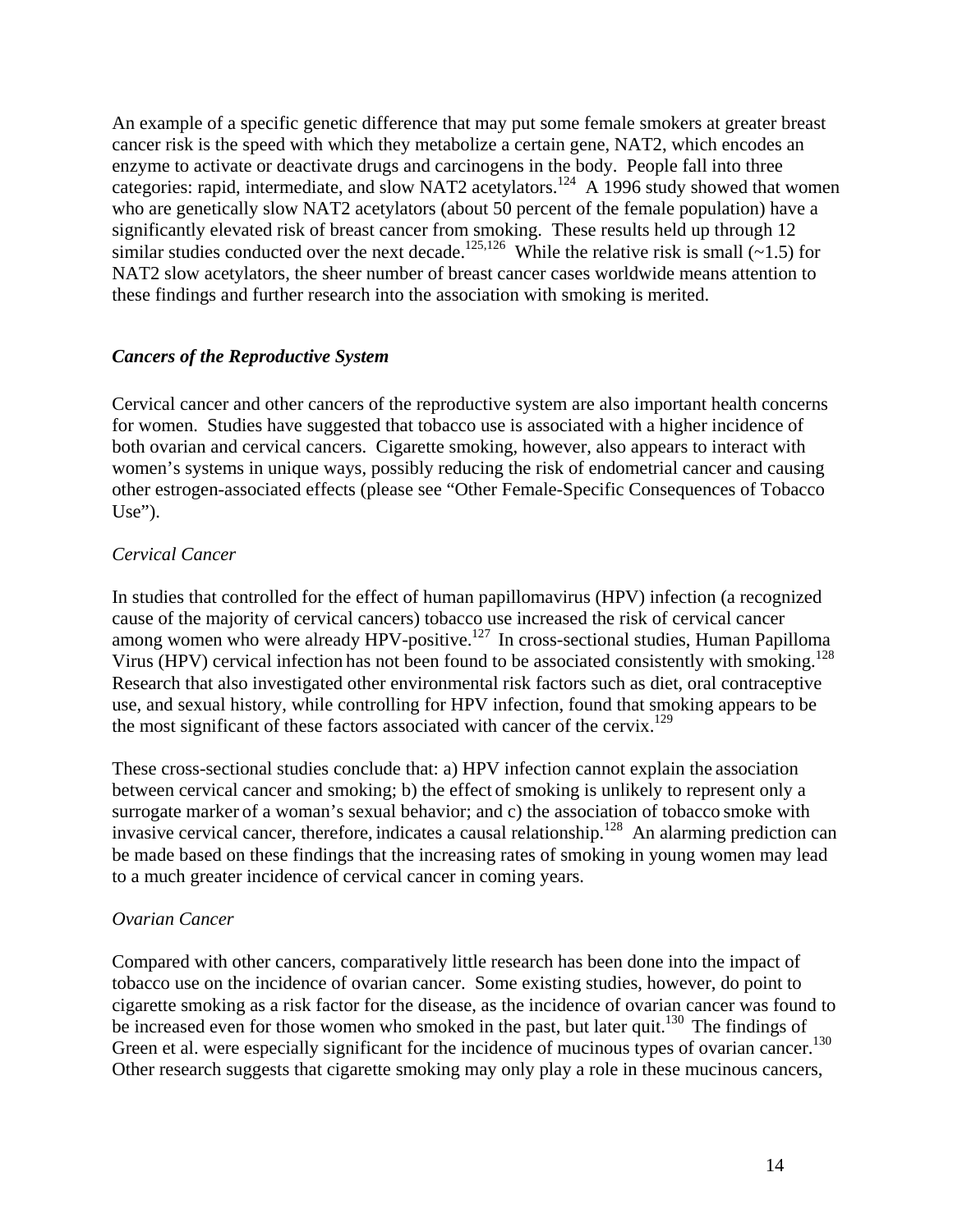<span id="page-14-0"></span>but not in ovarian cancers of other cell types.<sup>131</sup> More research is needed to clarify this association.

## *Endometrial Cancer*

Interestingly, some studies have found a connection between cigarette smoking and a decreased incidence of endometrial cancer.<sup>132-134</sup> The link appears to be most significant in postmenopausal women.135,136 Given the myriad adverse and potentially fatal health impacts associated with cigarette smoking, this finding of one reduced risk is not of direct importance from a public health standpoint. It does, however, point to an opportunity to better understand and prevent endometrial cancer through more research into the mechanisms by which tobacco use reduces risk. $136$ 

## <span id="page-14-1"></span>*Other Cancers*

Women who smoke tobacco also put themselves at increased risk for other cancers, including cancers of the pancreas, bladder, gastro-intestinal tract, head and neck, and esophagus. Smoking has a significant association with pancreatic carcinoma<sup>137</sup> and bladder cancer,<sup>138</sup> and risks for both these diseases in women may be higher than in men with the same duration and amount of tobacco use. Additionally, a Norwegian study that tracked 26,000 men and women for nearly three decades found that there was a dose-response relationship between cigarette smoking and the risk of cancers of the urinary bladder and upper digestive tract, among other cancers already discussed.139

Tobacco use has been found to be a very significant risk factor for head and neck cancers in women, including cancers of the oral cavity, pharynx, and larynx. The overall incidence of squamous (soft-tissue) cancers of the head and neck is roughly three times higher in men than in women. Female smokers, however, have been found in one study to have a higher hazard ratio for developing head and neck cancer when compared with men. Consequently, the authors of that study estimated that cigarette smoking accounts for 75 percent of head and neck cancer in women, compared with 45 percent of these same cancers in men.<sup>140</sup>

Esophageal cancer is one of the least studied cancers,  $141, 142$  despite being the fifth most common cause of death from cancer in men, and seventh most common in women, worldwide.<sup>118</sup> Studies conducted on the influence of cigarette smoking, and other potential risk factors, on the incidence of esophageal cancer have found that tobacco use is a significant risk factor for the disease. The association was strongest for esophageal adenocarcinomas; smoking was shown to have a strong relationship with the eventual development of these cancers, even 20 years after quitting.<sup>143</sup> This relationship may be caused by the swallowing of carcinogenic material in condensed cigarette, cigar, and pipe smoke. $^{144}$ 

#### <span id="page-14-2"></span>**Other Female-Specific Consequences of Tobacco Use**

In addition to the increased risk of serious health threats caused by tobacco use in women, smoking has other pervasive effects on the female body. Through mechanisms not fully understood, cigarette smoking is believed to have an anti-estrogenic effect in women. Female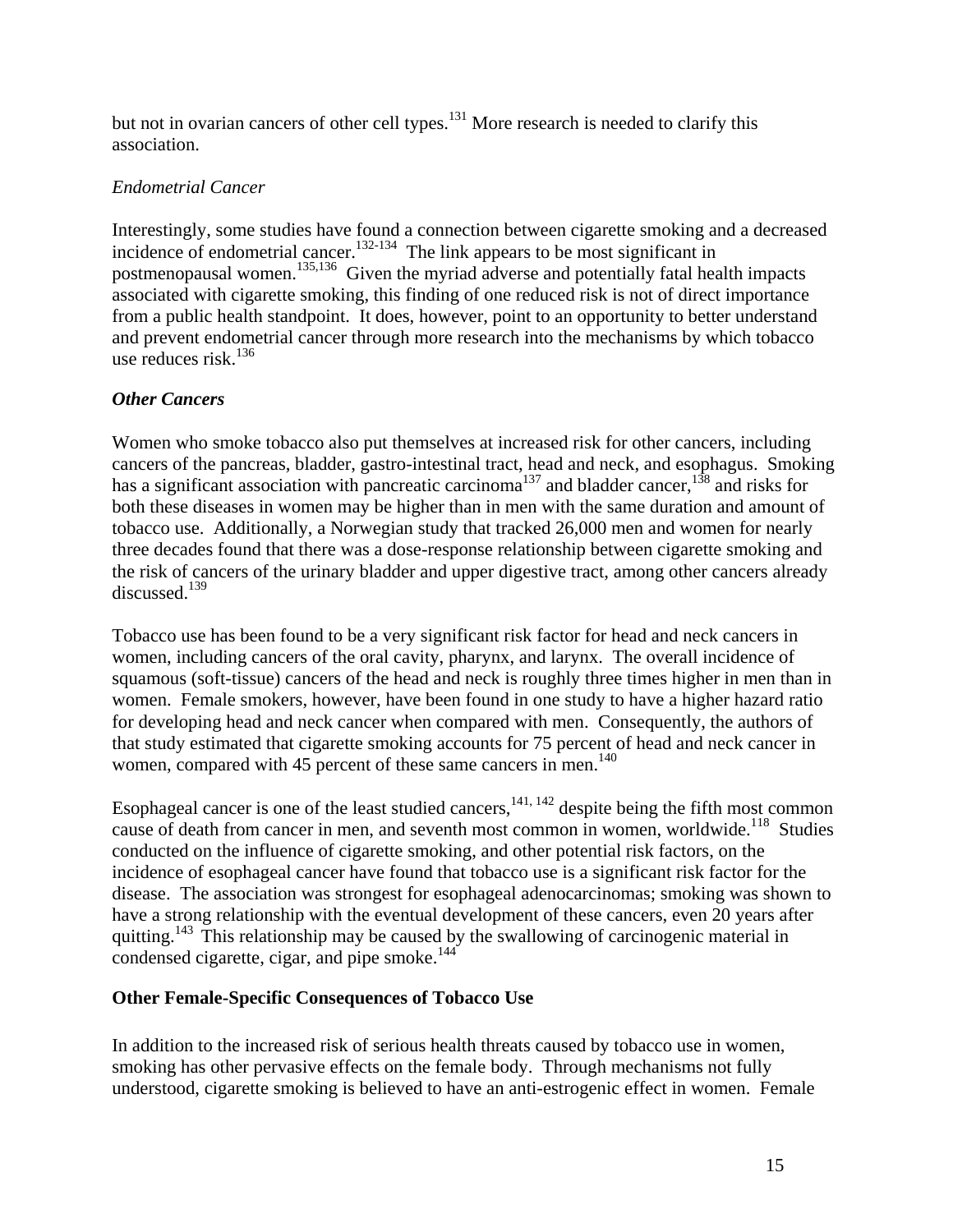<span id="page-15-0"></span>smokers' resulting deficiency of estrogen could explain their reduced incidence of endometrial cancer.145 A meta-analysis of 12 studies found that the lower hormonal level caused by smoking may also have an impact on fertility in women, leading to difficulty in getting pregnant and possibly even infertility.<sup>146</sup> Decreased estrogen levels associated with smoking may cause earlier menopause as well; a 1999 study showed that on average current smoking decreases the age of natural menopause by two years and past smoking by one year.<sup>147</sup>

Many studies have discovered that postmenopausal women who smoke have lower bone density than women who have never smoked.<sup>148</sup> A meta-analysis of 29 cross-sectional studies on smoking and bone density, and 19 cohort and case-control studies on hip fractures and smoking, found that the cumulative bone loss of smokers over many years is substantially higher than in non-smokers.<sup>149</sup> This finding indicates that women using tobacco after menopause are at increasingly greater risk of bone injury than non-smokers as they age. The authors of this metaanalysis estimated that smoking increases the risk of hip fracture by 17 percent at age 60, 41 percent at age 70, and 71 percent at 80 years of age.

## <span id="page-15-1"></span>**Conclusion**

The evidence in the literature leaves no doubt that tobacco use has severe and potentially fatal health consequences for women of all ages, from young adulthood through maturity and old age. Moreover, the same risks of cancers, cardiovascular ailments, and pulmonary diseases due to smoking that men experience may be exacerbated in women as a result of their genetic makeup and other physiological mechanisms yet to be revealed. Finally, given the increased risk of preterm delivery, stillbirth, low birth weight, and sudden infant death syndrome (SIDS) in babies born to mothers who smoked during pregnancy, $93$  the harmful effects of smoking in women can even extend to impact the chances of survival and health of the next generation.

#### **Opioids**

<span id="page-15-2"></span>The incidence of opioid abuse, especially of opioid prescription medications, has been increasing at an alarming rate in the U.S. Rates of prescription drug abuse are especially high among teens, young adults, and those over  $60^{150}$  Over the past decade, the number of people abusing prescription medications has more than doubled,  $151$  and the majority of this abuse believed to be of pain relievers. According to SAMHSA figures, in 2007 there were 2.1 million new users aged 12 or older of prescription pain relievers. $150$ 

Heroin use is also on the rise, possibly owing to its connection with the abuse of prescription opioids. This increase may be attributed to the growing number of teens trying prescription opioids such as OxyContin®, which is similar to heroin in chemical composition and produces a similar high. OxyContin® is a synthetic opioid that resembles morphine, the organic substance from which heroin is derived<sup>152,153.</sup> During 2007, 106,000 persons aged 12 or older used heroin for the first time.<sup>150</sup> Recent findings suggest that people who abuse opioid medications may be at risk of graduating to heroin. For example, in 2006, the number of opioid-related deaths (those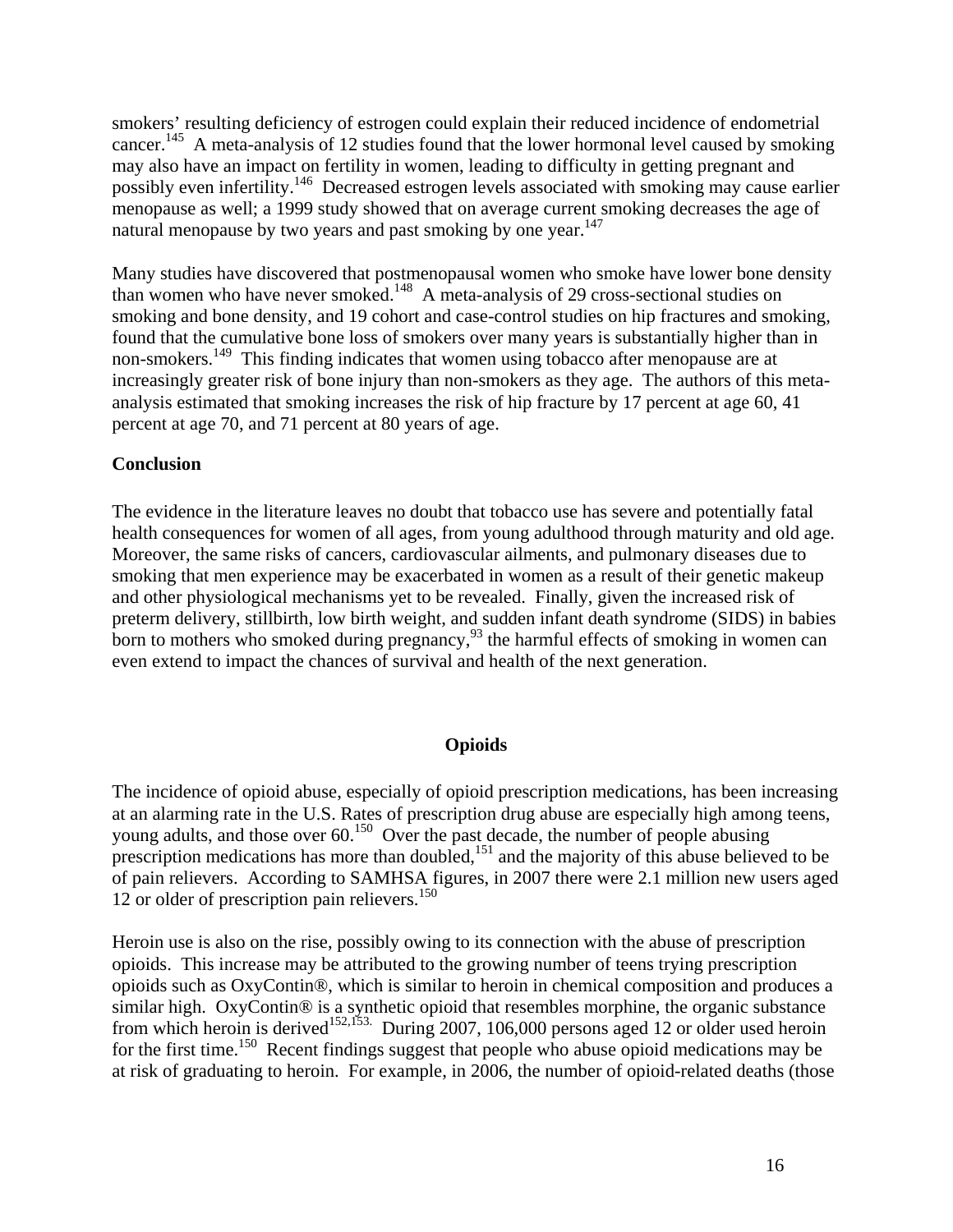<span id="page-16-0"></span>comprised of prescription opioid and heroin overdoses) among young people in Massachusetts was five times greater than in 1997.<sup>154</sup>

Opioid use among females of all age groups appears to be on the rise. While levels of cocaine and alcohol abuse among adult women dropped an average of 10 percent between 1992 and 2006, addictions to opioids increased 260 percent in the same time frame.<sup>1</sup> Generally, rates of drug use are higher among men than women. According to SAMHSA, however, females aged 12 to 17 had higher rates of abuse of prescription pain relievers than did males in the same age group (2.8 percent versus 2.5 percent).<sup>150</sup> Additionally, through a review of research published between 1990 and 2006, Simoni-Wastila and Yang concluded that up to 11 percent of older female adults may use prescription medications inappropriately.155 This research points to opioid abuse as an issue of special and growing concern for women's health.

# <span id="page-16-1"></span>**Evidence of Telescoping**

Some studies on the patterns of telescoping that pertain to the course of opioid addiction in women, however, have begun to emerge. Researchers have found evidence that women abusing opioids may progress more quickly to addiction.156,20 In a study of 546 men and women addicted to heroin, Anglin et al. found that women were more likely than men to become addicted to heroin within one month of initial exposure.<sup>156</sup> This study also found that women escalated their use of heroin more rapidly, became addicted in a shorter period of time, and sought treatment earlier in the course of addiction than did men.<sup>156</sup>

Other research conducted more recently supports these findings. A 2004 study of 271 substancedependent patients found that women entered treatment for heroin addiction sooner after initial exposure to the drug than did men. These researchers also found that, though women had been addicted for less time than men, they reported equal levels of addiction severity.<sup>20</sup> Such findings on the strength and speed of addiction in women make it all the more essential for health professionals to prevent, discover, and treat opioid abuse in female patients.

# <span id="page-16-2"></span>**Physiological Effects of Opioid Abuse**

Though there is little research into the effects of opioid abuse on the health of women specifically, some researchers have found increased severity of general health problems in opioid-addicted women versus men. Hernandez-Avila et al. studied male and female substancedependent patients, utilizing the Addiction Severity Index (ASI) to assess severity of addiction and related problems. This assessment consists of an hour-long interview during which subjects are asked about lifetime and recent severity of problems in several areas of functioning, including medical functioning. Hernandez-Avila et al. found that women addicted to opioids reported slightly more medical issues than did men addicted to opioids.<sup>20</sup> Arfken et al. also conducted a study of substance-dependent patients in which ASI scores were analyzed. Although these researchers did not categorize ASI results by substance of abuse, they found a general trend in which women reported more severe medical issues than did men.  $157$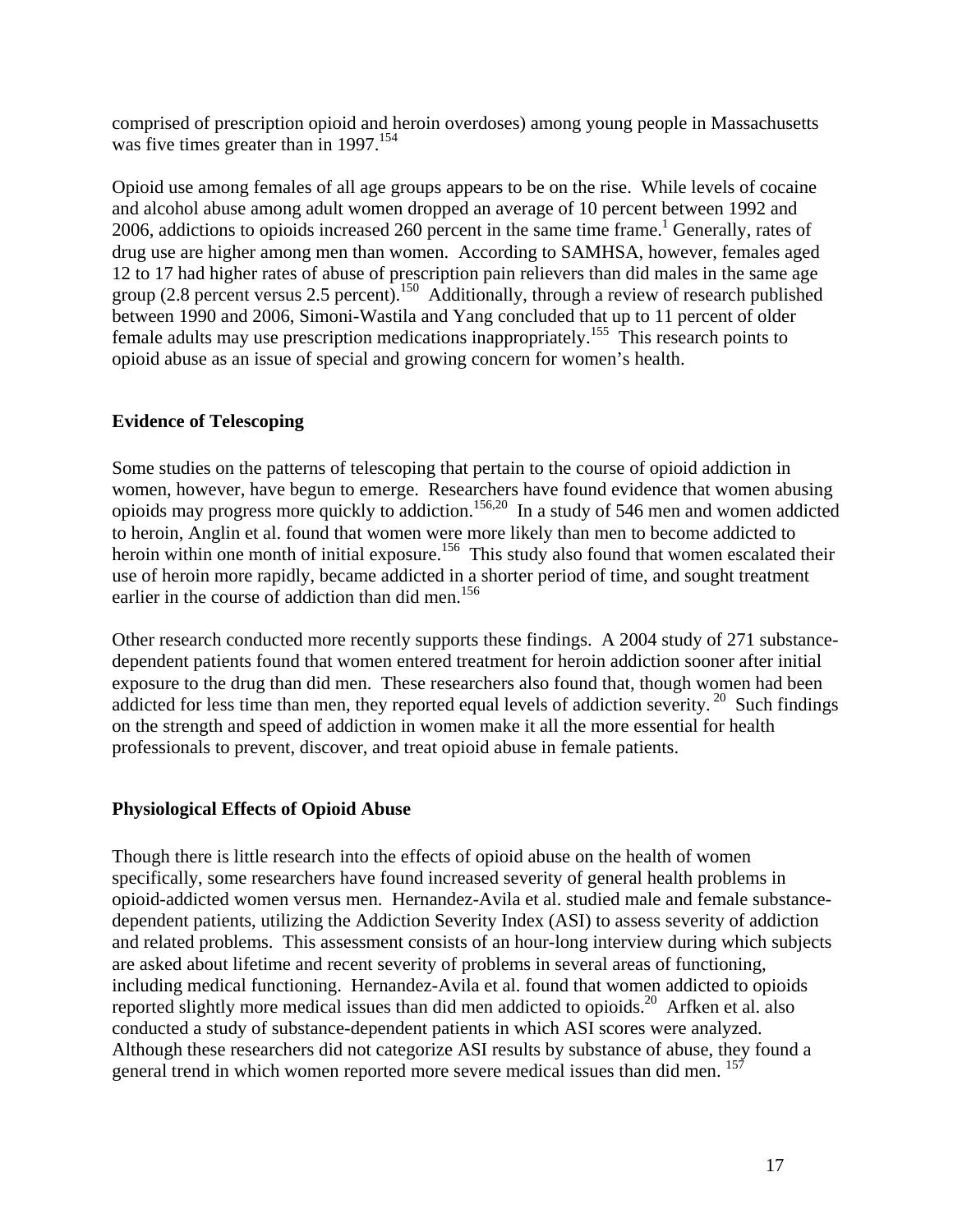<span id="page-17-0"></span>While there is little female-specific research, the literature contains extensive evidence illuminating the medical consequences of opioid use. There is an accepted causal relationship between certain opioids and respiratory depression.158-160\*\*,+ In a 1981 double-blind, placebo-controlled study, six healthy women were administered oral methadone, while six were administered a placebo. In the methadone group, the women's ventilatory response to carbon dioxide, which initiates exhalation, was slowed significantly during and after the half-life of the methadone dose. The significance of this delay lead researchers to conclude that women suffered opioid-induced respiratory depression despite the higher levels of progesterone present during specific menstrual cycles normally regarded as having a regulatory effect on respiration.+158

Methadone and oxycodone overdose has also been linked to specific and sometimes fatal cardiac events, like myocardium or striated muscle damage and depressed heart rate, as measured by prolonged QTc intervals. In a 2009 Danish study, researchers examined one hundred chronic nonmalignant pain patients being treated with methadone and oxycodone, and found that higher doses led to equally long delays in QTc intervals and increases in torsade de pointes, an abnormally fast heart rhythm originating in one or more ventricles. In addition, *in vitro* testing revealed that most opioids can block cardiac potassium channels, possibly leading to other forms of arrhythmia.++161

Furthermore, Toth and Varga found evidence for striated muscle damage in 78 opioid abuserelated deaths. The researchers found that microscopic examinations of individuals' heart muscles in autopsy revealed that all had suffered striated muscle or myocardium damage. The authors suggest that in several cases, undiagnosed striated or myocardium damage may also sometimes be a cause of death. $+++162$ 

Additionally, research has found an association between opioid use and a higher incidence of several cancers. It has also been shown that opioids can lead to an increased chance of metastasis and a subsequent decreased survival rate among tumor-bearing animals. A 2008 hospital-based case-control study of 179 patients found that opium users were more likely to develop bladder cancer, a risk that increased six-fold when the user was also a heavy smoker.<sup>163</sup> These findings follow a 2004 study with similar results.<sup>164</sup>

A causal relationship has also been suggested between opioid exposure and esophageal squamous cell carcinoma<sup>165</sup> and laryngeal cancer.<sup>166</sup> Morphine sulfate, the main alkaloid in opium, has been shown to cause an alkylation increase in the esophagus, which can lead to overproduction of diethylnitrosamine and subsequent carcinogenesis, particularly in the esophagus and liver of animals.<sup>167</sup> Research suggests that opioid abuse may have a deleterious effect on the immune system,  $168-170$  and also that it may increase the risk of bacterial and viral infection in animals.171,172 More studies are needed to shed further light on the mechanisms of these health impacts, as well as the physiological effects of opioid abuse on specific populations such as women.

#### <span id="page-17-1"></span>*Neurological Consequences of Opioid Abuse*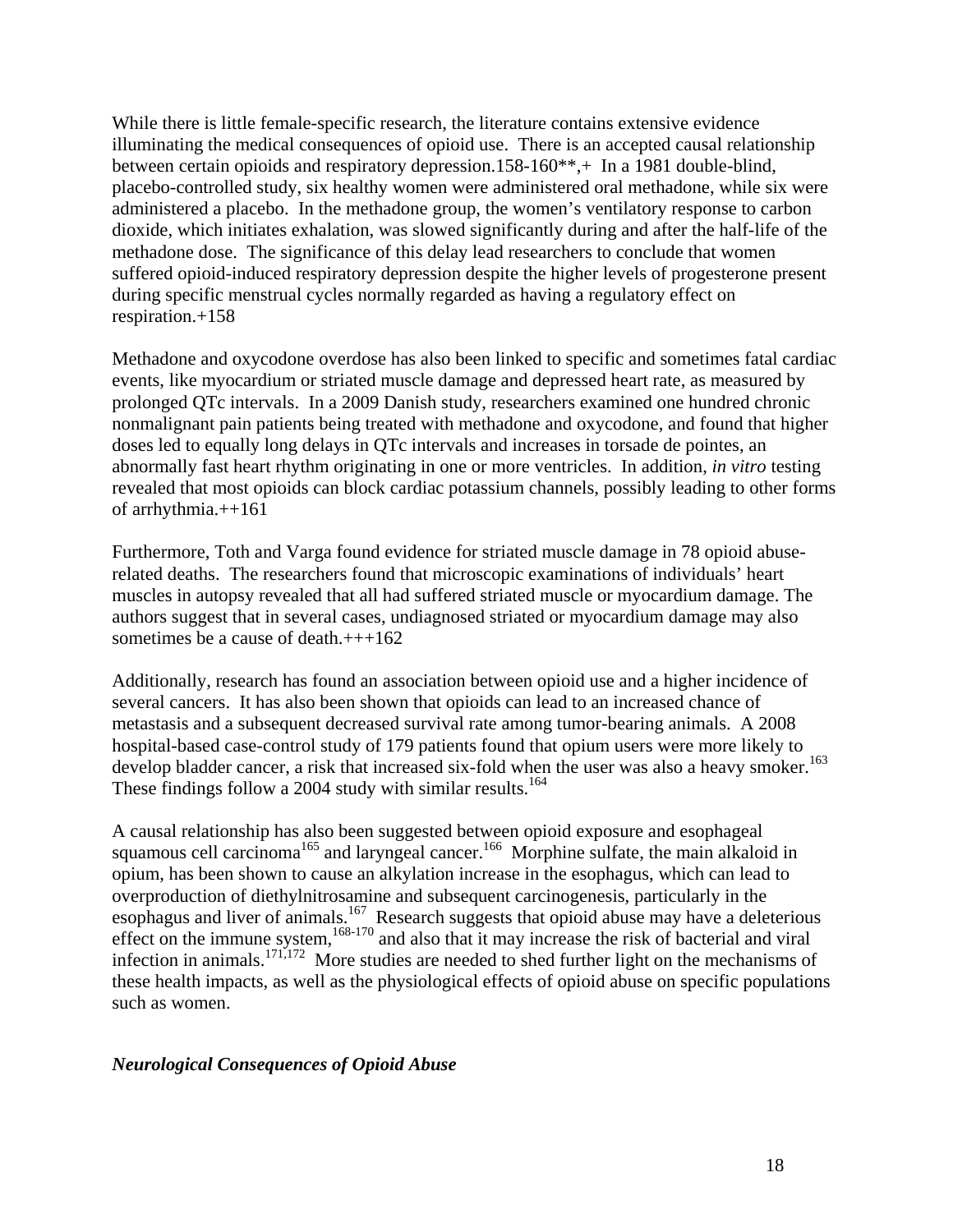<span id="page-18-0"></span>Opioid abuse can have a number of severe neurological consequences on both men and women. Heroin use, in particular, has been shown to have negative effects on brain function, impacting attention span, memory, and verbal fluency throughout the duration of addiction.<sup>173,174</sup> Trailmaking tests, two-back and gambling tasks, and recognition memory tests have been used to show that heroin abusers and methadone-dependent patients alike suffer from deficits in psychomotor speed, working memory, decision-making, and metamemory.175-177 Studies have also found that heroin abusers exhibit impaired verbal function and visual-spatial analysis, $178$ impulse control, $179$  and mental planning.<sup>180</sup> Such effects on proper brain functioning may seriously impact an opioid-addicted individual's ability to function in society, care for his or her health, and successfully hold employment.

Though there is a lack of conclusive opioid research specific to female physiology, recent research has suggested that female heroin abusers may experience certain neurological deficits attributed to heroin abuse more acutely than men. In a study of 18 male and 19 female heroindependent patients at a detoxification clinic in China, patients were presented with a map on the floor of a room and asked to perform several tasks relevant to navigating the physical space, such as following arrows on the ground and walking to specific points marked by photographs in a particular order. In three out of the four tests, female study participants performed more poorly than both control subjects and male study participants.<sup>181</sup>

The female participants in this same study were also found to be deficient in their ability to perform left-oriented tasks. An earlier study suggested that the capacity to discriminate between left and right was especially impaired in heroin-dependent women, who performed more poorly than control females and heroin-dependent men on all tests. Heroin-dependent males only performed poorly on some of the tests. <sup>182</sup>

#### <span id="page-18-1"></span>**Conclusion**

The escalating rates of opioid abuse, as well as figures that suggest opioids have become the drug of choice for many women, make our understanding of addiction to these substances and its effects critical. Additional studies must be conducted regarding the detrimental health effects of opioid abuse, especially in light of the recently published research linking bladder cancer and other ailments to use of these drugs. Attention must be paid to the physiological and neurological conditions caused by opioid abuse that are specific to, or particularly prevalent among, female patients. Also, more research is clearly needed into female-specific characteristics of addiction to heroin and other opioids, especially prescription pain relievers.

#### **Stimulants**

In 2007, over 900,000 people aged 12 and older used cocaine for the first time.<sup>150</sup> The number of women seeking treatment for cocaine abuse has slightly decreased since 1992 from 102,076 admissions per year, to 99,380 admissions in 2006. The overall percentage of women who use cocaine admitted into treatment facilities receiving public funding, however, has risen from 37.8 percent to 39.7 percent over the same time frame.<sup>1</sup>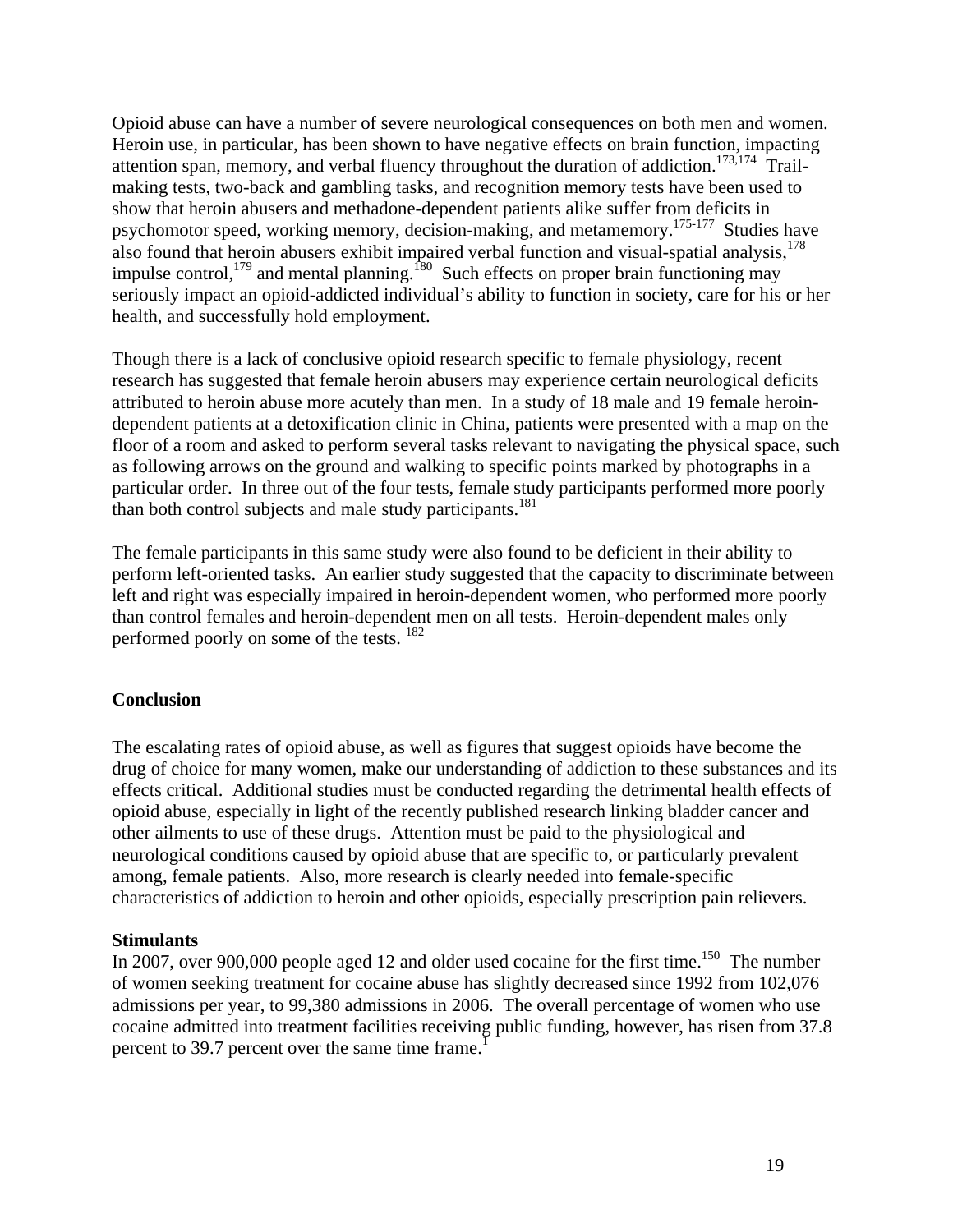<span id="page-19-0"></span>In addition to the danger of fatal overdose from cocaine abuse, behaviors and risks associated with use of the drug can also lead to premature death in both men and women. Marzuk et al. completed a review of data on New York City male and female residents who suffered fatal injury from 1990 to 1992 and found that over 26 percent had used cocaine shortly before their deaths.<sup>183</sup> The researchers detected cocaine in the user's system in almost one out of five fatalinjury cases, which included homicides, suicides, traffic accidents, falls, and other intentional and unintentional incidents. In fact, when compared with leading causes of death, including AIDS, cancer, and heart disease, fatal injuries following cocaine use were the most common cause of death for individuals aged 15 to 24 from all racial and ethnic groups and both genders in New York City, excluding white females. <sup>183</sup>

## <span id="page-19-1"></span>**Evidence of Telescoping**

Significant evidence exists of telescoping in women abusing cocaine.<sup>184-186</sup> The literature shows that women begin using cocaine earlier in their patterns of concurrent addictions, experience more severe health problems related to cocaine use,<sup>187</sup> and, therefore, seek treatment sooner than men. Women also move more quickly from their introduction to cocaine into abuse.<sup>184,186,188</sup>

In a study of individuals with polysubstance use issues who had been admitted into two Florida drug court programs, Haas et al. found that, while women began using alcohol and marijuana later in life than men, they progressed to using cocaine at an earlier point in the course of addiction. Additionally, in women there was a shorter duration between first cocaine use and cocaine abuse, and they reported more cocaine use-related problems.<sup>186</sup>

#### <span id="page-19-2"></span>**Physiological Effects**

Sweeping physiological changes caused by prolonged abuse of stimulants, including alterations at the molecular, cellular, and tissue levels, can lead to mortality among chronic users. Research in this area is inconclusive and sparse, yet there is some evidence that these changes may affect women more severely than men. In their study of polysubstance-abusing men and women in Florida drug court programs, Haas and Peters found that women reported more current health problems than did men.<sup>186</sup>

Potentially fatal myocardial alterations can occur following chronic cocaine use, including cardiac hypertrophy, myocardial fibrosis, and microangiopathy.<sup>189</sup> In a study of men and women addicted to crack cocaine, Evans et al. found that smoking cocaine produced more prolonged cardiovascular effects and higher cocaine plasma concentrations in women than in men.<sup>190</sup> Additionally, Dudish et al. found that women were more likely to report headaches and trips to the emergency room following crack cocaine use.<sup>191</sup>

Several studies have suggested that cocaine use may broadly suppress the immune system<sup>192,193</sup> and may possibly, as a result, enhance the infectivity of  $\overline{HIV}$  in users.<sup>193</sup> In a study of  $\overline{HIV}$ positive women, Cook et al. found that women who persistently used crack cocaine were three times as likely to die from AIDS. These women were also more likely to develop AIDS-defining illnesses, and to have virologic and immunologic markers of HIV-1 disease progression.<sup>194</sup>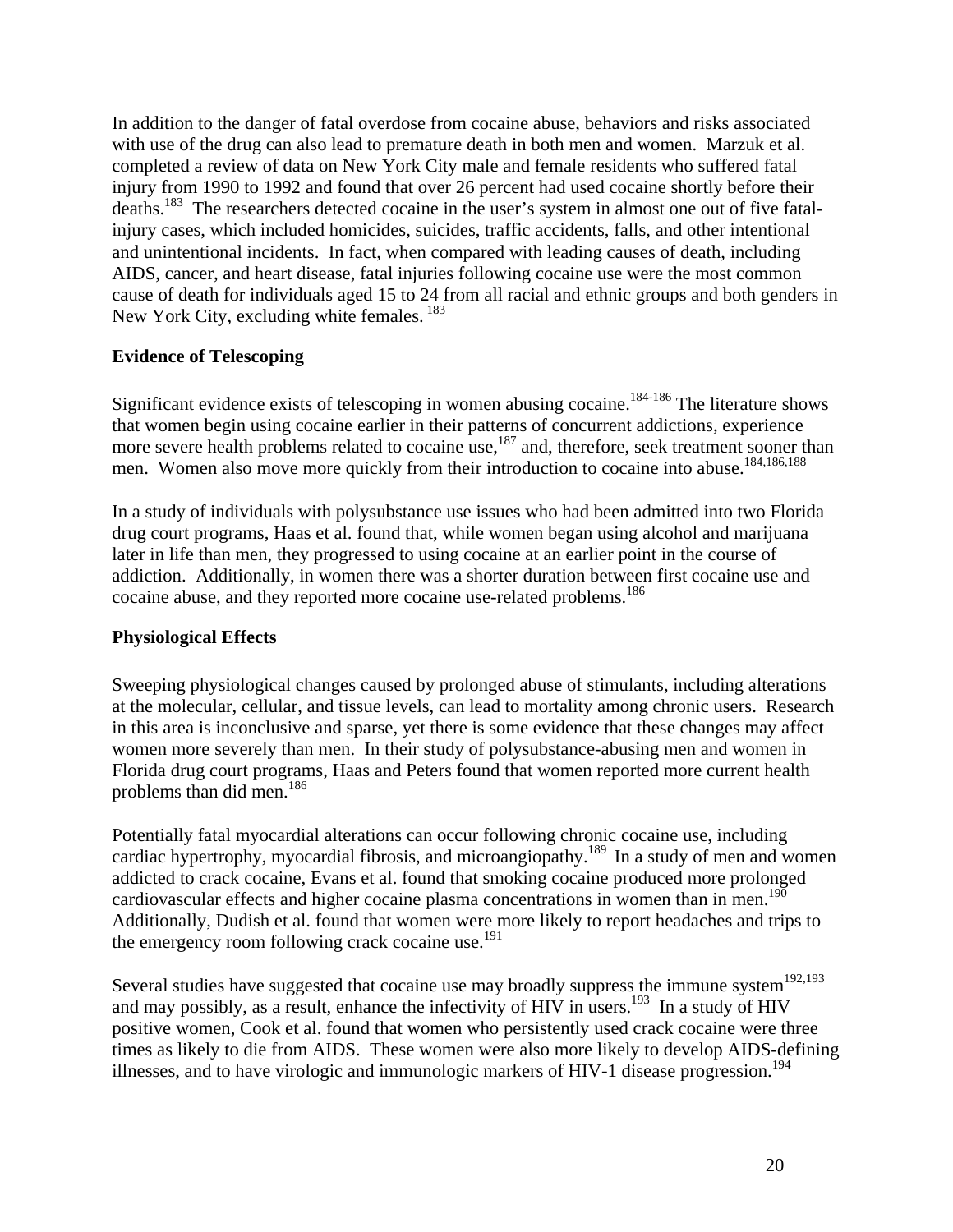<span id="page-20-0"></span>While the link between cigarette smoking and lung cancer has been clearly established after decades of research, studies on the possible association between smoking of illicit drugs and lung cancer are still in their preliminary stages. A 1998 study, however, did suggest that cocaine and marijuana smoking has field cancerization effects on bronchial structures in the lung, potentially putting cocaine users at higher risk of developing lung cancer.<sup>195</sup> The field cancerization theory, first introduced by Slaughter et al., hypothesizes that genetic alterations can occur to whole areas of tissue, developing a "patch" of altered cells and explaining the development of multiple tumors and locally recurring cancers.<sup>196,197</sup> Little to no research has been done on the femalespecific incidence of cancer in stimulant users.

## <span id="page-20-1"></span>*Effects of Stimulant Use Specific to Female Physiology*

Women's menstrual cycles affect how they experience the subjective effects of cocaine. In one study, women were shown to experience the mood-altering effects of cocaine more strongly during their follicular menstrual cycle (the earliest period of menstruation) when estrogen was high but progesterone was low. Later, in the luteal cycle, when progesterone was higher, the effects of the drug were not felt as strongly. Researchers believe that progesterone played a significant role in dampening the physical reaction to cocaine. The authors did not fully clarify the implications of their research, but these findings demonstrate a clear mechanism specific to women and should be further investigated.<sup>198</sup>

As in cocaine, there is evidence that women experience the euphoric and addictive effects of amphetamines more strongly in the early follicular stages of their menstrual cycle. Of additional concern was that women in one study also reported craving and enjoying the effects of amphetamines more during the early phases of menstruation, particularly in times of high estrogen.199

# <span id="page-20-2"></span>**Psychological Effects**

The use of stimulants may exacerbate psychological problems, such as depression, especially in women. Research has established an association between illicit drug use and higher concentrations of cortisol, which may lead to more depressive symptoms.<sup>200</sup> A 2005 study found that among heroin and cocaine users, this association was more pronounced in women, and female users with elevated cortisol concentrations were significantly more depressed than all other participants in the study.<sup>200</sup> This mechanism is not yet fully understood, as it is unknown whether high cortisol levels precede depression or are an associated effect. The "chicken and egg" relationship between depression and illicit drug use may make causative relationships difficult to uncover.

#### <span id="page-20-3"></span>**Conclusion**

In future national surveys of persons entering rehabilitation or clinical facilities, more data should be collected regarding the physical condition of subjects in order to better elucidate the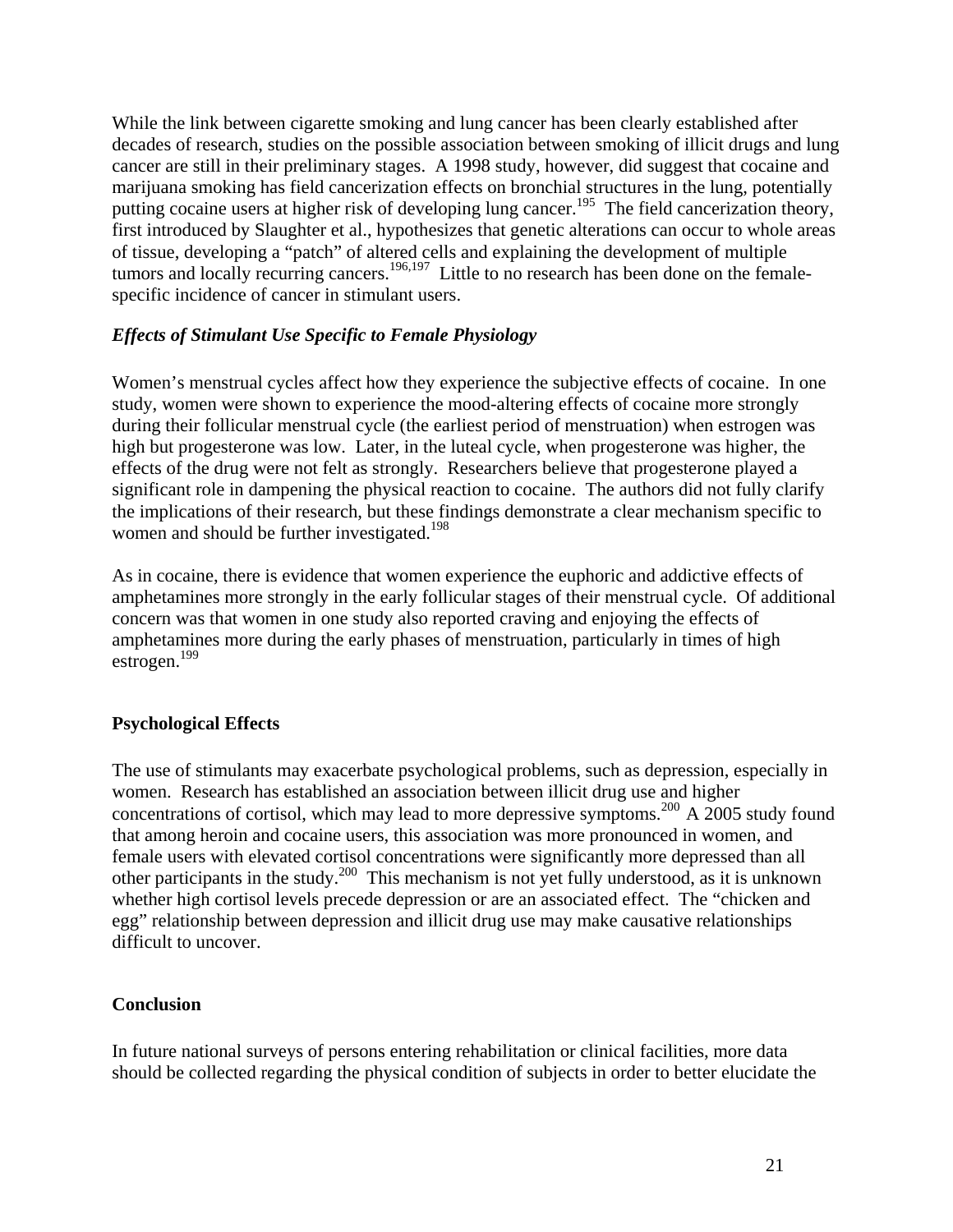<span id="page-21-0"></span>associated health concerns, and determine more accurately the cost to the national economy of drug addiction.

### **Social Consequences**

## <span id="page-21-1"></span>**Intimate Partner Violence**

In the U.S., women experience 4.8 million instances of intimate partner-related physical assaults and rapes every year.<sup>201</sup> Additionally, during 2005, 1,181 women were murdered by an intimate partner.<sup>202</sup>

Many studies have found an association between alcohol abuse and intimate partner violence.<sup>203-</sup>  $207$  Specifically, there is much evidence of an association between intimate partner violence and alcohol use by the perpetrator. $^{208,203}$ 

Some studies have found a correlation between intimate partner violence and victims' alcohol use.204,206,209 For example, Miller et al. surveyed alcoholic and non-alcoholic women and found that alcoholic women had higher levels of spouse-to-woman violence in their lives.<sup>206</sup> Additionally, in a study of female welfare recipients, Tolman and Rosen found that women who had experienced intimate partner violence had higher rates of alcohol dependence than did women who had not experienced intimate partner violence.<sup>209</sup> Additionally, an analysis of forensic data from intimate partner related homicides detected alcohol in 45 percent of victims and in 70 percent of suspects.<sup>210</sup> This finding does not suggest a causal relationship. Physicians should be aware of this association so that they can look for signs of possible intimate partner violence in women who abuse alcohol and identify signs of alcohol abuse in women who have experienced intimate partner violence.

# <span id="page-21-2"></span>**HIV/AIDS and Other Sexually Transmitted Diseases**

At the end of 2005, according to the World Health Organization, 17.5 million women worldwide were infected with HIV.<sup>211</sup> HIV disproportionately affects African-American and Hispanic women.<sup>212</sup> Together they represent less than 24 percent of all U.S. women, yet they account for more than 82 percent of AIDS cases in women.<sup>213</sup>

Problems of substance use in women are significantly correlated with high-risk behaviors involving injection drug use, unprotected sexual contact, and multiple sexual partners. Many studies have found a direct relationship between HIV seropositivity and the number of partners with whom injection equipment has been shared, frequency of injection, and frequency of needle sharing.<sup>214-216</sup> Studies have also found that female users have a greater risk of contracting sexually transmitted diseases (STDs) than do male users. In a study of African-American adolescents, Fullilove et al. found that female crack cocaine users were more likely to engage in high-risk activities than non-using females. For example, women who used crack cocaine were more likely to take part in high-risk sexual acts in exchange for money or drugs, and they were less likely to have used a condom during last sexual intercourse than their non-using counterparts.<sup>217</sup> Additionally, there is evidence that women who inject drugs or smoke crack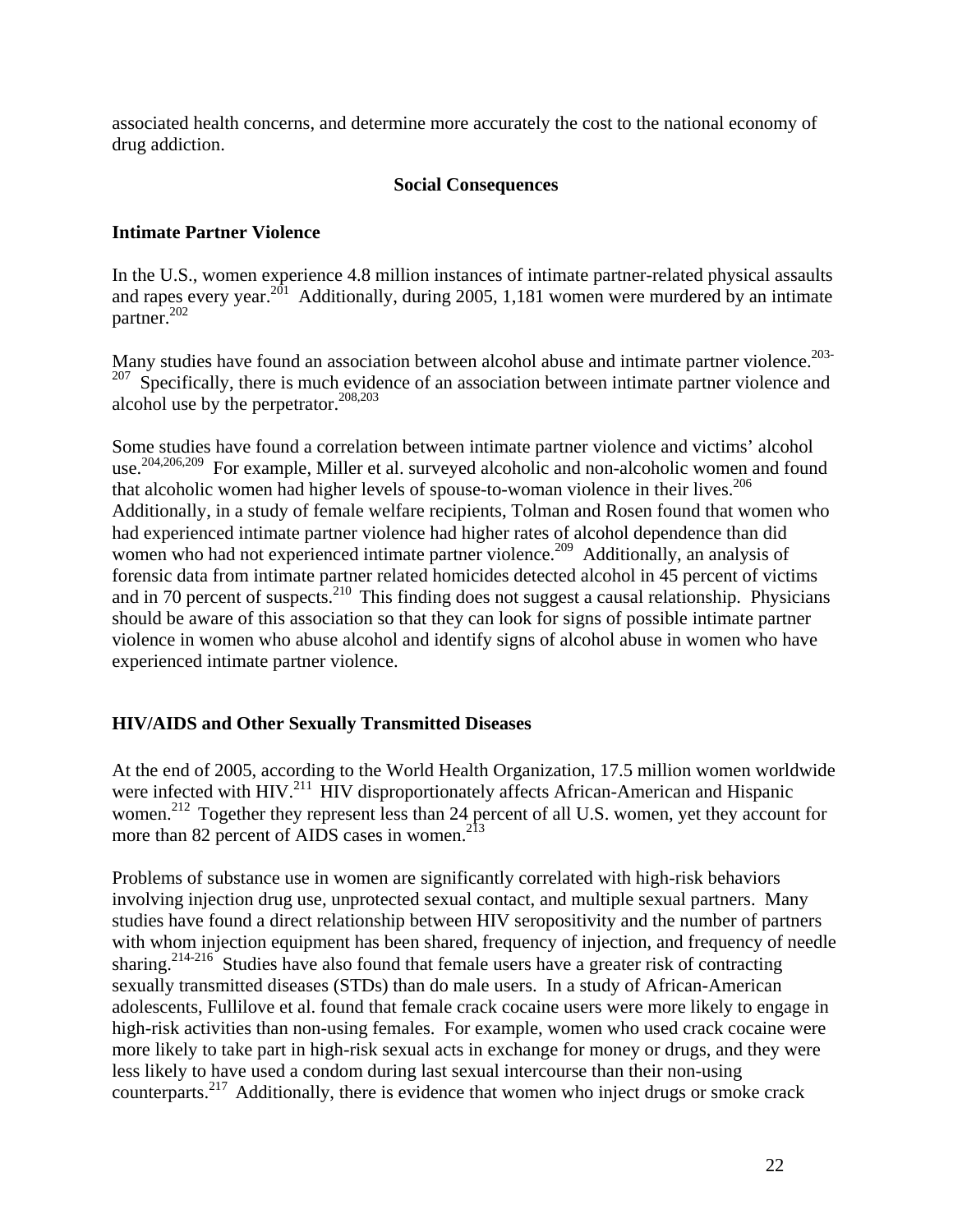cocaine have more sex partners than do their male counterparts, further placing them at risk of contracting STDs, including  $HIV.<sup>218</sup>$ 

Research suggests that women who drink alcohol heavily may have a heightened risk of contracting sexually transmitted diseases, including  $HIV^{219,220}$  In a study of STD clinic patients, Hutton et al. found that women who reported binge drinking were twice as likely to report having multiple sex partners, and five times as likely to have gonorrhea, than women who abstained from alcohol. $^{221}$ 

By screening for and addressing substance use disorders among women, physicians can help women to reduce their risk factors for HIV and other sexually transmitted diseases.

## **References**

1. U.S. Dept. of Health and Human Services, Substance Abuse and Mental Health Services Administration, Office of Applied Studies. TREATMENT EPISODE DATA SET (TEDS), 1992-2006 (Concatenated) [Computer file]. Prepared by Synectics, Incorporated. ICPSR02184 v8. Ann Arbor, MI: Inter-university Consortium for Political and Social Research [producer and distributor], 2006-12-08.

2. Executive Office of the President. Office of National Drug Control Policy. The Economic Costs of Drug Abuse in the United States 1992-2002.1992-2002. Washington, D.C. December 2004. Available from:

[http://www.whitehousedrugpolicy.gov/publications/economic\\_costs/economic\\_costs.pdf](http://www.whitehousedrugpolicy.gov/publications/economic_costs/economic_costs.pdf). Accessed March 12, 2009.

3. Blehar MC. Women's Mental Health Research: The Emergence of a Biomedical Field. Annual Review of Clinical Psychology. April 2006;2:135-160.

4. Norsigian J, Boston Women's Health Book Collective. *Our Bodies, Ourselves*. Boston, MA: New England Free Press; 1973.

5. The Nation's Medical Research Agency. National Institutes of Health Web site. Available from: http://www.nih.gov/about/NIHoverview.html. Accessed March 12, 2009.

6. National Institutes of Health. NIH Guidelines on the Inclusion of Women and Minorities as Subjects in Clinical Research. NIH Guide. 1994;23(11).

7. Frank DA, Jacobs RR, Beeghly M, Augustyn M, Bellinger D, Cabral H, Heeren T. Level of Prenatal Cocaine Exposure and Scores on the Bayley Scales of Infant Development: Modifying Effects of Caregiver, Early Intervention, and Birth Weight Pediatrics. Pediatrics. 2002 December;110(6):1143–1152.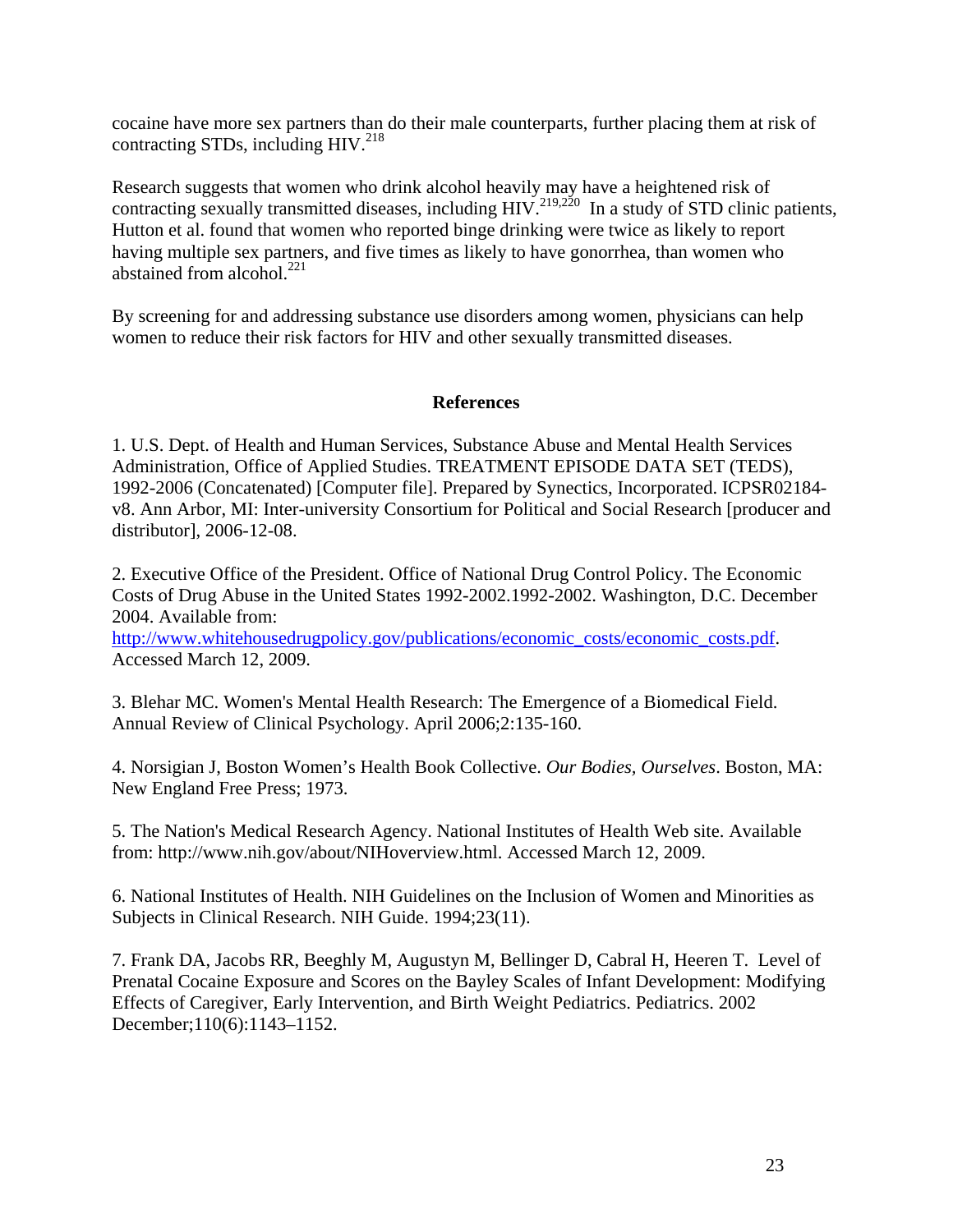8. Lumeng JC, Cabral HJ, Gannon K, Heeren T, and Frank DA. Pre-natal exposures to cocaine and alcohol and physical growth patterns to age 8 years. Neurotoxicol Teratol. 2007;29(4):446- 457.

9. Morrow CE, Bandstra ES, Anthony JC, Ofir AY, Xue L, Reyes MB. Influence of Prenatal Cocaine Exposure on Early Language Development: Longitudinal Findings from Four Months to Three Years of Age. J Dev Behav Pediatr. 2003 February;24(1):39–50.

10. Bandstra ES, Morrow CE, Vogel AL, Fifer RC, Ofir AY, Dausa AT, Xue L, Anthony JC. Longitudinal influence of prenatal cocaine exposure on child language functioning. Neurotoxicol Teratol. 2002;24(3):297–308.

11. Chou SP, Dawson DA. A study of the gender differences in morbidity among individuals diagnosed with alcohol abuse and/or dependence. J Subst Abuse.1994;6:381–392.

12. Gomberg ES. Women and alcohol: use and abuse. J Nerv Ment Dis.1993;181:211–219.

13. Wong CJ, Badger GJ, Sigmon SC, Higgins ST. Examining possible gender differences among cocaine-dependent outpatients. Experimental and Clinical Psychopharmacology. 2002;10:316-323.

14. Hser YI, Huang D, Teruya C, Anglin DM. Gender comparisons of drug abuse treatment outcomes and predictors. Drug and Alcohol Dependence. 2003;72:255-264.

15. Kessler RC, Crum RM, Warner LA, Nelson CB, Schulenberg J, Anthony JC. Lifetime cooccurrence of DSM-III-R alcohol abuse and dependence with other psychiatric disorders in the National Comorbidity Survey. Archives of General Psychiatry. 1997;54:313-321.

16. Grella CE, Karno MP, Warda US, Niv N, Moore AA. Gender and comorbidity among individuals with opioid use disorders in the NESARC study. Addict Behav. 2009 Jan 30..

17. Orford J, Keddie A. Gender differences in the functions and effects of moderate and excessive drinking. Br J Clin Psychol. 1985;24:265–279.

18. Randall CL, Roberts JS, Del Boca FK, Carroll KM, Connors GJ, Mattson ME. Telescoping of landmark events associated with drinking: a gender comparison. J Stud Alcohol. 1999;60:252–260.

19. Diehl A, Croissant B, Batra A, Mundle G, Nakovics H, Mann K. Alcoholism in women: Is it different in onset and outcome compared to men? Eur Arch Psychiatry Clin Neurosci. 2007 Sep;257(6):344-51.

20. Hernandez-Avila CA, Rounsaville BJ, Kranzler HR. Opioid-, cannabis- and alcoholdependent women show more rapid progression to substance abuse treatment. Drug Alcohol Depend. 2004 Jun 11;74(3):265-72.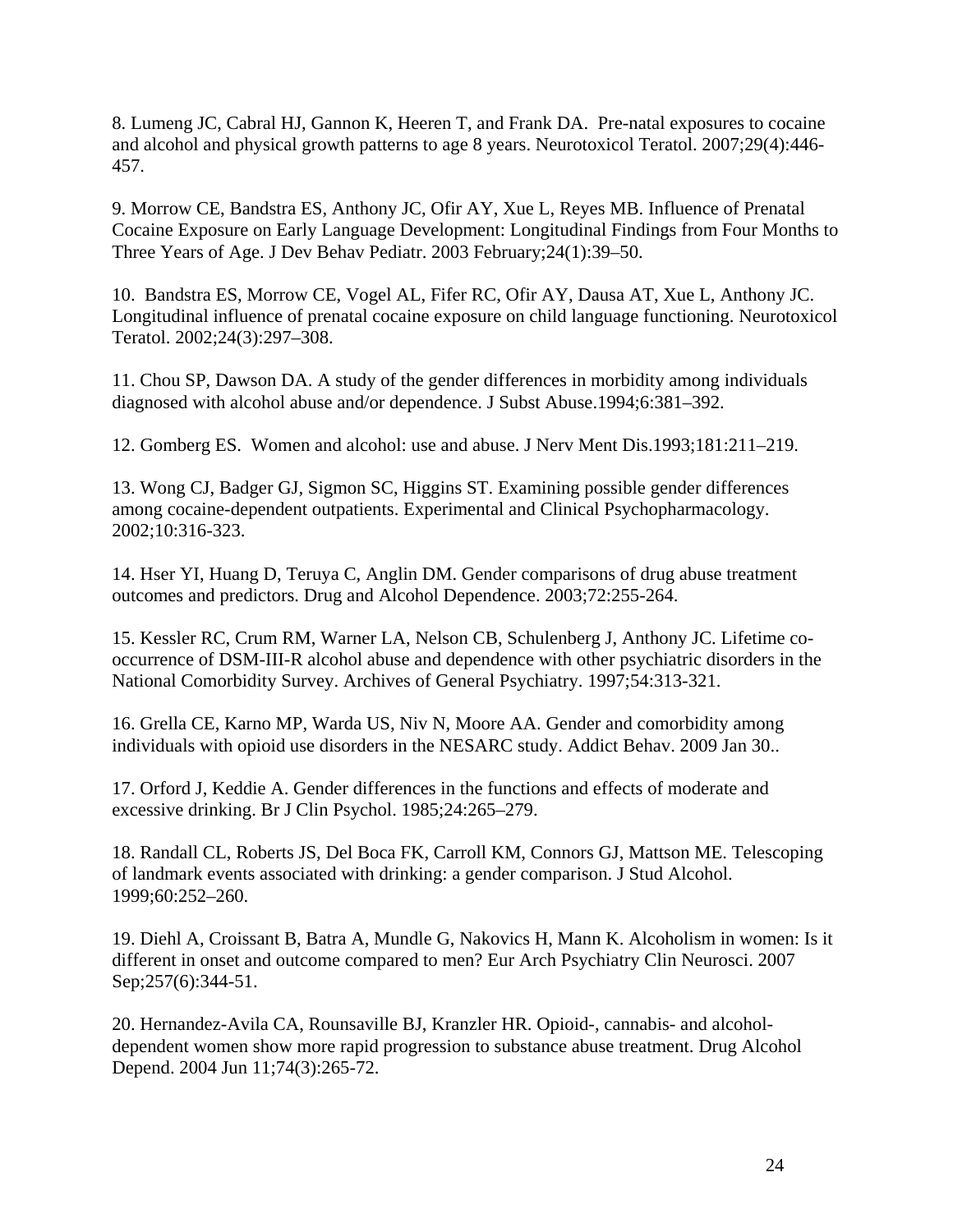21. Johnson PB, Richter L, Kleber HD, McLellan AT, Carise D. Telescoping of drinking-related behaviors: Gender, racial. Subst use Misuse. 2005;40(8):1139-51.

22. Mann K, Ackermann K, Croissant B, Mundle G, Nakovics H, Diehl A. Neuroimaging of gender differences in alcohol dependence: Are women more vulnerable? Alcohol Clin Exp Res. 2005 may;29(5):896-901.

23. HallidayA, Bush B, Cleary P, et al. Alcohol abuse in women seeking gynecologic care. Obstet Gynecol. 1986;68:322.

24. Ashley M, Olin JS, Harding JC, et al. Morbidity in alcoholics: Evidence for accelerated development of physical disease in women. Arch Intern Med. 1977; 137:833.

25. Hill SY. Biological consequences of alcoholism and alcohol-related problems among women. In: Special Populations Issues. National Institute on Alcohol Abuse and Alcoholism. Alcohol and Health Monograph No. 4. DHHS Pub. No. (ADM)82-1193. Washington, DC: Supt. of Docs., U.S. Govt. Print. Off., 1982. pp. 43-73.

26. Coombs RH. Addiction Counseling Review: Preparing for Comprehensive, Certification and Licensing Examinations. Routledge; 2005.

27. Jones BM, Jones MK. Women and alcohol: intoxication, metabolism, and the menstrual cycle. In: Greenblatt M, Schuckit MA, eds. Alcohol problems in women and children. New York: Grne & Stratton, 1976: 103-136.

28. Van Thiel DH, Tarter RE, Rosenblum E, et al. Ethanol, its metabolism and gonadal effects: does sex make a difference? Adv Alcohol Subst Abuse. 1988;3-4:131-169.

29. Frezza M, Di Padoua C, Pozzato G, et al. High blood alcohol levels in women: the role of decreased gastric alcohol dehydrogenase and first-pass metabolism. N Engl J Med. 1990; 322:95-99.

30. Johnston LD, O'Malley PM, Bachman JG, Schulenberg JE. Monitoring the Future national survey results on drug use, 1975-2007. Volume I: Secondary school students (NIH Publication No. 08-6418A). Bethesda, MD: National Institute on Drug Abuse; 2008.707.

31. Johnston LD, O'Malley PM, Bachman JG, Schulenberg JE. Monitoring the Future national survey results on drug use, 1975-2007. Volume II: College students and adults ages 19-45 (NIH Publication No. 08-6418B). Bethesda, MD: National Institute on Drug Abuse; 2008:319.

32. Mann RE, Smart RG, Govoni R. The epidemiology of alcoholic liver disease. Alcoholism, Research and Health. 2003;27:209-219.

33. Centers for Disease Control and Prevention, National Center for Health Statistics. Compressed Mortality File 1999-2005. CDC WONDER On-line Database, compiled from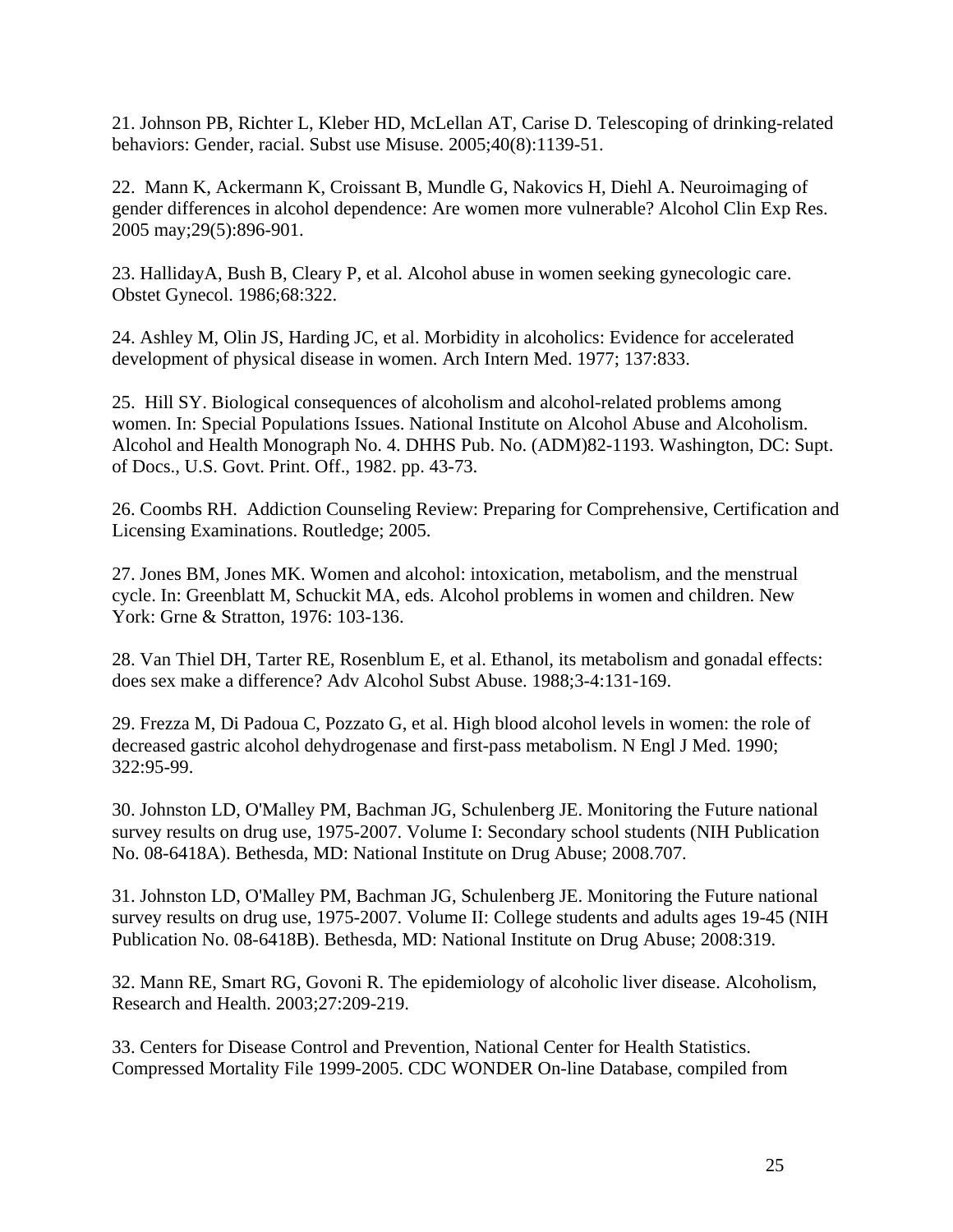Compressed Mortality File 1999-2005 Series 20 No. 2K, 2008. Available at: http://wonder.cdc.gov/cmf-icd10.html. Accessed March 12, 2009.

34. Tuyns AJ, Péquignot G. Greater risk of ascitic cirrhosis in females in relation to alcohol consumption. International Journal of Epidemiology 13:53–57,1984.

35. Colantoni A, Idilman R, De Maria N, La Paglia N, Belmonte J, Wezeman F, Emanuele N, Van Thiel DH, Kovacs EJ, Emanuele MA. Hepatic apoptosis and proliferation in male and female rats fed alcohol: Role of cytokines. Alcoholism Clinical Experimental Research. 2003;27:1184-1189.

36. Yoon YH, Yi H, Grant BF, et al. Surveillance Report #57: Liver Cirrhosis Mortality in the United States, 1970–98. Washington, DC: National Institute on Alcohol Abuse and Alcoholism; 2001.

37. Anderson P. Alcohol and risk of physical harm. In: Holder HD, and Edwards G, eds. Alcohol and Public Policy: Evidence and Issues. Oxford: Oxford University Press, 1995. 82–113.

38. Becker U, Deis A, Sorensen TI, Gronbaek M, Borch-Johnsen K, Muller CF, Schnohr P, Jensen G. Prediction of risk of liver disease by alcohol intake, sex, and age: A prospective population study. Hepatology. 1996;23(5):1025–1029.

39. American Heart Association. Heart Disease and Stroke Statistics-2009 Update. Statistics Committee and Stroke Statistics Subcommittee. Circulation. 2008 Dec 15.

40. Foerster M, Marques-Vidal P, Gmel G, Daeppen JB, Cornuz J, Hayoz D, Pécoud A, Mooser V, Waeber G, Vollenweider P, Paccaud F, Rodondi N. Alcohol drinking and cardiovascular risk in a population with high mean alcohol consumption. Am J Cardiol. 2009 Feb 1;103(3):361-8.

41. Saremi A, Arora R. The cardiovascular implications of alcohol and red wine. Am J Ther. 2008 May-Jun;15(3):265-77.

42. Ikehara S, Iso H, Toyoshima H, Date C, Yamamoto A, Kikuchi S, Kondo T, Watanabe Y, Koizumi A, Wada Y, Inaba Y, Tamakoshi A. Alcohol Consumption and Mortality from Stroke and Coronary Heart Disease Among Japanese Men and Women. Stroke. 2008;39:2936-2942.

43. American Heart Association. Alcohol, Wine and Cardiovascular Disease. Available at: http://www.americanheart.org/presenter.jhtml?identifier=4422. Accessed March 12, 2009.

44. Plat L, Leproult R, L'Hermite-Baleriaux M, Fery F, Mockel J, Polonsky KS, Van Cauter E. Metabolic effects of short-term elevations of plasma cortisol are more pronounced in the evening than in the morning. J Clin Endocrinol Metab. 1999;84:3082–3092.

45. Spiegel K, Leproult R, Van Cauter E. Impact of sleep debt on metabolic and endocrine function. Lancet. 1999;354:1435–1439.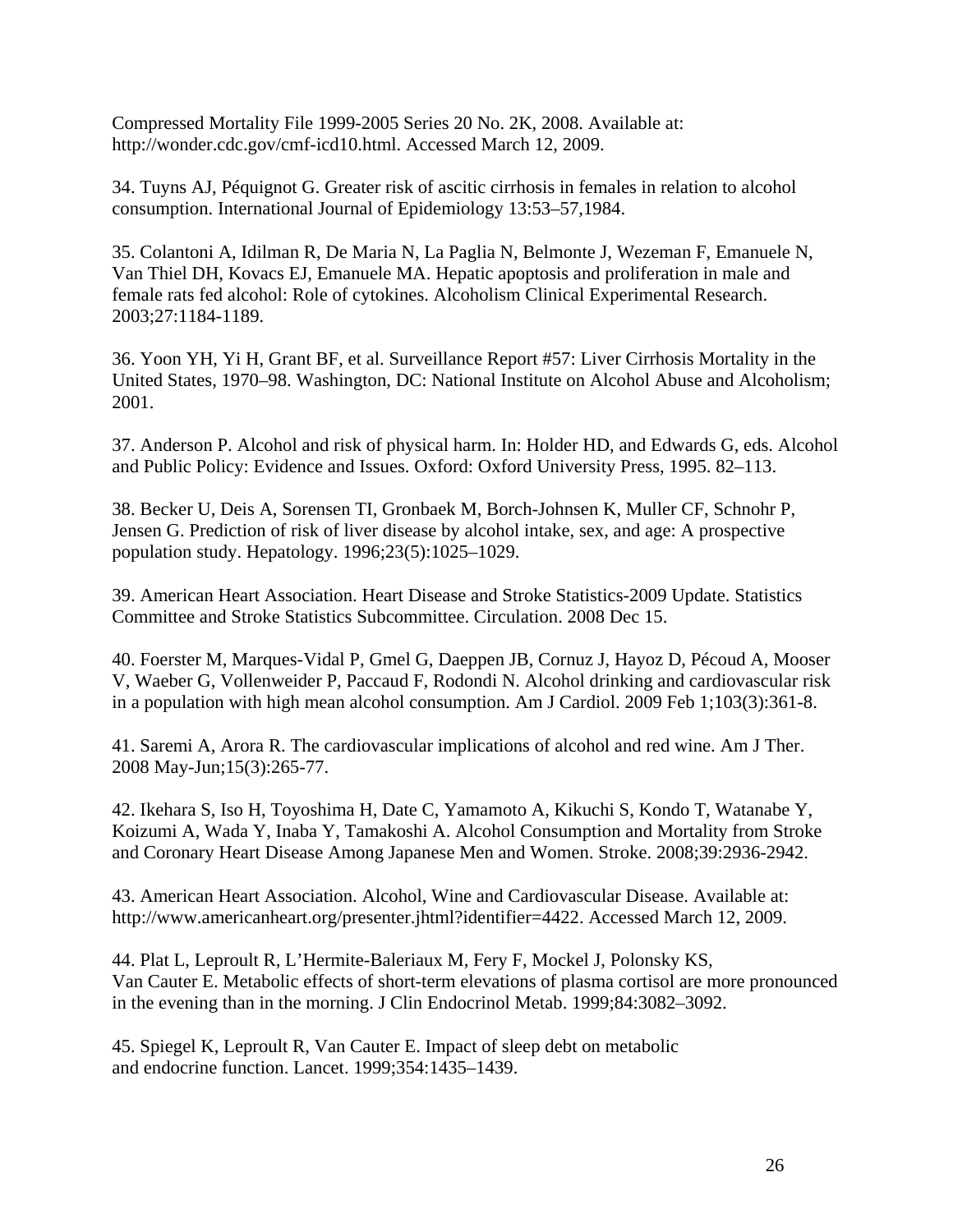46. Whitworth JA, Williamson PM, Mangos G, Kelly JJ. Cardiovascular consequences of cortisol excess. Vasc Health Risk Manag. 2005;1:291–299.

47. Badrick E, Bobak M, Britton A, Kirschbaum C, Marmot M, Kumari M. The Relationship between Alcohol Consumption and Cortisol Secretion in an Aging Cohort. J Clin Endocrinol Metab. 93:750–757;2008.

48. Lloyd-Jones D, Adams R, Carnethon M, De Simone G, FergusonTB, Flegal K, et al., for the American Heart Association Statistics Committee and Stroke Statistics Subcommittee. Heart Disease and Stroke Statistics--2009 Update: A Report From the American Heart Association Statistics Committee and Stroke Statistics Subcommittee. Circulation. 2009;119(3): e21-181.

49. U.S. Department of Health and Human Services, Health Resources and Services Administration. Women's Health USA 2007. Rockville, Maryland: U.S. Department of Health and Human Services; 2007.

50. Wannamethee SG, Field AE, Colditz GA, Rimm EB. Alcohol Intake and 8-year Weight Gain in Women: A Prospective Study. Obesity Research. Sept 2004;12(9).

51. Schröder H, Morales-Molina JA, Bermejo S, Barral D, Soler Mándoli E, Grau M, Guxens M, de Jaime Gil E, Domínguez Álvarez M, Marrugat J. Relationship of abdominal obesity with alcohol consumption at population scale. European Journal of Nutrition. 2007;[46\(7\).](http://www.springerlink.com/content/l10n1k41n872/?p=18b49a86e04d4f24971a241d84ca4372&pi=0)

52. Hirani V, Zaninotto P, Primatesta P. Generalised and abdominal obesity and risk of diabetes, hypertension and hypertension–diabetes co-morbidity in England. Public Health Nutrition. 2008;11(5):521-527.

53. Howard AA, Arnsten JH, Gourevitch MN. Effect of Alcohol Consumption on Diabetes Mellitus A Systematic Review. Ann Intern Med. 2004;140:211-219.

54. Carlsson S, Hammar N, Valdemar G, Jaakko K. Alcohol Consumption and the Incidence of Type 2 Diabetes – A 20 Year Follow up of the Finnish Twin Cohort Study. Diabetes Care. Oct 2003;23(10)

55. Hu FB, Manson JE, Stampfer MJ, Colditz G, Liu S, Solomon CG, Willett WC. Diet, lifestyle, and the risk of type 2 diabetes mellitus in women. N Engl J Med. 2001 Sep 13;345(11):790-7.

56. Beulens JW, Stolk RP, van der Schouw YT, Grobbee DE, Hendriks HF, Bots ML. Alcohol consumption and risk of type 2 diabetes among older women. Diabetes Care. 2005 Dec;28(12):2933-8.

57. Diabetes Food Pyramid: Alcohol. American Diabetes Association Web site. Available at: http://www.diabetes.org/nutrition-and-recipes/nutrition/alcohol.jsp. Accessed March 12, 2009.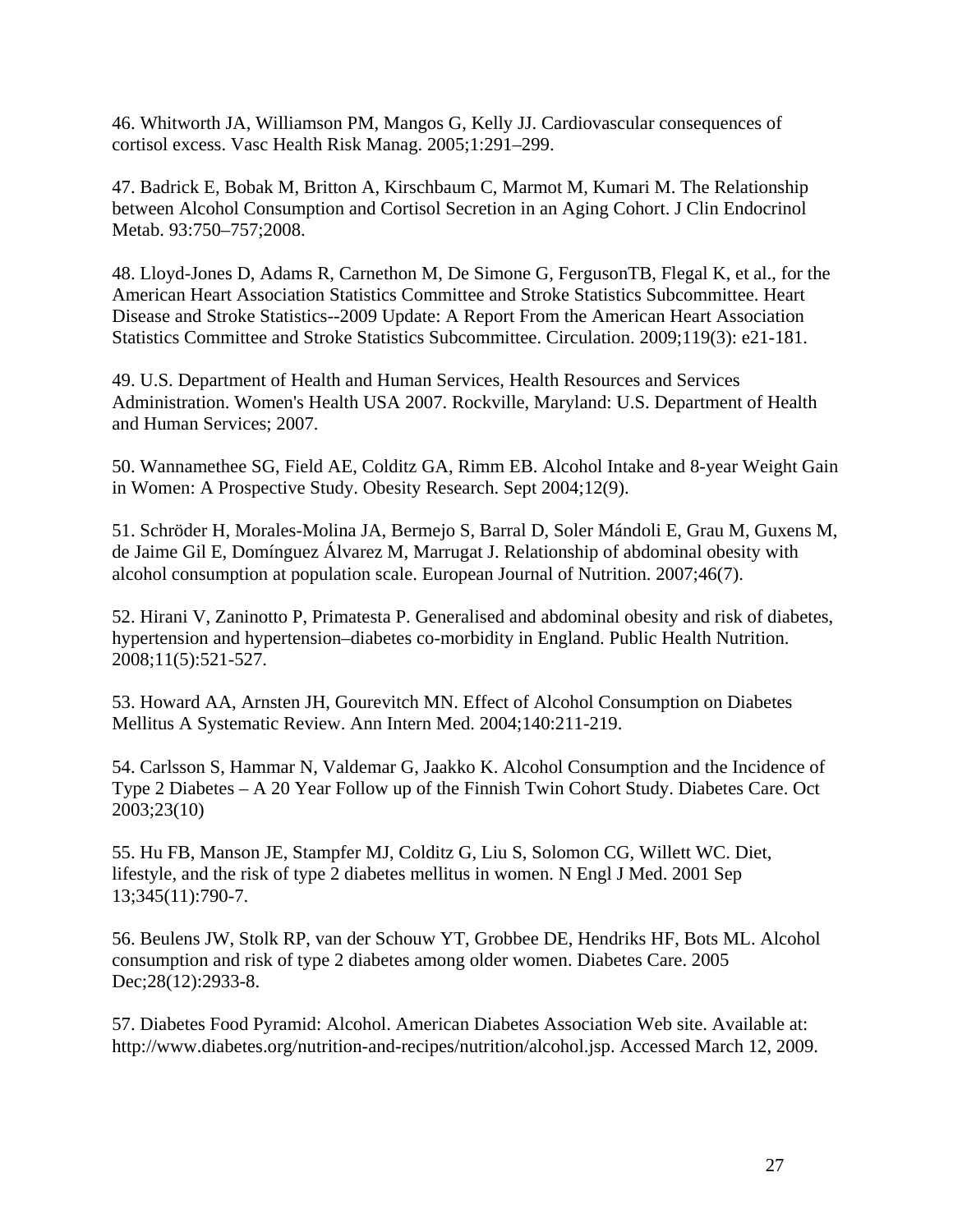58. Fast Facts on Osteoporosis. National Osteoporosis Foundation Web site. Available at: http://www.nof.org/osteoporosis/diseasefacts.htm#top. Accessed March 12, 2009.

59. Felson DT, Kiel DP, Anderson JJ, Kannel WB. Alcohol consumption and hip fractures: the Framingham study. Am J Epidemiol. 1988 Nov;128(5):1102-10.

60. Kanis JA, Johansson H, Johnell O, Oden A, De Laet C, Eisman JA, Pols H, Tenenhouse A. Alcohol intake as a risk factor for fracture. Osteoporos Int. 2005 Jul;16(7):737-42.

61. Williams FM, Cherkas LF, Spector TD, MacGregor AJ. The effect of moderate alcohol consumption on bone mineral density: a study of female twins. Ann Rheum Dis. 2005 Feb;64(2):309-10.

62. Diaz NM, O'Neill TW, Silman AJ, and the European Vertebral Osteoporosis Study Group. Influence of alcohol consumption on the risk of vertebral deformity. Osteoporosis International. 1997;7:65–71.

63. Prevention. National Osteoporosis Foundation Web site. Available at: http://www.nof.org/prevention/risk.htm#alcoholabuse. Accessed March 12, 2009.

64. Ries LAG, Melbert D, Krapcho M, et al (eds). SEER Cancer Statistics Review, 1975-2005, National Cancer Institute. Bethesda, MD, Available at: http://seer.cancer.gov/csr/1975\_2005/. Accessed March 12, 2009.

65. Bandera EV, Freudenheim JL, Vena JE. Alcohol Consumption and Lung Cancer: A Review of the Epidemiologic Evidence. Cancer Epidemiology, Biomarkers & Prevention. 2001;10:813– 821.

66. Pollack ES, Nomura AM, Heilbrun LK, Stemmermann GN, Green SB. Prospective study of alcohol consumption and cancer. N Engl J Med. 1984 Mar 8;310(10):617-21.

67. Djoussé L et al. Alcohol Consumption and Risk of Lung Cancer: The Framingham Study. J Natl Cancer Inst. 2002;94:1877-82.

68. Centers for Disease Control and Prevention, National Center for Health Statistics. Compressed Mortality File 1999-2005. CDC WONDER On-line Database, compiled from Compressed Mortality File 1999-2005 Series 20 No. 2K, 2008. Available at: http://wonder.cdc.gov/cmf-icd10.html. Accessed March 12, 2009.

69. Fuchs CS, Stampfer MJ, Colditz GA, Giovannucci EL, Manson JE, Kawachi I, et al. Alcohol Consumption and Mortality among Women. N Engl J Med. 1997;332:1245-1250.

70. Smith-Warner SA, Spiegelman D, Yaun S, van den Brandt PA, Folsom AR, Goldbohm RA, et al. Alcohol and Breast Cancer in Women. A Pooled Analysis of Cohort Studies. JAMA. 1998;279:535-540.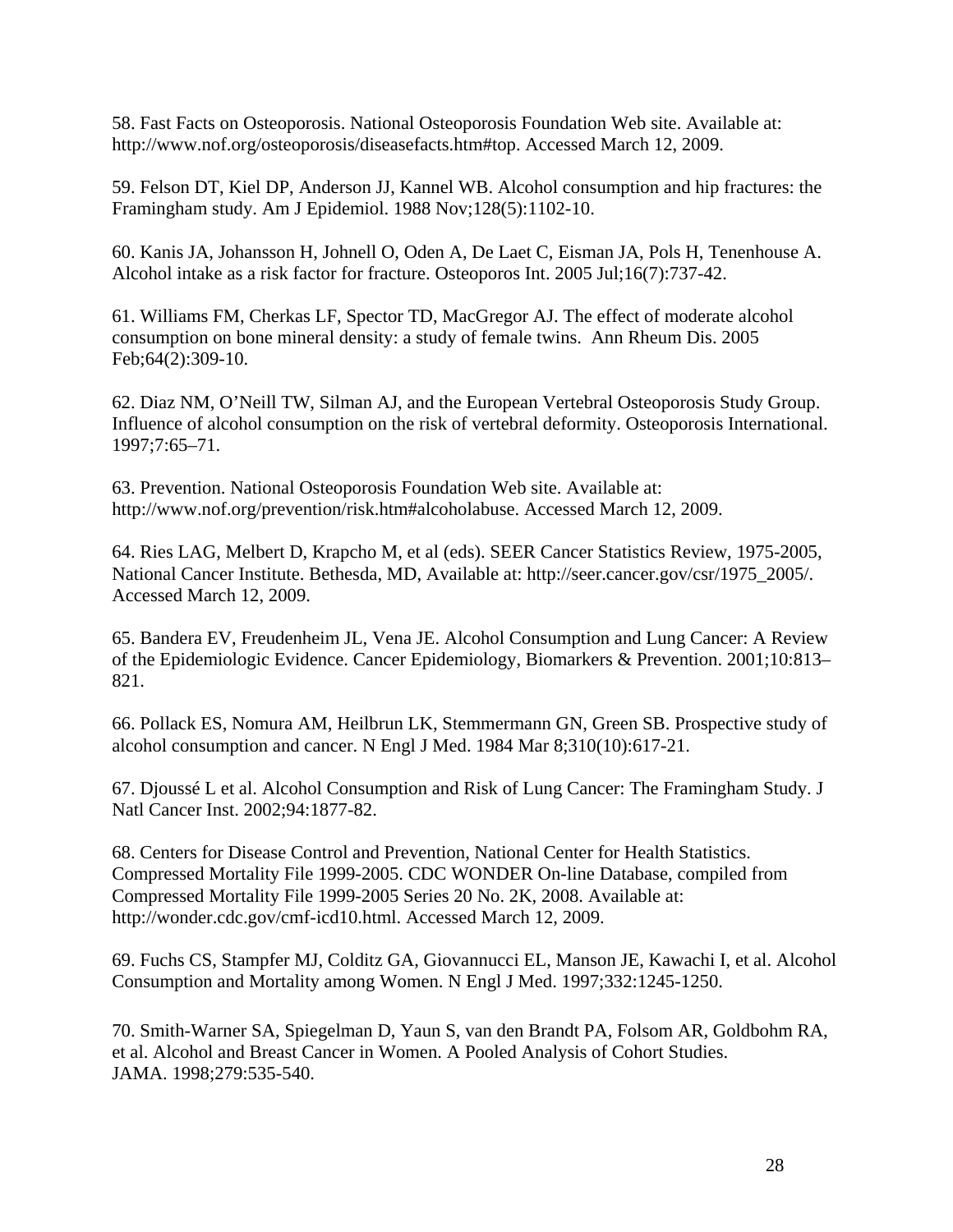71. Willett WC, Green A, Stampfer MJ, et al. Relative and absolute excess risks of coronary heart disease among women who smoke cigarettes. N Engl J Med 1987;317:1303–9.

72. Gapstur SM, Potter JD, Sellers TA, Folsom AR. Increased Risk of Breast Cancer with Alcohol Consumption in Postmenopausal Women. American Journal of Epidemiology. 136(10): 1221-1231.

73. Thun MJ, Peto R, Lopez AD, Monaco JH, Henley SJ, Heath CW, Doll R. Alcohol Consumption and Mortality among Middle-Aged and Elderly U.S. Adults. N Engl J Med. 1997;337(24):1705-1714.

74. Swanson CA, Coates RJ, Malone KE, Gammon MD, Schoenberg JB, Brogan DJ, et al. Alcohol Consumption and Breast Cancer Risk among Women under Age 45 Years. Epidemiology. May 1997;8(3):231-237.

75. Li Y, Baer D, Friedman GD Md, Udaltsova N, Shim V, Klatsky AL. Wine, liquor, beer and risk of breast cancer in a large population. Eur J Cancer. 2009 Mar;45(5):843-50. 76. European Cancer Conference (2007, September 28). Alcohol Amount, Not Type — Wine, Beer, Liquor —Triggers Breast Cancer. ScienceDaily. Available from: http://www.sciencedaily.com /releases/2007/09/070927083251.htm. Accessed March 12, 2009.

77. Allen NE, Beral V, Casabonne D, Kan SW, Reeves GK, Brown A, Green J. Moderate Alcohol Intake and Cancer Incidence in Women. J Natl Cancer Inst, 2009;101: 296-305.

78. Longnecker MP, Newcomb PA, Mittendorf R, Greenberg ER, Clapp RW, Bogdan GF, et al. Risk of Breast Cancer in Relation to Lifetime Alcohol Consumption. J Natl Cancer Inst. 1995 Jun 21;87(12):923-9.

79. Swanson CA, Coates RJ, Malone KE, Gammon MD, Schoenberg JB, Brogan DJ. Alcohol Consumption and Breast Cancer Risk among Women under Age 45 Years. Epidemiology. May 1997;8(3):231-237.

80. Hill HA, Austin H. Nutrition and endometrial cancer. Cancer Causes Control. 1996;7:19-32.

81. Parazzini F, La Vecchia C, D'Avanzo B, Moroni S, Chatenoud L, Ricci E. Alcohol and endometrial cancer risk: findings from an Italian case-control study. Nutr Cancer. 1995;23:55-62.

82. Purohit V. Moderate Alcohol Consumption and Estrogen Levels in Postmenopausal Women: A Review. Alcoholism: Clinical and Experimental Research. 1998;22(5):994-997.

83. Castellsagué X, Munóz N, De Stefani E, Victora CG, Castelletto R, Rolón PA and Quintana MJ.Independent and joint effects of tobacco smoking and alcohol drinking on the risk of esophageal cancer in men and women. Int J Cancer. 1999;82:657–664.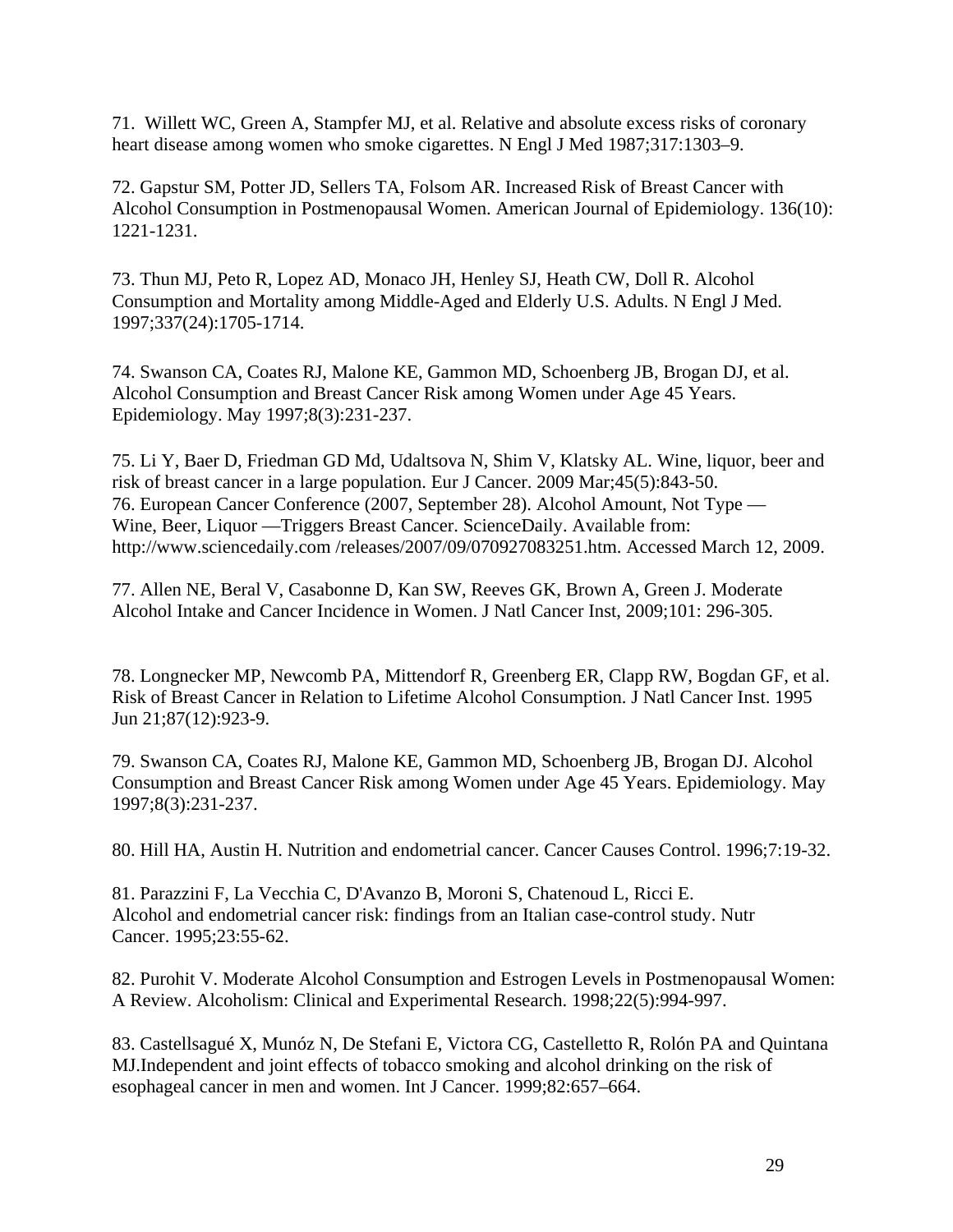84. Talamini G, Bassi C, Falconi M, Sartori N, Salvia R, Rigo L, et al. Alcohol and Smoking as Risk Factors in Chronic Pancreatitis and Pancreatic Cancer. Digestive Diseases and Sciences. July 1999;44(7):1303± 1311.

85. Ewing JA. Detecting alcoholism: The CAGE questionnaire. JAMA. 1984;252:1905.

86. Seizes ML: The Michigan Alcoholism Screening Test: A quest for a new diagnostic instrument. Am J Psychiatry. 1971;127:89.

87. Hurt RD, Morse RM, Sorenson WM. Diagnosis of alcoholism with a self-administered alcoholism screening test: Results with 1,002 consecutive patients receiving general examinations. Mayo Clin Proc. 1980;55:365.

88. Zilberman ML, Tavares H, Blume SB, el-Guebaly N. Towards Best Practices in the Treatment of Women with Addictive Disorders. Addictive Disorders and Their Treatment. June 2002;1(2):39-46.

89. Beckman LJ. Women alcoholics: A review of social and psychological studies. J Stud Alcohol. 1975;36:794.

90. Ambrose JA, Barua RS. The pathophysiology of cigarette smoking and cardiovascular disease: An update. Journal of the American College of Cardiology. 19 May 2004;43(10):1731- 1737. Available at: http://content.onlinejacc.org/cgi/reprint/43/10/1731.pdf. Accessed March 13, 2009.

91. U.S. Department of Health and Human Services. [Women and Smoking: A Report of the](http://www.cdc.gov/tobacco/data_statistics/sgr/sgr_2001/index.htm)  [Surgeon General](http://www.cdc.gov/tobacco/data_statistics/sgr/sgr_2001/index.htm). Atlanta, GA: U.S. Department of Health and Human Services, CDC, National Center for Chronic Disease Prevention and Health Promotion, Office on Smoking and Health; 2001. Available from: http://www.cdc.gov/tobacco/data\_statistics/sgr/sgr\_2001/index.htm. Accessed March 13, 2009.

92. Novotny TE, Giovino GA. Tobacco Use. In: Brownson RC, Remington PL, Davis JR (eds). Chronic Disease Epidemiology and Control. American Public Health Association. 1998;117– 148.

93. U.S. Department of Health and Human Services. Women and Smoking: A Report of the Surgeon General. Atlanta, GA: U.S. Department of Health and Human Services, Public Health Service, CDC, National Center for Chronic Disease Prevention and Health Promotion, Office on Smoking and Health; 2001. Available from:

http://www.cdc.gov/tobacco/data\_statistics/sgr/sgr\_2001/index.htm. Accessed March 13, 2009.

94. Centers for Disease Control and Prevention. [Perspectives in Disease Prevention and Health](http://www.cdc.gov/mmwr/preview/mmwrhtml/00047690.htm)  [Promotion, Smoking-Attributable Mortality and Years of Potential Life Lost—United States,](http://www.cdc.gov/mmwr/preview/mmwrhtml/00047690.htm)  [1984](http://www.cdc.gov/mmwr/preview/mmwrhtml/00047690.htm). Morbidity and Mortality Weekly Report [serial online]. 1997;46:444–451. Available at: http://www.cdc.gov/mmwr/preview/mmwrhtml/00047690.htm. Accessed March 13, 2009.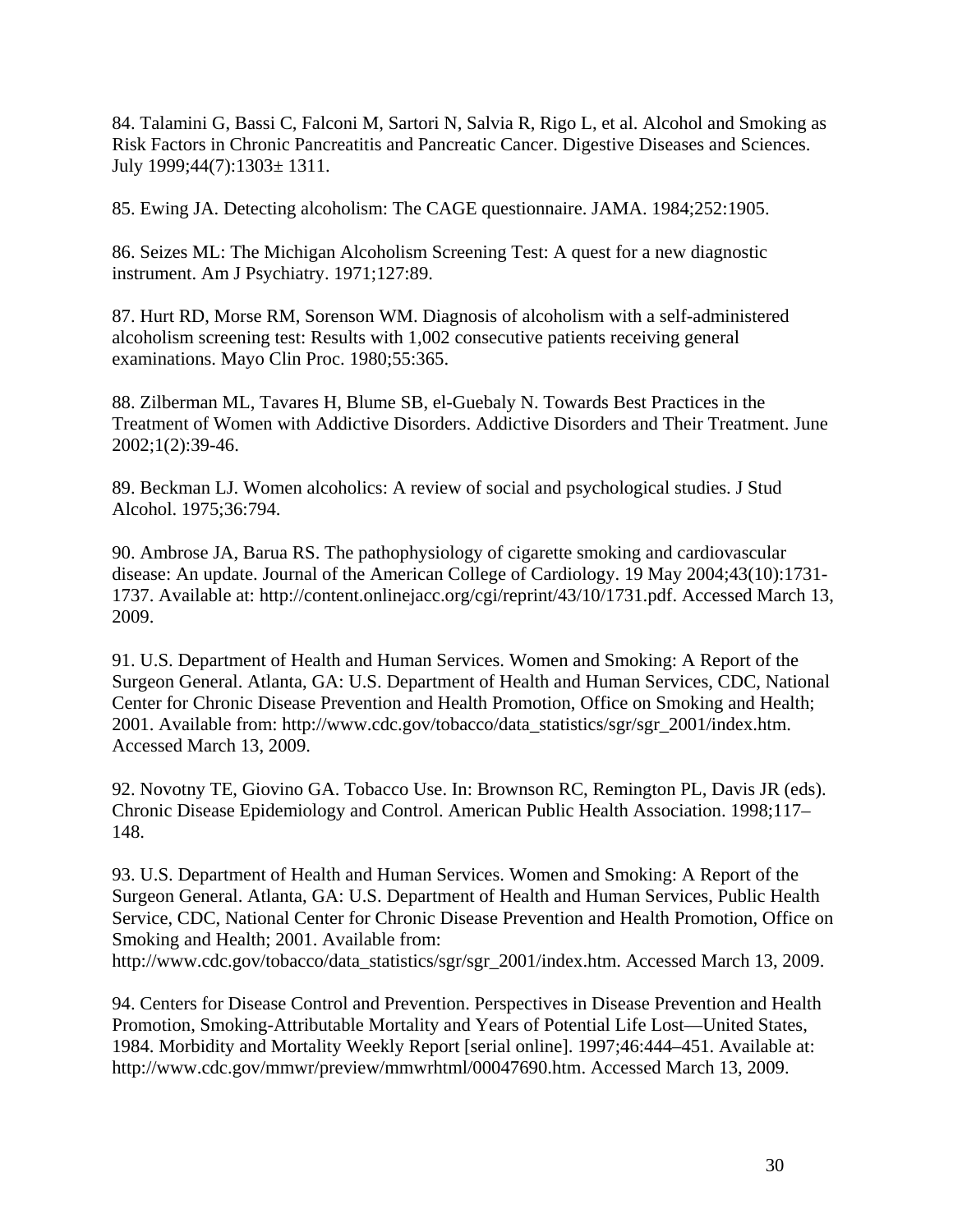95. Parkin M, Bray F, Ferlay J, Pisani P. Global Cancer Statistics, 2002. Cancer Journal for Clinicians. 2005;55:74-108.

96. Centers for Disease Control and Prevention. Surgeon General's Report: The Health Consequences of Smoking. 2004. Available at: [http://www.cdc.gov/tobacco/data\\_statistics/sgr/sgr\\_2004/index.htm#lights](http://www.cdc.gov/tobacco/data_statistics/sgr/sgr_2004/index.htm#lights). Accessed March 13, 2009.

97. Centers for Disease Control and Prevention. Fact Sheet: Women and Tobacco. 2006. Available at: http://www.cdc.gov/tobacco/data\_statistics/Factsheets/women\_tobacco.htm. Accessed March 13, 2009.

98. Radzikowska E, Glaz P, Roszkowski K. Lung cancer in women: age, smoking, histology, performance status, stage, initial treatment and survival: population-based study of 20,561 cases. Ann Oncol 2002;13:1087–1093.

99. Shriver SP, Bourdeau HA, Gubish CT, Tirpak DL, Davis AL, Luketich JD, et al. Sexspecific expression of gastrin-releasing peptide receptor: relationship to smoking history and risk of lung cancer. J Natl Cancer Inst 2000;92:24–33. Available at: http://jnci.oxfordjournals.org/cgi/content/abstract/92/1/24. Accessed March 12, 2009.

100. World Health Organization. Fact Sheet: The Top Ten Causes of Death. November 2008. Fact Sheet No 310. Available at: http://www.who.int/mediacentre/factsheets/fs310\_2008.pdf. Accessed March 12, 2009.

101. Centers for Disease Control and Prevention. National Vital Statistics Reports. April 2008. Deaths: Final Data for 2005. Vol 56, No 10. Available online: http://www.cdc.gov/nchs/data/nvsr/nvsr56/nvsr56\_10.pdf. Accessed March 12, 2009.

102. American Thoracic Society. Cigarette smoking and health. Am. J. Respir. Crit. Care Med. 1996. 153:861–865.

103. Fletcher C, Peto R, Tinker C, Speizer FE. The Natural History of Chronic Bronchitis and Emphysema: An Eight-year Study of Early Chronic Obstructive Lung Disease in Working Men in London. Oxford University Press, New York; 1976: 272.

104. Centers for Disease Control. 1996. Mortality patterns—United States, 1993. Morbid. Mortal. Weekly Rep. 45:161–164.

105. Scanlon PD, Connett JE, Waller LA, Altose MD, Bailey WC, Buist AS, et al. Smoking Cessation and Lung Function in Mild-to-Moderate Chronic Obstructive Pulmonary Disease: The Lung Health Study. Am. J. Respir. Crit. Care Med. February 2000;161(2):381-390. Available at: http://ajrccm.atsjournals.org/cgi/reprint/161/2/381. Accessed March 12, 2009.

106. Hennekens CH. Coronary disease: risk intervention. In: Julian DG, Wenger NK, editors, Women and heart disease, 1st ed., London: Martin Dunitz, 1997, 39–48.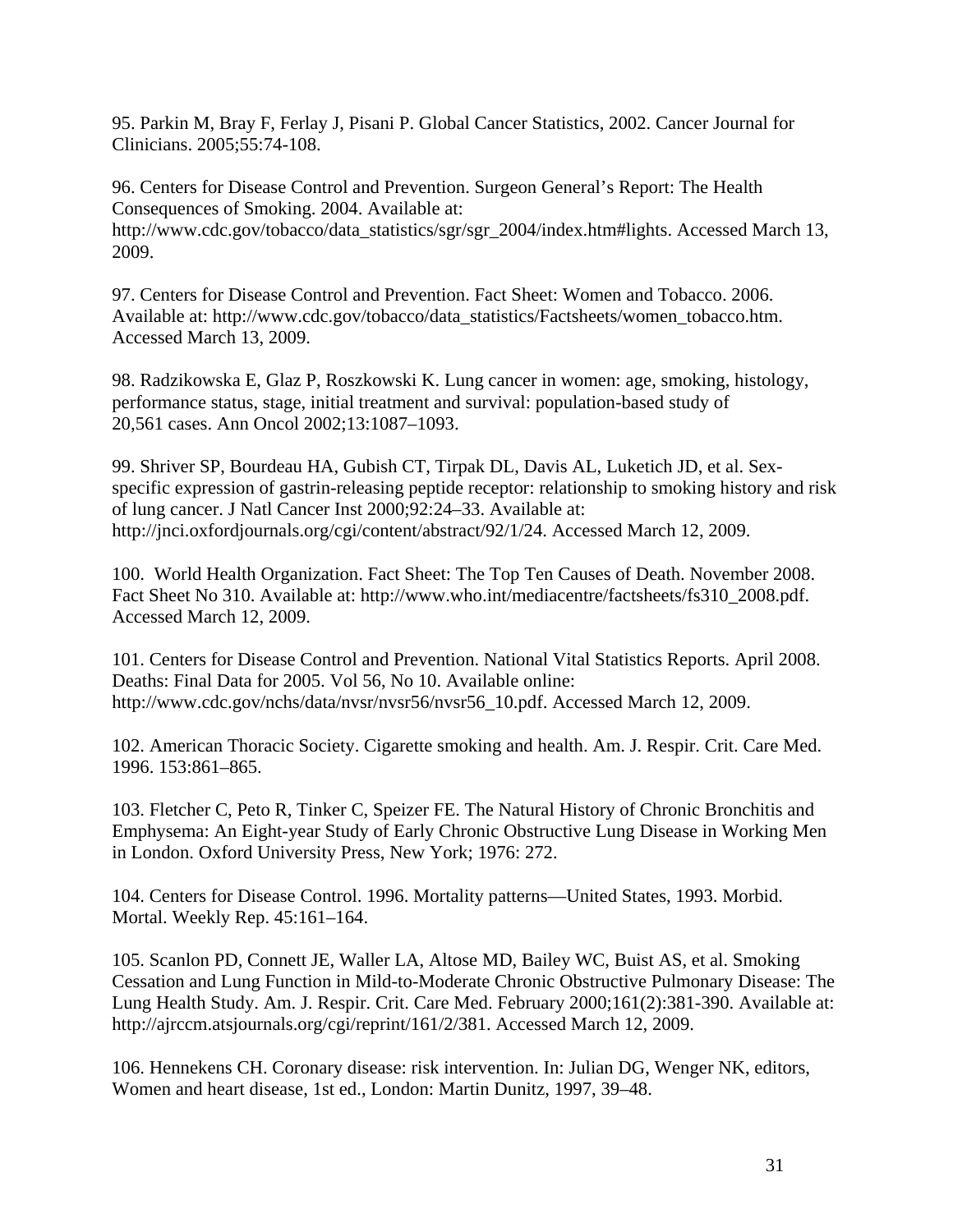107. Roeters van Lennep JE, Westerveld HT, Erkelens DW, van der Wall EE. Risk factors for coronary heart disease: implications of gender. Cardiovasc Res. 2002;53: 538-549. Available at: http://cardiovascres.oxfordjournals.org/cgi/reprint/53/3/538. Accessed March 12, 2009.

108. Jonas MA, Oates JA, Ockene JK, Hennekens CH. Statement on smoking and cardiovascular disease for health care professionals: American Heart Association. Circulation. 1992;86:1664–9.

109. Black HR. Smoking and cardiovascular disease. In: Laragh JH, Brenner BM, editors. Hypertension: Pathophysiology, Diagnosis and Management. 2nd edition. New York, NY: Raven Press Ltd., 1995:2621–47.

110. Price JF, Mowbray PI, Lee AJ, Rumley A, Lowe GD, Fowkes FG. Relationship between smoking and cardiovascular risk factors in the development of peripheral arterial disease and coronary artery disease: Edinburgh Artery study. Eur Heart J. 1999;20:344–53.

111. Negri E, Franzosi MG, La Vecchia C, Santoro L, Nobili A, Tognoni G. Tar yield of cigarettes and risk of acute myocardial infarction: GISSI-EFRIM Investigators. BMJ 1993;306:1567–70.

112. Bolinder G, Alfredsson L, Englund A, de Faire U. Smokeless tobacco use and increased cardiovascular mortality among Swedish construction workers. Am J Public Health 1994;84:399–404.

113. Rosenberg L, Palmer JR, Shapiro S. Decline in the risk of myocardial infarction among women who stop smoking. N EngI J Med. 1990;322:213-217.

114. Wang XL, Tam C, McCredie RM, Wilcken DE. Determinants of severity of coronary artery disease in Australian men and women. Circulation 1994;89:1974–81. Accessed 26 February 2009. Available online: http://circ.ahajournals.org/cgi/reprint/89/5/1974.

115. American Heart Association. Gender and Age Differences Found in Clotting Mechanism of Sudden Cardiac Death. 27 Apr 1998. Accessed 9 March 2009. Available online: http://www.eurekalert.org/pub\_releases/1998-04/AHA-GAAD-270498.php.

116. E Arbustini, B Dal, P Morbini, A Burke, M Bocciarelli, G Specchia, et al. Plaque erosion is a major substrate for coronary thrombosis in acute myocardial infarction. Heart. 1999 September; 82(3):269–272. Available online:

http://www.pubmedcentral.nih.gov/picrender.fcgi?artid=1729173&blobtype=pdf. Accessed March 12, 2009.

117. Burke AP, Farb A, Malcom GT, Liang Y, Smialek J, Virmani R. Effect of risk factors on the mechanism of acute thrombosis and sudden coronary death in women. Circulation 1998;97:2110–6. Available at: http://circ.ahajournals.org/cgi/reprint/97/21/2110. Accessed March 12, 2009.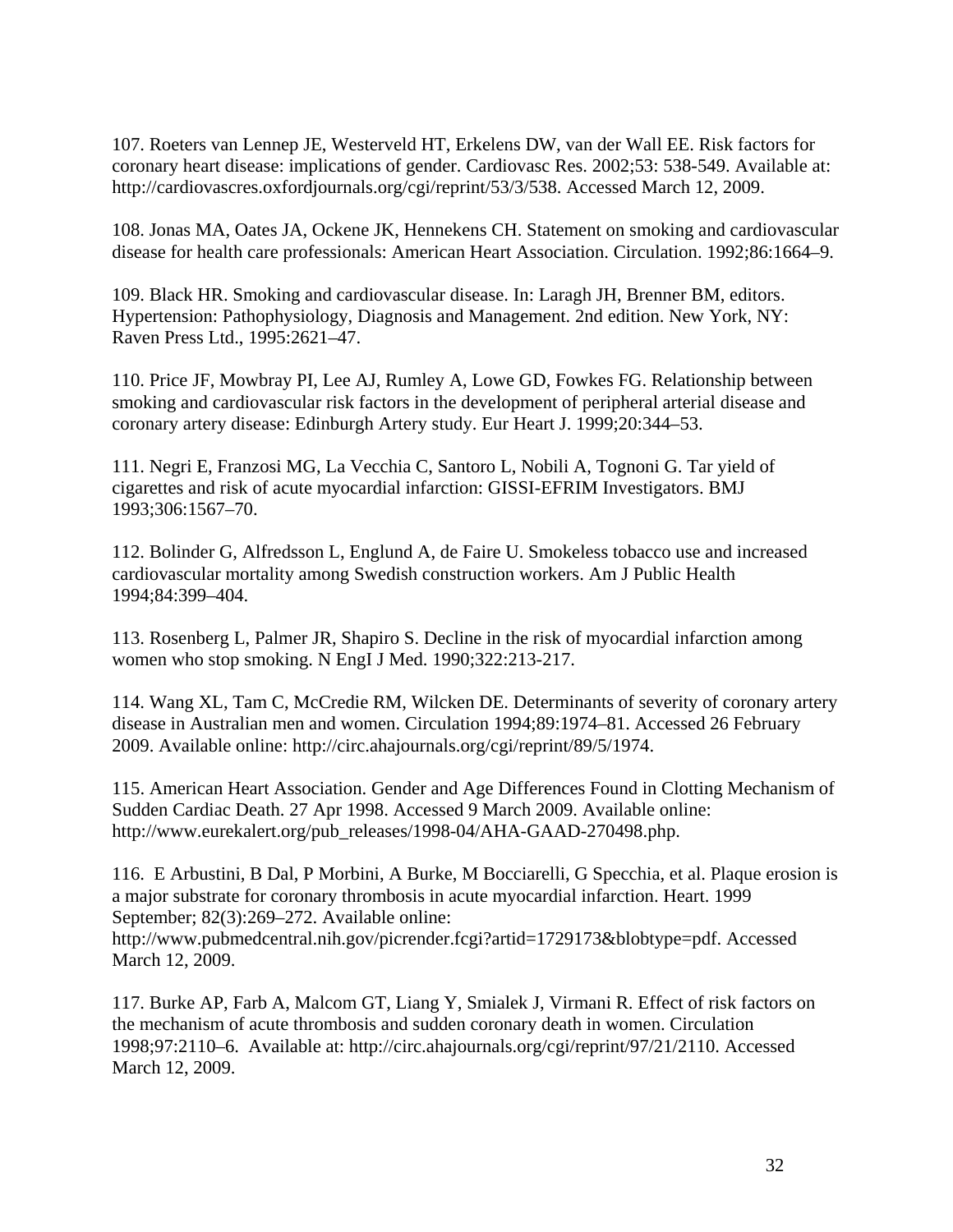118. American Cancer Society. Global Cancer Facts & Figures 2007. Available at: http://www.cancer.org/downloads/STT/Global\_Facts\_and\_Figures\_2007\_rev2.pdf. Accessed March 12, 2009.

119. IARC Monographs on the evaluation of carcinogenic risks to humans. Tobacco smoke and involuntary smoking. Vol. 83. Lyon: IARC; 2004.

120. Nagata,C., Mizoue,T., Tanaka,K., Tsuji,I., Wakai,K., Inoue,M. and Tsugane,S. (2006) Tobacco smoking and breast cancer risk: an evaluation based on a systematic review of epidemiological evidence among the Japanese population. Jpn. J. Clin. Oncol., 36, 387–394. Available online: http://jjco.oxfordjournals.org/cgi/reprint/36/6/387. Accessed March 12, 2009.

121. Morabia A, Ambrosone CB, Baron JA, Phillips DH, Russo IH. What do we currently know about the epidemiological and biological plausibility of the association of smoking and breast cancer? J Womens Cancer 2001;3:5–8.

122. Hecht SS. Tobacco smoke carcinogens and breast cancer. Environ Mol Mutagen 2002;39:119–26.

123. Ha M, Mabuchi K, Sigurdson A, Freedman D, et al. Smoking Cigarettes before First Childbirth and Risk of Breast Cancer. American Journal of Epidemiology. 2007;166(1):55-61.

124. GeneCards. N-acetyltransferase 2. Last updated Jan 2009. Available online: http://www.genecards.org/cgi-bin/carddisp.pl?gene=NAT2. Accessed March 12, 2009.

125. Ambrosone CB, Kropp S, Yang J, Yao S, Shields PG, Chang-Claude J. Cigarette smoking, N-acetyltransferase 2 genotypes, and breast cancer risk: Pooled analysis and meta-analysis. Cancer Epidemiol Biomarkers Prev 2008;17:15–26.

126. Phillips and Garte. Smoking and Breast Cancer: Is There Really a Link? Cancer Epidemiol. Biomarkers Prev. 2008;17:1-2. Available online: http://cebp.aacrjournals.org/cgi/reprint/17/1/1. Accessed March 12, 2009.

127. Plummer M, Herrero R, Franceschi S, Meijer CJ, Snijders P, Bosch FX, et al. Smoking and cervical cancer: pooled analysis of the IARC multicentric case — control study. Cancer Causes Control 2003 ; 14 : 805–14.

128. Vineis P, Alavanja M, Buffler P, Fontham E, Franceschi S, Gao YT, et al. Tobacco and cancer: recent epidemiological evidence. J Natl Cancer Inst. 2004;96:99–106. Available at: http://jnci.oxfordjournals.org/cgi/reprint/96/2/99. Accessed March 12, 2009.

129. Kjellberg L, Hallmans G, Ahren AM, Johansson R, Bergman F, Wadell G, Angstrom T, Dilliner J. Smoking, diet, pregnancy and oral contraceptive use as risk factors for cervical intraepithelial neoplasia in relation to human papillomavirus infection. Br J Cancer. 2000 Apr;82(7):1332–8.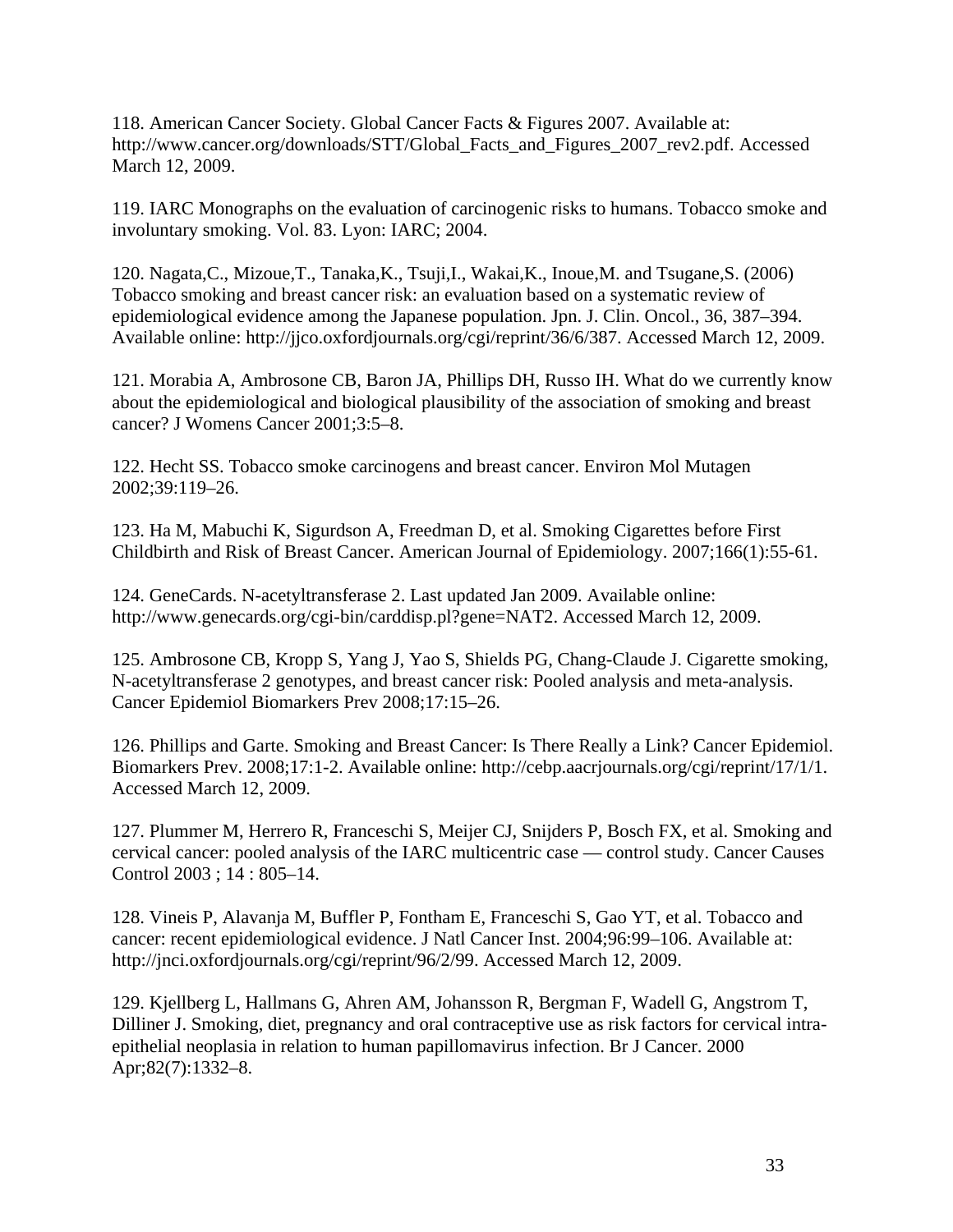130. Green A, Purdie D, Bain C, et al. Cigarette smoking and risk of epithelial ovarian cancer (Australia). Cancer Causes Control. 2001;12:713–19.

131. Zhang Y, Coogan PF, Palmer JR, Strom BL, Rosenberg L. Cigarette Smoking and Increased Risk of Mucinous Epithelial Ovarian Cancer. Am J Epidemiol. 2004;159:133-139. Available at: http://aje.oxfordjournals.org/cgi/reprint/159/2/133. Accessed March 12, 2009.

132. Lesko SM, Rosenberg L, Kaufman DW, Helmrich SP, Miller DR, Strom B, et al. Cigarette smoking and the risk of endometrial cancer. N Engl J Med. 1985; 313:593-6.

133. Brinton LA, Barren RJ, Berman ML, Mortel R, Twiggs LB, Wilbanks GD. Cigarette smoking and the risk of endometrial cancer. Am J Epidemiol 1993; 137:281-91.

134. Viswanathan AN, Feskanich1 D, De Vivo1 I, Hunter DJ, Barbieri RL, Rosner B, et al. Smoking and the risk of endometrial cancer: results from the Nurses' Health Study. Int J Cancer. 2005;114:996–1001. Available at: http://www3.interscience.wiley.com/cgibin/fulltext/109865074/PDFSTART. Accessed March 12, 2009.

135. Weiderpass E, Baron JA. Cigarette smoking, alcohol consumption, and endometrial cancer risk: a population-based study in Sweden. Cancer Causes Control. 2001;12:239–47.

136. Zhou B, Yang L, Sun Q, Cong R, Gu H, Tang N. Cigarette Smoking and the Risk of Endometrial Cancer: A Meta-Analysis. The American Journal of Medicine. 2008;121:501-508. Available at: http://download.journals.elsevierhealth.com/pdfs/ journals/0002-9343/PIIS0002934308001940.pdf. Accessed March 12, 2009.

137. Muscat JE, Stellman SD, Hoffmann D, Wynder EL. Smoking and pancreatic cancer in men and women. Cancer Epidemiol Biomarkers Prev 1997; 6:15–9. Available at: http://cebp.aacrjournals.org/cgi/reprint/6/1/15.pdf. Accessed March 12, 2009.

138. Castelao JE, Yuan JM, Skipper PL, et al. Gender- and smoking-related bladder cancer risk. J Natl Cancer Inst 2001;93:538–45. Available at: http://jnci.oxfordjournals.org/cgi/reprint/93/7/538. Accessed March 12, 2009.

139. Engeland A, Andersen A, Haldorsen T, Tretli S. Smoking habits and risk of cancers other than lung cancer: 28 years' follow-up of 26,000 Norwegian men and women. Cancer Causes & Control. 1996;7:497–506.

140. [Freedman ND](http://www.ncbi.nlm.nih.gov/sites/entrez?Db=pubmed&Cmd=Search&Term=%22Freedman%20ND%22%5BAuthor%5D&itool=EntrezSystem2.PEntrez.Pubmed.Pubmed_ResultsPanel.Pubmed_DiscoveryPanel.Pubmed_RVAbstractPlus), [Abnet CC,](http://www.ncbi.nlm.nih.gov/sites/entrez?Db=pubmed&Cmd=Search&Term=%22Abnet%20CC%22%5BAuthor%5D&itool=EntrezSystem2.PEntrez.Pubmed.Pubmed_ResultsPanel.Pubmed_DiscoveryPanel.Pubmed_RVAbstractPlus) [Leitzmann MF](http://www.ncbi.nlm.nih.gov/sites/entrez?Db=pubmed&Cmd=Search&Term=%22Leitzmann%20MF%22%5BAuthor%5D&itool=EntrezSystem2.PEntrez.Pubmed.Pubmed_ResultsPanel.Pubmed_DiscoveryPanel.Pubmed_RVAbstractPlus), [Hollenbeck AR](http://www.ncbi.nlm.nih.gov/sites/entrez?Db=pubmed&Cmd=Search&Term=%22Hollenbeck%20AR%22%5BAuthor%5D&itool=EntrezSystem2.PEntrez.Pubmed.Pubmed_ResultsPanel.Pubmed_DiscoveryPanel.Pubmed_RVAbstractPlus), [Schatzkin A](http://www.ncbi.nlm.nih.gov/sites/entrez?Db=pubmed&Cmd=Search&Term=%22Schatzkin%20A%22%5BAuthor%5D&itool=EntrezSystem2.PEntrez.Pubmed.Pubmed_ResultsPanel.Pubmed_DiscoveryPanel.Pubmed_RVAbstractPlus). Prospective investigation of the cigarette smoking-head and neck cancer association by sex. [Cancer.](javascript:AL_get(this, ) 2007 Oct 1;110(7):1593-601.

141. Enzinger PC, Mayer RJ. Esophageal cancer. N Engl J Med. 2003;349:2241–2252. Available at: http://www.usagiedu.com/articles/esoca03/esoca03.pdf. Accessed March 12, 2009.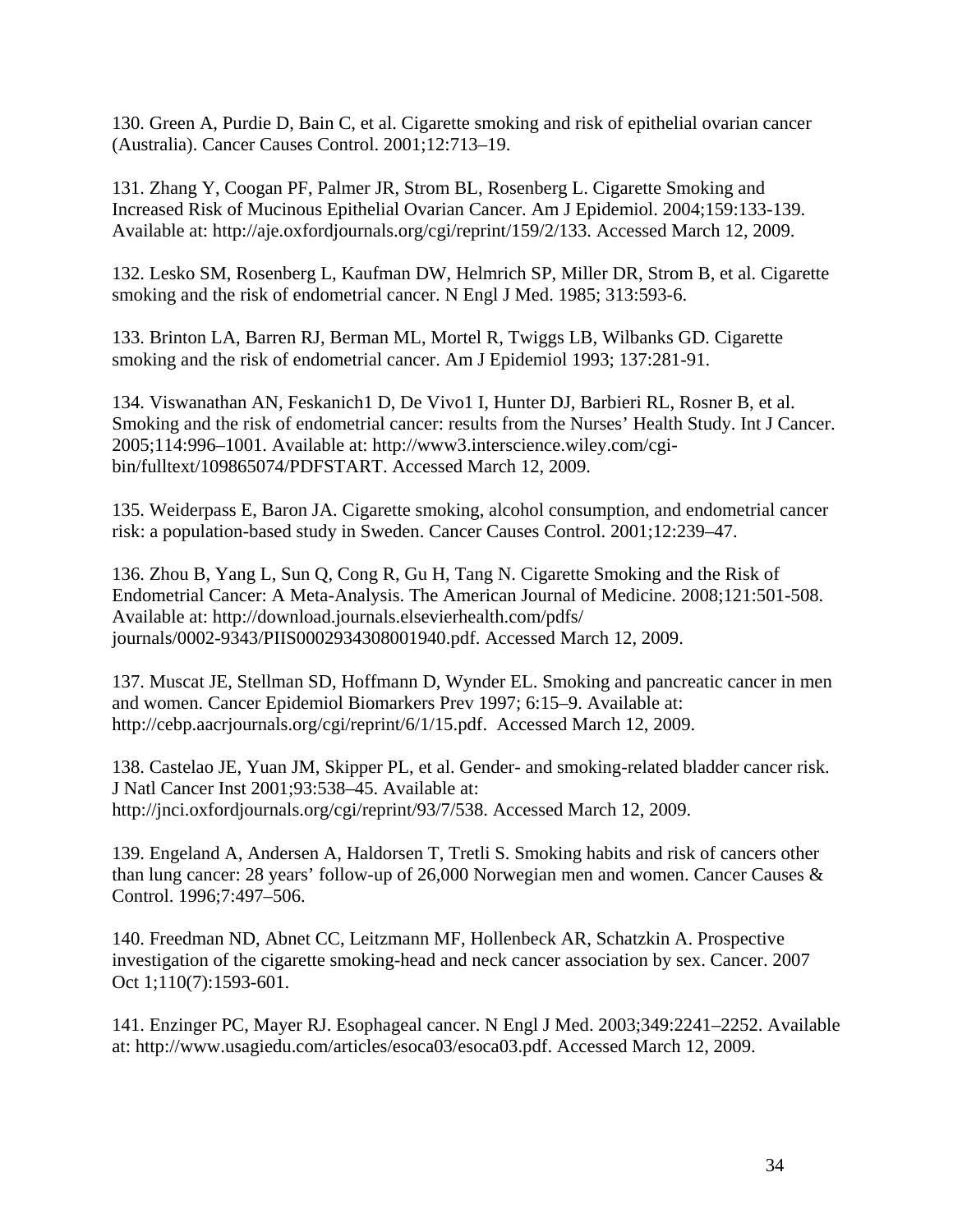142. Pisani P, Parkin DM, Bray F, Ferlay J. Estimates of the worldwide mortality from 25 cancers in 1990. Int J Cancer 1999;83:18-29. [Erratum, Int J Cancer 1999;83:870-3.]

143. Wu AH, Wan P, Bernstein L. A multiethnic population-based study of smoking, alcohol and body size and risk of adenocarcinoma of the stomach and esophagus (United States). Cancer Causes Control. 2001;12:721-32.

144. De Stefani E, Barrios E, Fierro L. Black (air-cured) and blond (flue-cured) tobacco and cancer risk. III. Oesophageal cancer. Eur J Cancer. 1993;29A:763-6.

145. Baron JA, La Vecchia C, Levi F. The antiestrogenic effect of cigarette smoking in women. Am J Obstet Gynecol. 1990 Feb;162(2):502-14.

146. Augood C, Duckitt K, Templeton AA. Smoking and female infertility: a systematic review and meta-analysis. Hum Reprod. 1998 Jun;13(6):1532-9.

147. Hu FB, Grodstein F, Hennekens CH, et al. Age at natural menopause and risk of cardiovascular disease. Arch Intern Med 1999;159:1061–1066.

148. Hollenbach KA et al. Cigarette smoking and bone mineral density in older men and women. American Journal of Public Health. 1993;83:1265–1270.

149. Law MR, Hackshaw AK. A meta-analysis of cigarette smoking, bone mineral density and risk of hip fracture: recognition of a major effect. BMJ. 1997;315:841–6.

150. Department of Health and Human Services; Substance Abuse and Mental Health Services Administration, Office of Applied Studies. Results from the 2007 National Survey on Drug Use and Health: National Findings [monograph on the Internet]. Rockville (MD): Substance Abuse and Mental Health Services Administration, Office of Applied Studies; 2008 Sept. Available at: http://www.oas.samhsa.gov/NSDUH/2k7NSDUH/2k7results.cfm. Accessed March 12, 2009.

151. Manchikanti L. Prescription drug abuse: what is being done to address the new drug epidemic? Testimony before the subcommittee on criminal justice, drug policy and human resources. Pain Physician. 2006 Oct;9(4):287-321.

152. Educating Voices [homepage on the Internet]. Naperville (IL): Educating Voices, Inc.; [cited 2009 Jan 28]. Oxycontin Facts. Available from: [http://www.educatingvoices.org/OXYCONTIN.asp.](http://www.educatingvoices.org/OXYCONTIN.asp)

153. Educating Voices [homepage on the Internet]. Naperville (IL): Educating Voices, Inc.; [cited 2009 Jan 28]. Heroin Facts. Available from: [http://www.educatingvoices.org/HEROIN.asp.](http://www.educatingvoices.org/HEROIN.asp)

154. Calefati J. Heroin hits the suburbs hard amid wave of drug abuse by teens and 20 somethings. USNews.com. 2008 Dec 5. Available at: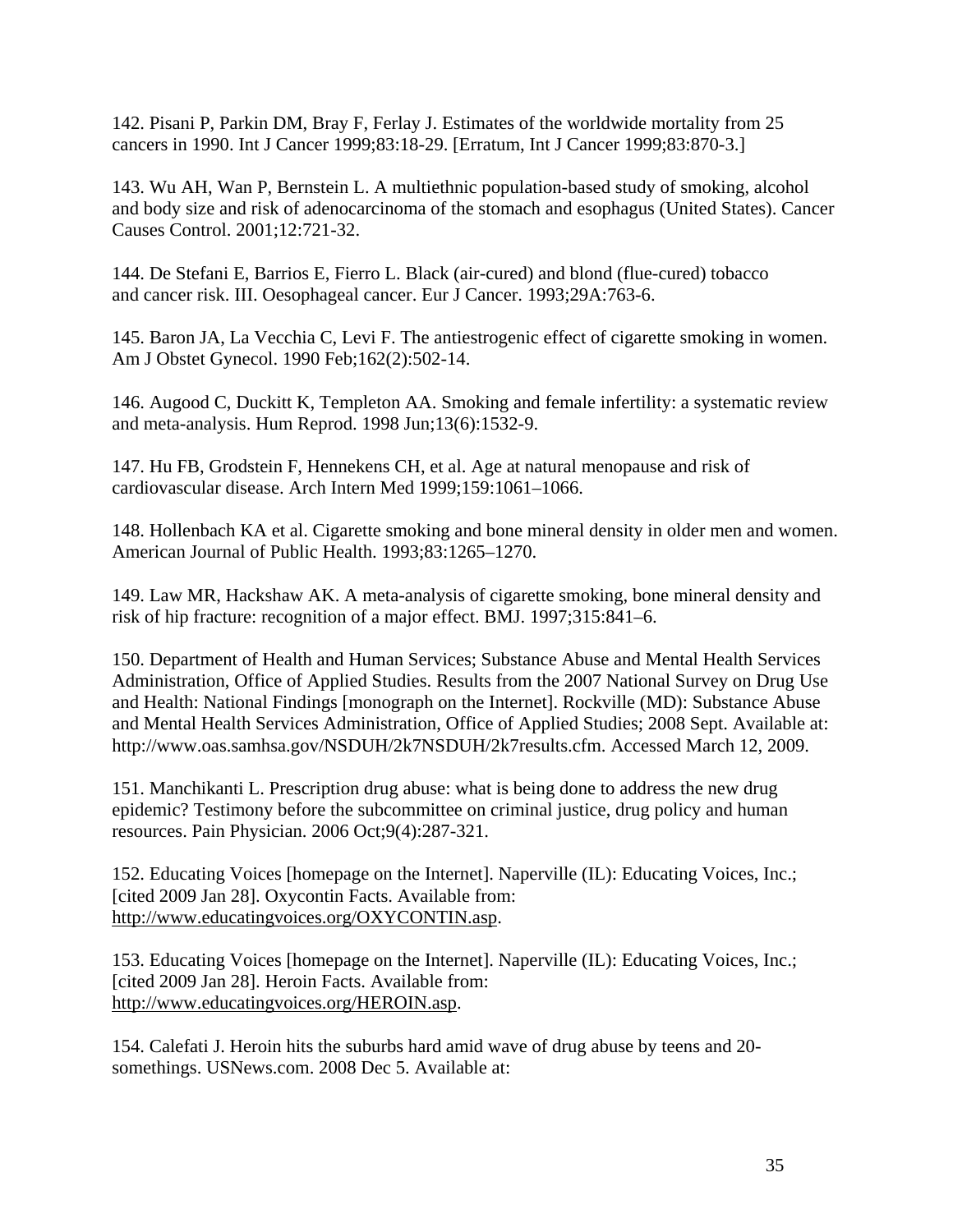http://www.usnews.com/articles/news/national/2008/12/05/heroin-hits-the-suburbs-hard-amidwave-of-drug-abuse-by-teens-and-20-somethings.html. Accessed March 12, 2009.

155. Simoni-Wastila L, Yang HK. Psychoactive drug abuse in older adults. Am J Geriatr Pharmacother. 2006 Dec;4(4):380-94.

156. Anglin MD, Hser YI, McGlothlin WH. Sex differences in addict careers. 2. Becoming addicted. Am. J. Drug Alcohol Abuse. 1987;13:59–71.

157. Arfken CL, Klein C, di Menza S, Schuster CR. Gender differences in problem severity at assessment and treatment retention. Journal of Substance Abuse Treatment. 2001; 20(1):53-57.

158. Olsen GD, Wilson JE, Robertson GE. Respiratory and ventilatory effects of methadone in healthy women. Clin Pharmacol Ther. 1981 Mar;29(3):373-80.

159. Nettleton RT, Ransom TA, Abraham SL, Nelson CS, Olsen GD. Methadone-Induced Respiratory Depression in the Neonatal Guinea Pig. Pediatric Pulmonology. 2007;42:1134–1143.

160. Neal RC, Olsen GD. The effects of methadone on respiration and ventilation in Pygmy goats. J Pharmacol Exp Ther*.*1980;215:45-52.

161. Fanoe S, Jensen GB, Sjøgren P, Korsgaard MP, Grunnet M. Oxycodone is associated with dose-dependent QTc prolongation in patients and low-affinity inhibiting of hERG activity in vitro. Br J Clin Pharmacol. 2009 Feb;67(2):172-9.

162. Tóth AR, Varga T. Myocardium and striated muscle damage caused by licit or illicit drugs. Journal of Legal Medicine. In press.

163. Hosseini SY, Safarinejad MR, Amini E, Hooshyar H. Opium consumption and risk of bladder cancer: A case-control analysis. Urol Oncol. 2008.

164. Aliasgari M, Kaviani A, Gachkar L, Hosseini-Nassab S. Is Bladder Cancer More Common among Opium Addicts? Urol J. 2004 Fall;1(4):253-4.

165. Nasrollahzadeh D, Kamangar F, Aghcheli K, et al. Opium, tobacco, and alcohol use in relation to esophageal squamous cell carcinoma in a high-risk area of Iran. Br J Cancer. 2008;98:1857– 63.

166. Mousavi MR, Damghani MA, Haghdoust AA, et al. Opium and risk of laryngeal cancer. Laryngoscope. 2003;113:1939–43.

167. Ribeiro-Pinto LF, Swann PF. Opium and esophageal cancer: Effect of morphine and opium on the metabolism of N-nitrosodimethylamine and N-nitrosodiethylamine in the rat. Carcinogenesis 1997;18:365–9.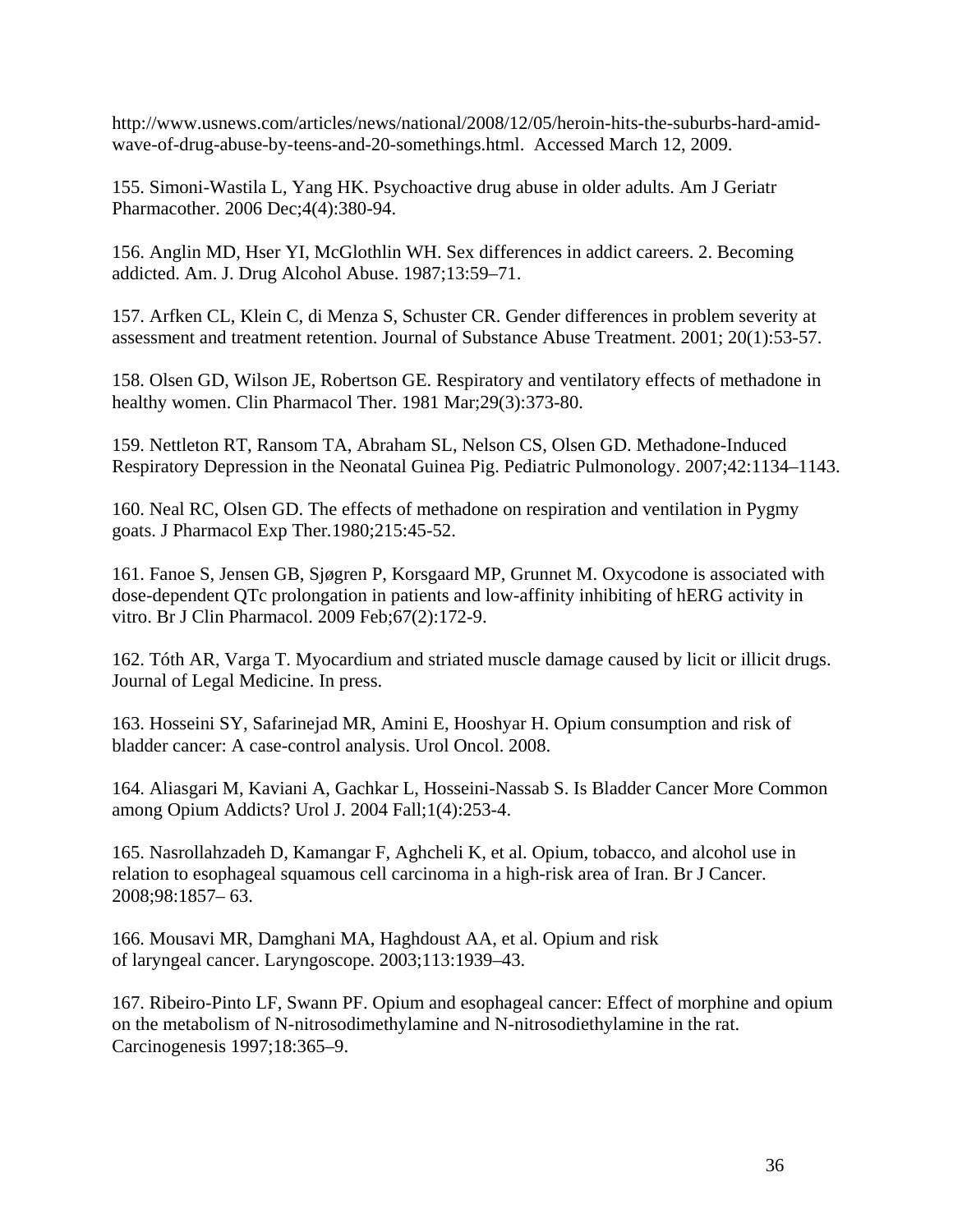168. Sacerdote P, Limiroli E, Gaspani L. Experimental evidence for immunomodulatory effect of opioids. In: Machelska H, Stein C, editors. Immune Mechanisms of Pain and Analgesia, Advances in Experimental Medicine and Biology. New York: Kluwer Academic Press, 2001; 521,106–12.

169. Sacerdote P. Opioids and the immune system. Palliat Med 2006; 20(Suppl 1):s9 –15.

170. Vallejo R, de Leon-Casasola O, Benyamin R. Opioid therapy and immunosuppression: A review. Am J Ther 2004;11:354–65.

171. Risdahl JM, Khanna KV, Peterson PK, et al. Opiates and infection. J Neuroimmunol 1998;83:4 –18.

172. Wang J, Barke RA, Charboneau R, et al. Morphine impairs host innate immune response and increases susceptibility to Streptococcus pneumoniae lung infection. J Immunol 2005;174:426 –34.

173. Guerra D, Sole A, Cami J, Tobena A. Neuropsychological performance in opiate addicts after rapid detoxification. Drug and Alcohol Dependence. 1987;20:261–270.

174. Kamboj SK, Tookman A, Jones L, Curran HV. The effects of immediate-release morphine on cognitive functioning in patients receiving chronic opioid therapy in palliative care. Pain. 2005;117:388–395.

175. Mintzer MZ, Stitzer ML. Cognitive impairment in methadone maintenance patients. Drug and Alcohol Dependence. 2002;67:41–51.

176. Ornstein TJ, Iddon JL, Baldacchino AM, Sahakian BJ, London M, Everitt BJ, Robbins TW. Profiles of cognitive dysfunction in chronic amphetamine and heroin abusers. Neuropsychopharmacology. 2000;23:113–126.

177. Sjogren P, Christrup LL, Petersen MA, Hojsted J. Neuropsychological assessment of chronic non-malignant pain patients treated in a multidisciplinary pain centre. European Journal of Pain. 2005; 9: 453–462.

178. Prosser J, Cohen LJ, Steinfeld M, Eisenberg D, London ED, Galynker I. Neuropsychological functioning in opiatedependent subjects receiving and following methadone maintenance treatment. Drug and Alcohol Dependence. 2006;84:240–247.

179. Lee TM, Pau CW. Impulse control differences between abstinent heroin users and matched controls. Brain Inj. 2002 Oct;16(10):885-9.

180. Davydov DM, Polunina AG. Heroin abusers' performance on the Tower of London Test relates to the baseline EEG alpha2 mean frequency shifts. Progress in Neuropsychopharmacology and Biological Psychiatry. 2004;28;1143–1152.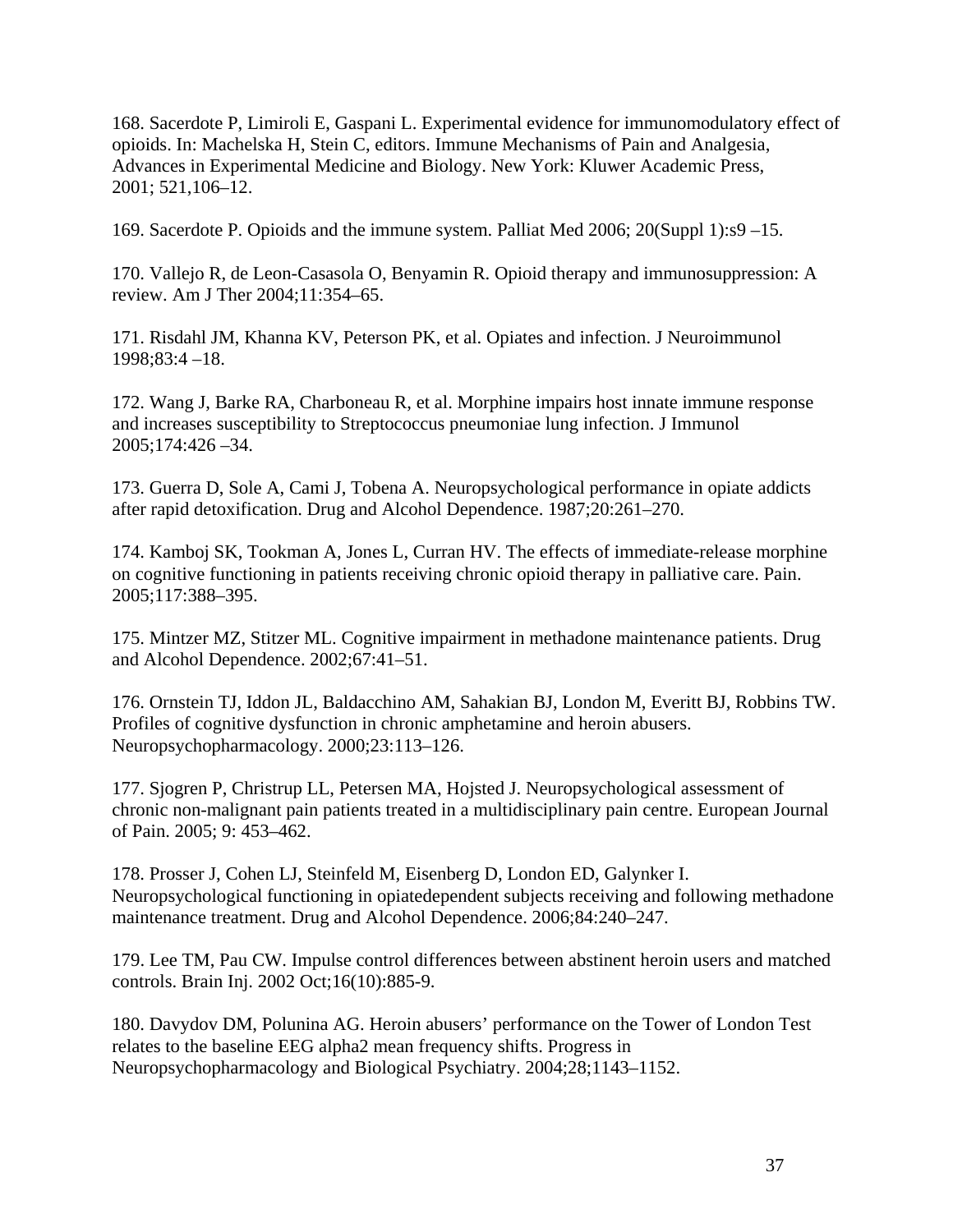181. Wang JH, Liu XF, Chen YM, Sun HY, Fu Y, Ma MX, He J, Wang HY, Wilson FA, Carlson S, Ma YY. Heroin impairs map-picture-following and memory tasks dependent on gender and orientation of the tasks. Behav Neurosci. 2007 Aug;121(4):653-64.

182. Liu N, Li B, Wilson FA, Ma Y, Hu X.Gender effect on the right-left discrimination task in a sample of heroin-dependent patients. Psychopharmacology (Berl). 2005;181(4):735-40.

183. Marzuk PM, Tardiff K, Leon AC, Portera L, Weiner C: Fatal injuries after cocaine use as a leading cause of death among young adults in New York City. N Engl J Med. 1995;332:1753– 1757. Available at: http://content.nejm.org/cgi/content/full/332/26/1753. Accessed March 12, 2009.

184. Griffin ML, Weiss RD, Lange U. A comparison of male and female cocaine abuse. Arch Gen Psychiatry. 1989;46:122–6.

185. White KA, Brady KT, Sonne S. Gender differences in patterns of cocaine use. Am. J. Addict. 1996;5:259–261.

186. Haas AL, Peters RH. Development of substance abuse problems among drug-involved offenders. Evidence for the telescoping effect. J Subst. Abuse. 2000;12:241–253.

187. Kosten TA, Gawin FH, Kosten TR, Rounsaville BJ. Gender differences in cocaine use and treatment response. J Subst Abuse Treat 1993;10:63–6.

188. Mendelson JH, Weiss R, Griffin M, Mirin SM, Teoh SK, Mello NK, Lex BW. Some special considerations for treatment of drug abuse and dependence in women. NIDA Res Monogr. 1991;106:313–327.

189. Karch SB. Cocaine Cardiovascular Toxicity. Southern Medical Journal. 2005;98(8):794 .

190. Suzette M. Evans, Margaret Haney, Marian W. Fischman and Richard W. Foltin. Limited sex differences in response to "Binge" smoked cocaine use in humans. Neuropsychopharmacology. 1999;21(3):445-454.

191. Dudish SA, Hatsukami DK. Gender differences in crack users who are research volunteers. Drug Alcohol Depend. 1996 Sep;42(1):55-63.

192. Ou DW, Shen ML, and Luo YD. Effects of cocaine on the immune system of Balb/C mice. Clin. Immunol. Immunopathol. 1989;52:305–312.

193. Baldwin, GC, Roth, MD, Tashkin, DP. Acute and chronic effects of cocaine on the immune system and the possible link to AIDS. Journal of Neuroimmunology. 1998;83 (1-2):123-128.

194. Cook JA, Burke-Miller JK, Cohen MH, Cook RL, Vlahov D, Wilson TE, et al. Crack cocaine, disease progression, and mortality in a multicenter cohort of HIV-1 positive women. AIDS. 11 July 2008;22(11):1355-1363.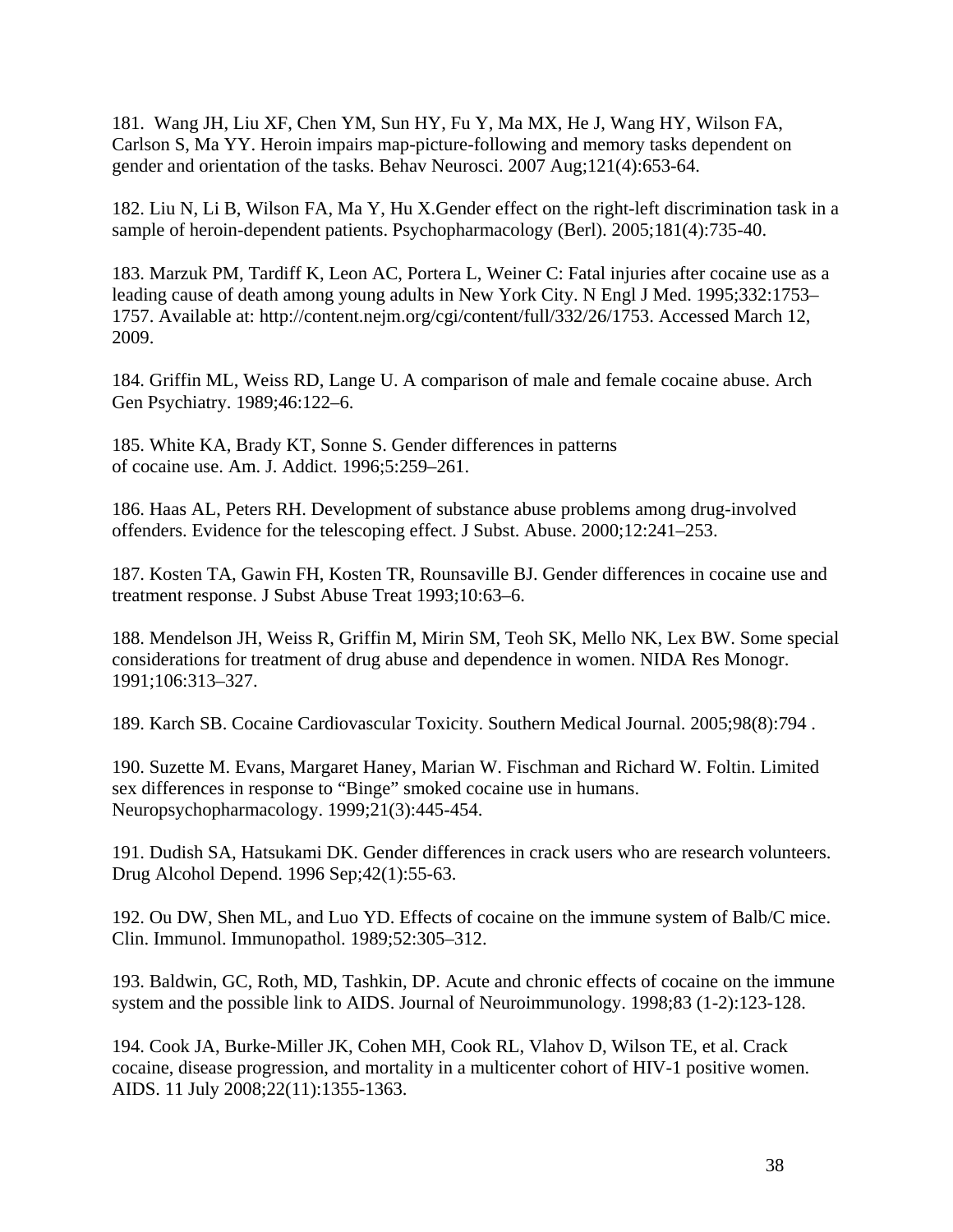195. Barsky SH, Roth MD, Kleerup EC, Simmons M, Tashkin DP. Histopathologic and molecular alterations in bronchial epithelium in habitual smokers of marijuana, cocaine, and/or tobacco. J Natl Cancer Inst 1998;90: 1198–1205. Available online: http://jnci.oxfordjournals.org/cgi/reprint/90/16/1198. Accessed March 12, 2009.

196. Slaughter DP, et al. 'Field cancerization' in oral stratified squamous epithelium; clinical implications of multicentric origin. Cancer. 1953;6:963–968.

197. Braakhuis BJ, Tabor MP, Kummer JA, et al. A genetic explanation of Slaughter's concept of field cancerization: evidence and clinical implications. Cancer Res. 2003;63:1727–1730.

198. Sofuoglu M, Dudish-Poulsen S, Nelson D, Pentel PR, Hatsukami DK. Sex and menstrual cycle differences in the subjective effects from smoked cocaine in humans. Exp. Clin. Psychopharmacol. 1999;7:274–283.

199. Justice AJ, de Wit H. Acute effects of d-amphetamine during the follicular and luteal phases of the menstrual cycle in women. Psychopharmacology (Berl). 1999 Jul;145(1):67-75.

200. Wisniewski AB, Brown TT, Cofranceso JM, Golub ET, Ricketts EP, Wand G and Dobs AS. Cortisol levels and depression in men and women using heroin and cocaine. Psychoneuroendocrinology. 2006;31:250-255.

201. Tjaden P, Thoennes N. Extent, nature, and consequences of intimate partner violence: findings from the National Violence Against Women Survey. Washington (DC): Department of Justice (US); 2000. Publication No. NCJ 181867. Available at: [www.ojp.usdoj.gov/nij/pubs-sum/181867.htm.](http://www.ojp.usdoj.gov/nij/pubs-sum/181867.htm) Accessed March 12, 2009.

202. Bureau of Justice Statistics Web site. [Intimate Homicide Victims by Gender.](http://www.ojp.usdoj.gov/bjs/homicide/tables/intimatestab.htm) Available at: http://www.ojp.usdoj.gov/bjs/homicide/intimates.htm. Accessed March 12, 2009.

203. Caetano R, Schafer J, Cunradi CB. Alcohol-related intimate partner violence among White, Black, and Hispanic couples in the United States. Alcohol Research and Health. 2001;25:58-65.

204. Kantor GK, Straus MA. Substance abuse as a precipitant of wife abuse victimization. American Journal of Drug and Alcohol Abuse. 1989;15:173-189.

205. Leonard KE, Senchak M. Prospective prediction of husband marital aggression within newlywed couples. Journal of Abnormal Psychology.1996;105:369-380.

206. Miller BA, Downs WR, Gondoli DM. Spousal violence among alcoholic women as compared to a random household sample of women. Journal of Studies on Alcohol. 1989;50:533-540.

207. O'Farrell TJ, Van Hutton V, Murphy CM. Domestic violence before and after alcoholism treatment :A two-year longitudinal study. Journal of Studies on Alcohol. 1999;60:317-321.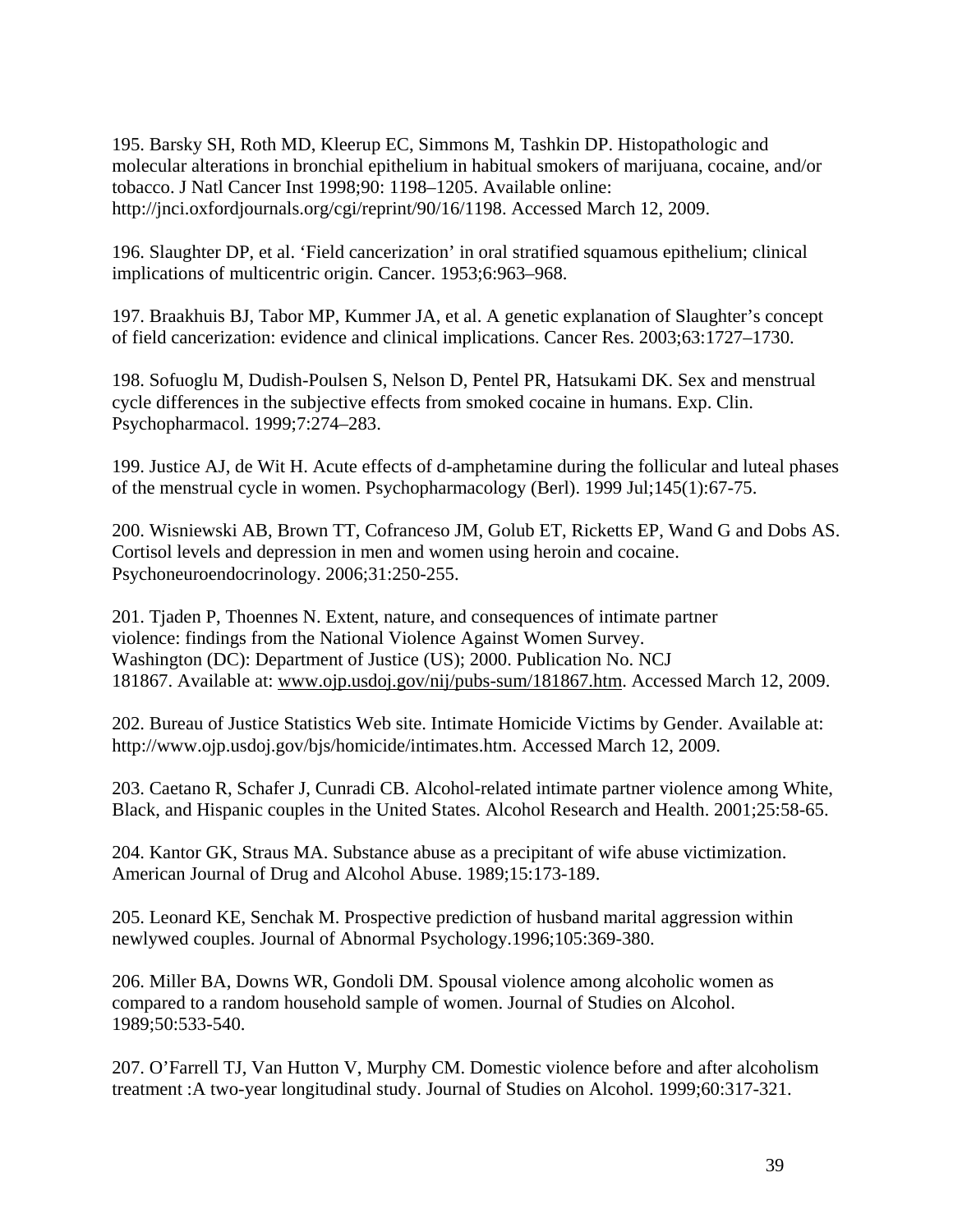208. Kyriacou DN, Anglin D, Taliaferro E, Stone S, Tubb T, Linden JA, Muelleman R, Barton E, and Kraus JF. Risk Factors for Injury to Women from Domestic Violence. N Engl J Med. 1999 Dec 16;341(25):1892-8.

209. Toman, RM. Rosen D. Domestic Violence in the Lives of Women Receiving Welfare Mental Health, Substance Dependence, and Economic Well-Being. Violence Against Women. 2001;7(2):141-158.

210. Slade M, Daniel LJ, Heisler CJ. Application of forensic toxicology to the problem of domestic violence. Journal of Forensic Science. 1991;36:708-713.

211. UNAIDS (2006). Annex 2: HIV and AIDS estimates and data, 2005 and 2003. Available at: [http://data.unaids.org/pub/GlobalReport/2006/2006\\_GR\\_ANN2\\_en.pdf.](http://data.unaids.org/pub/GlobalReport/2006/2006_GR_ANN2_en.pdf) Accessed March 12, 2009.

212. AIDSinfo (2008). HIV Infection in Women: Overview 2006. AIDSinfo Web site. Available from: [http://www.aidsinfo.nih.gov/.](http://www.aidsinfo.nih.gov/) Accessed March 12, 2009.

213. UNAIDS Epidemic Update, Dec. 2007; UNAIDS, Report on the global AIDS epidemic, 2008; Kaiser Family Foundation; U.S. Centers for Disease Control and Prevention, 2008.

214. Curran JW, Jaffe HW, HardyAM, et al. Epidemiology of HIV infection andAIDS in the United States. Science. 1988;239:610-616.

215. Chaisson RE, Moss AR, Onishi R, Osmond D, Carlson JR. Human immunodeficiency virus infection in heterosexual intravenous drug users in San Francisco. Am J Public Health. 1987;77:169-172.

216. Marmor M, DesJarlais DC, Cohen H, et al. Risk factors for infection with human immunodeficiency virus among intravenous drug users in New York City.AIDS. 1987;1:39-44.

217. Fullilove MT, Golden E, Fullilove RE 3rd, Lennon R, Porterfield D, Schwarcz S, Bolan G. Crack cocaine use and high-risk behaviors among sexually active black adolescents. Adolesc Health. 1993 June;4(4):295-300.

218. Booth RE, Watters JK,Chitwood DD. HIV Risk-Related Sex Behaviors among Injection Drug Users, Crack Smokers, and Injection Drug Users Who Smoke Crack. August 1993;83(8).

219. Zenilman JM, Hook EW, 3rd, Shepherd M, Smith P, Rompalo AM, Celentano DD. Alcohol and other substance use in STD clinic patients: relationships with STDs and prevalent HIV infection. Sex Transm Dis. 1994 Jul-Aug;21(4):220-5.

220. Fisher JC, Cook PA, Sam NE, Kapiga SH. Patterns of alcohol use, problem drinking, and HIV infection among high-risk African women. Sex Transm Dis. 2008 Jun;35(6):537-44.